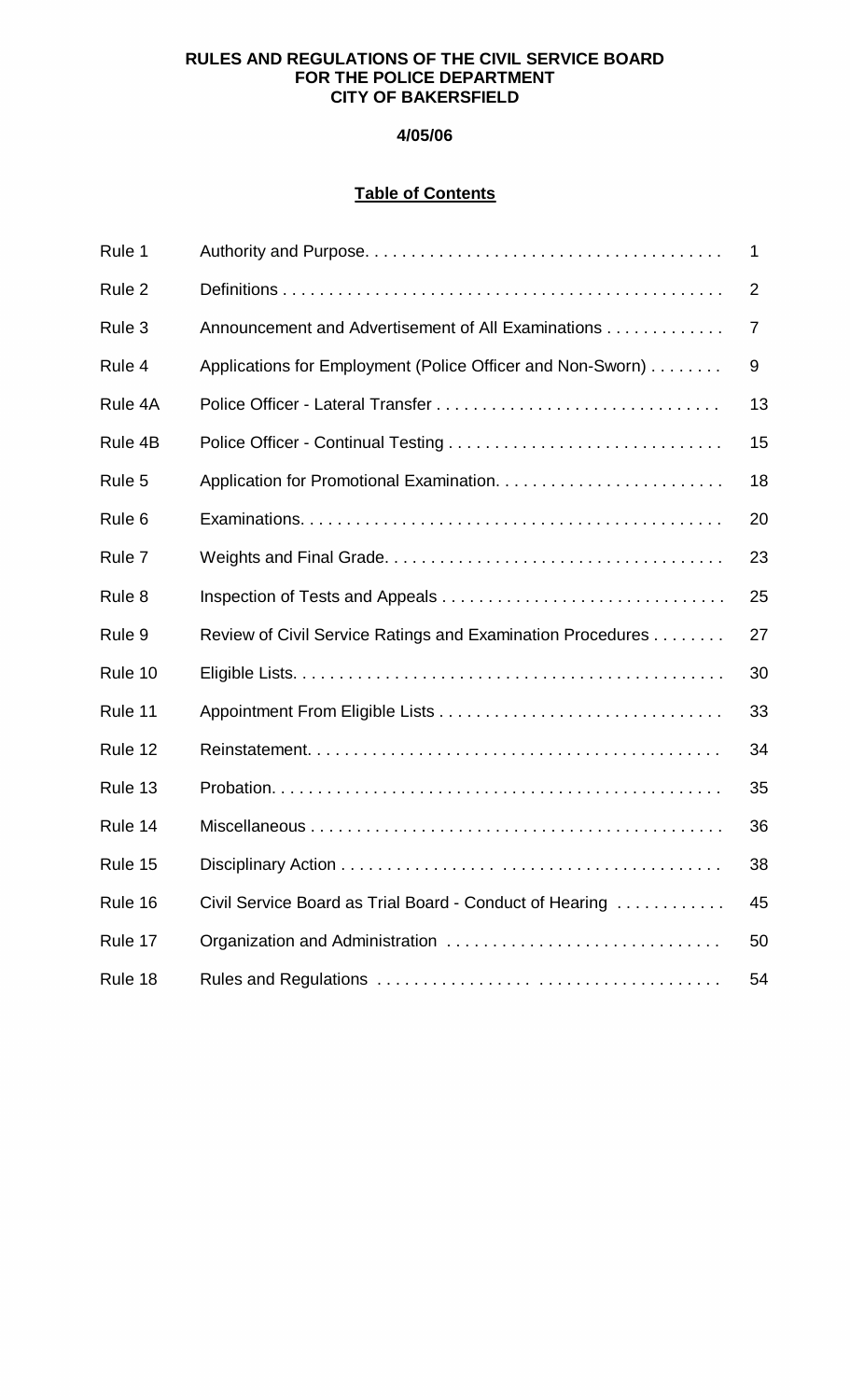#### **AUTHORITY AND PURPOSE**

<span id="page-1-0"></span>1.01 Rules Prescribed. Under the authority of Section (223)3 of the Charter of the City of Bakersfield, the Civil Service Board for the Police Department does hereby make and prescribe these Rules and Regulations governing the examination, selection, appointment, promotion, discharge and removal of members of the Police Department and governing procedure for hearings before said Board. Whenever in these Rules and Regulations the masculine gender is used, it shall be deemed to include the feminine gender.

1.02 Purpose. These Rules and Regulations are adopted for the purpose of assuring the continuance of the Civil Service system for the Police Department, of promoting efficiency in the dispatch of public business, and of assuring all applicants and employees of the Police Department fair and impartial treatment.

Approved by the Police Civil Service Commission: 2-11-76 Retyped & Approved by the Police Civil Service Commission: 11-6-91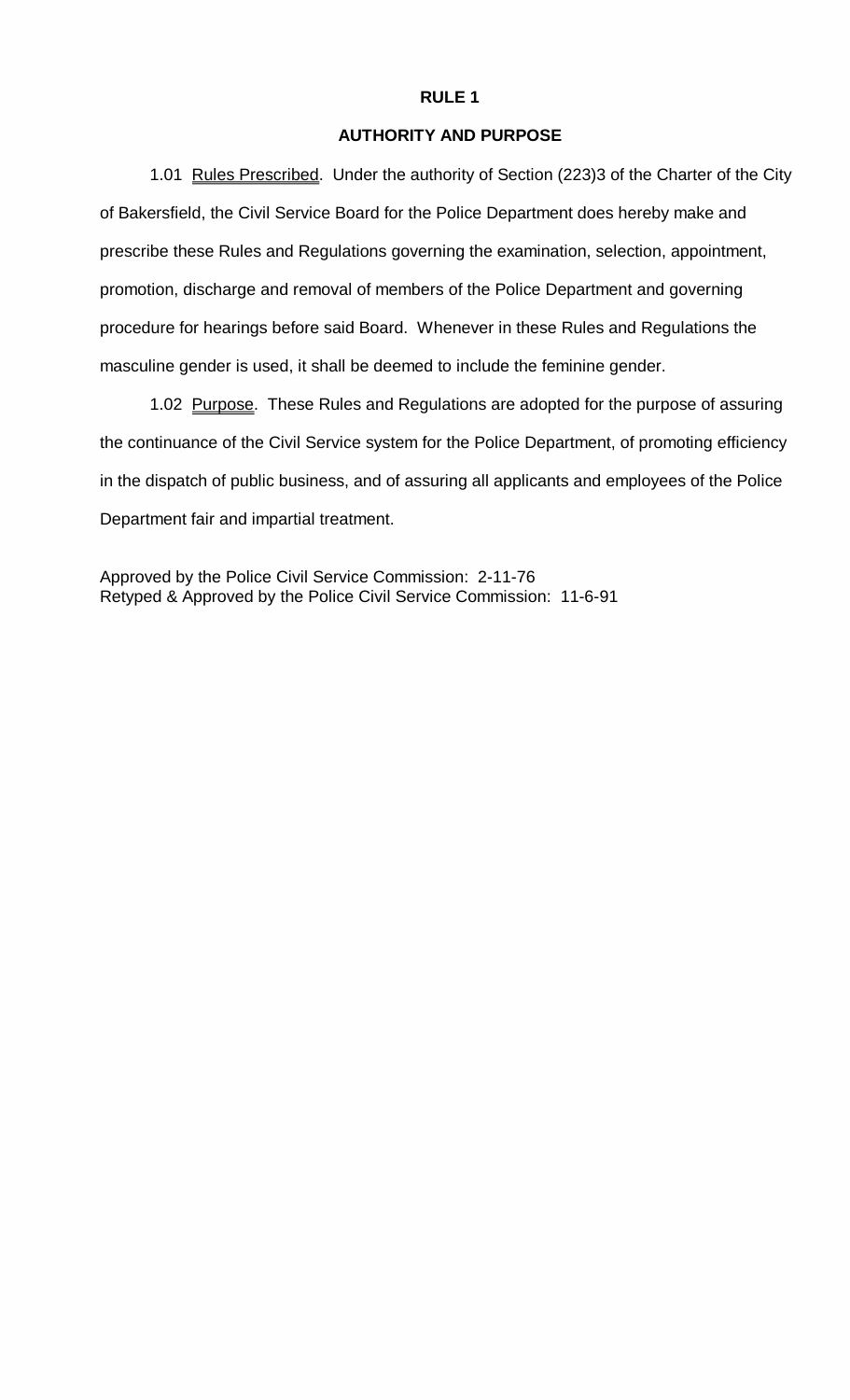### **DEFINITIONS**

<span id="page-2-0"></span>2.01 The following words and phrases, as used in these Rules and Regulations, unless a different meaning is required by content, shall have the following meanings:

 1. **APPLICANT** shall mean a person who has made application to take a Civil Service examination.

 2. **APPOINTING OFFICER** or **APPOINTING POWER** shall mean the Chief of Police or City Manager, as appropriate.

 3. **APPOINTMENT** shall mean the acceptance by a person of a position in the Department.

 4. **BOARD** shall mean the Board of Civil Service Commissioners for the Police Department of the City of Bakersfield.

 5. **BUSINESS DAYS** shall mean calendar days exclusive of Saturdays, Sundays, and legal City holidays.

 6. **CERTIFICATION** shall mean that the Board attests to the fact that those persons whose names appear on an eligible list have met all legal requirements for the position indicated on the eligible list, and are approved for appointment at the discretion of the appointing officer under the rule-of-three.

7. **CITY** shall mean City of Bakersfield.

8. **CITY PHYSICIAN** shall mean a medical doctor chosen by the Board.

9. **CLASS** shall mean a group of positions which are sufficiently alike in

general duties and responsibilities to warrant the use of the same title, class specifications, and salary range, and the application of common standards of selection, transfer and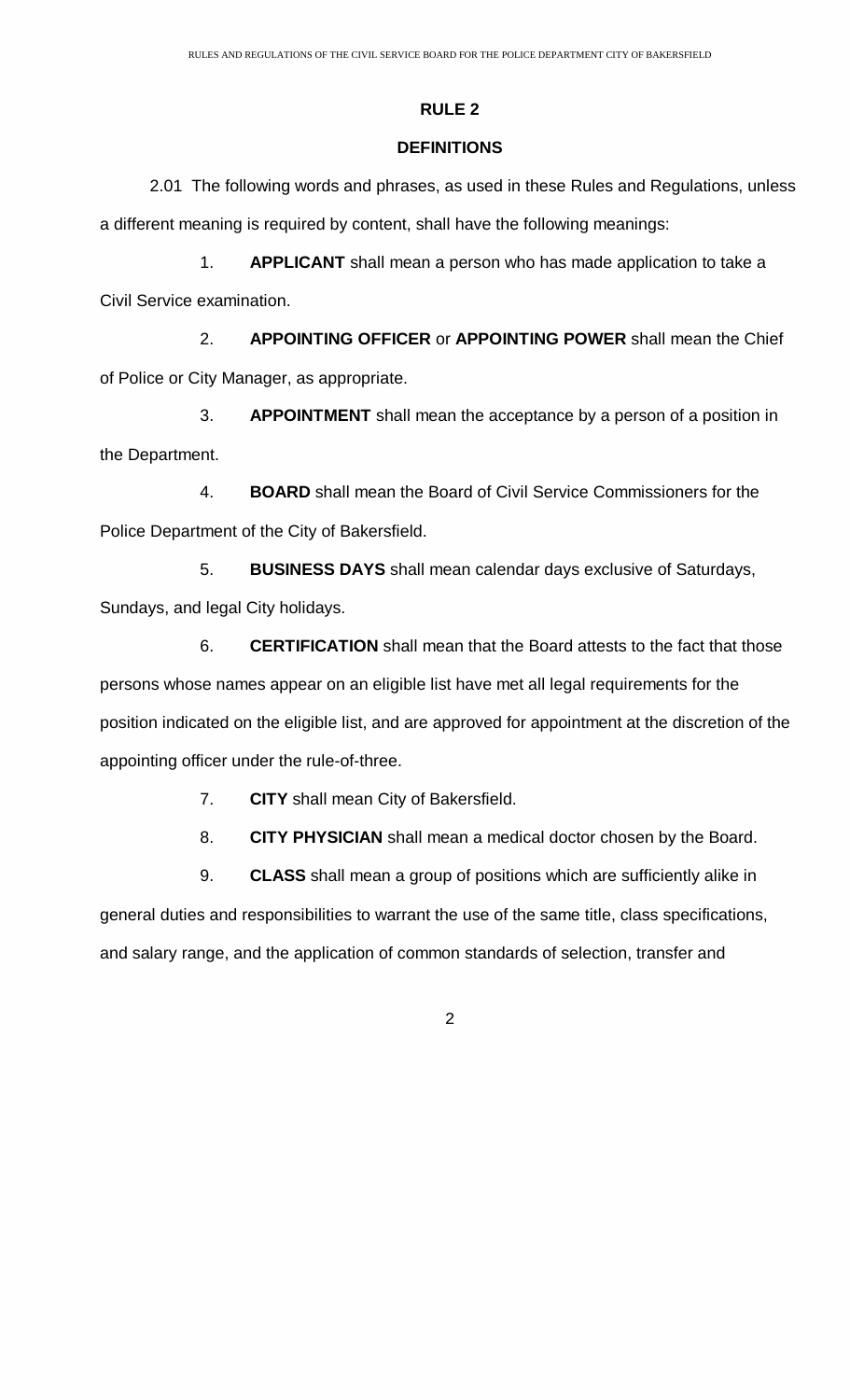promotion.

 10. **CLASS SPECIFICATION** shall mean a written description of a class or position which includes title, class number, a general statement of nature of work, duties, responsibilities, and minimum or desirable qualifications.

 11. **CLASSIFIED SERVICE** shall mean all officers and positions in the Civil Service as set forth in the Charter of the City of Bakersfield.

 12. **CONTINUOUS SERVICE** shall mean employment by permanent employees without interruption except for approved leaves of absence. Reinstatement or reemployment does not make service continuous.

 13. **DEMOTION** shall mean the movement of an employee from one class or position to another class or position having a lower maximum rate of pay.

 14. **DEPARTMENT** shall mean the Police Department of the City of Bakersfield.

 15. **DISCHARGE** shall mean termination from City service for cause; the terms discharge, dismissal and removal shall be synonymous.

 16. **DIVISION** shall mean a separate unit in the Department such as Investigations, Administration, and Operations, etc.

 17. **ELIGIBLE** shall mean an applicant who receives a final passing rating, who meets all qualifications, and whose name appears on an eligible list.

 18. **ELIGIBLE LIST** shall mean a list of persons who have been examined and certified by the Civil Service Board as eligible for appointment or promotion.

 19. **EXAMINATION** shall mean the complete process involved in evaluating, investigating, and testing the fitness and qualifications of applicants.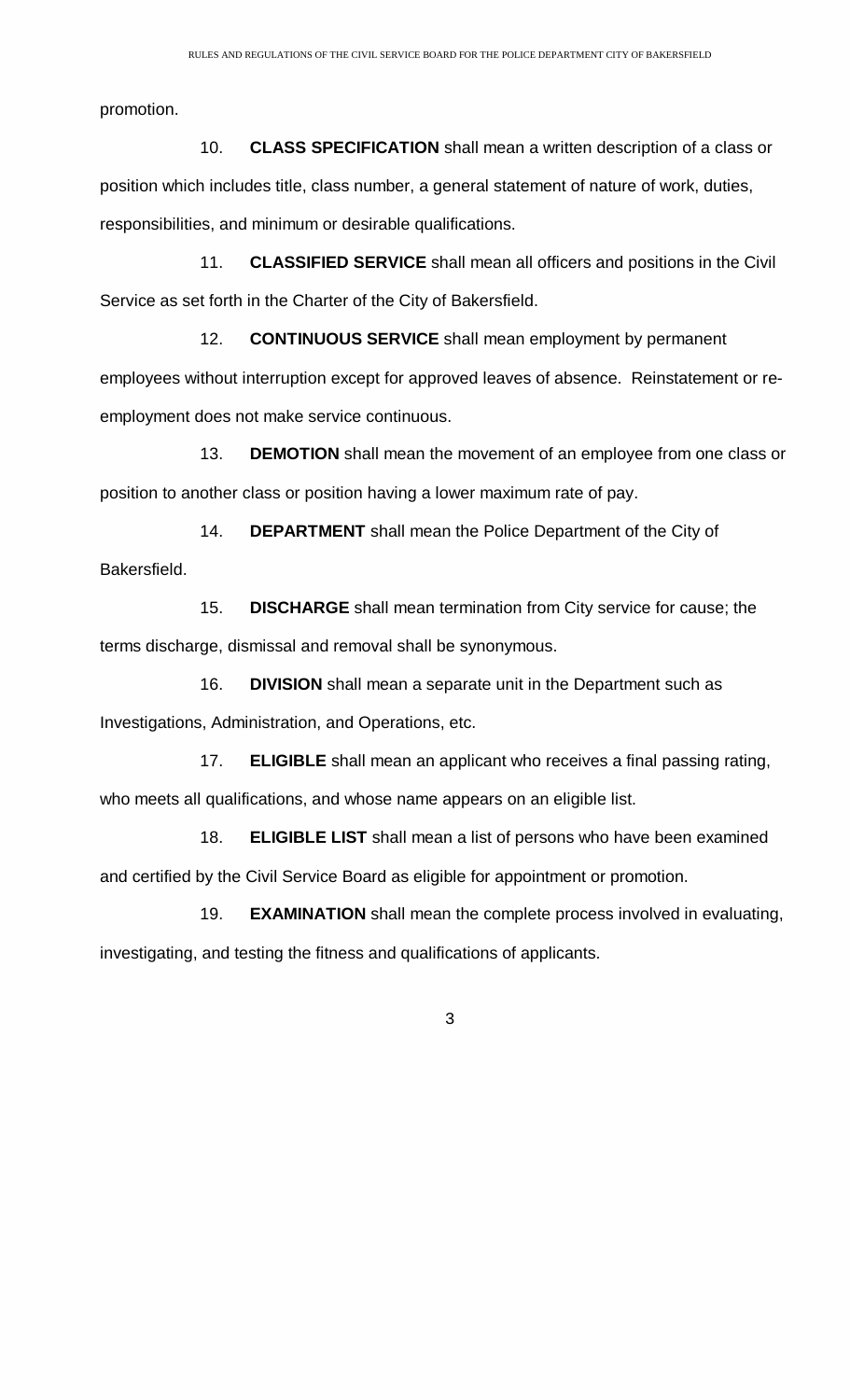19A. **LATERAL TRANSFER** shall mean a transfer to the Bakersfield Police Department of an active duty peace officer employed by a P.O.S.T. approved California municipal police agency, California county sheriff's office, or California Highway Patrol, or of a person who had been so employed as stated above within the past 12 months.

 20. **LAYOFF** shall mean separation from a seasonal, part-time, or permanent position because of work load, economy, lack of funds, or because the position has been abolished.

 21. **LIGHT DUTY ASSIGNMENT** shall mean the temporary placement or assignment of a permanent or probationary employee who is recovering from an ailment or injury to a job function less strenuous than his or her normal duties.

 22. **NON-SWORN POSITIONS** shall mean positions that do not require the incumbent's oath as a police officer.

 23. **OPEN EXAMINATION** shall mean an examination open to the public and not limited to applicants in City service.

 24. **PERMANENT EMPLOYEE** shall mean an employee who has successfully completed his probationary period and has been appointed to permanent Civil Service Status.

 25. **PERSONNEL DIRECTOR** shall mean the City Manager or his authorized representative.

 26. **POSITION** shall mean a specific office or type of employment as set forth in the personnel and compensation ordinance, whether occupied or vacant, permanent or seasonal.

 27. **P.O.S.T.** means the regulations of the Commission on Peace Officer Standards and Training, adopted in compliance with Section 13506 or 13510 of the Penal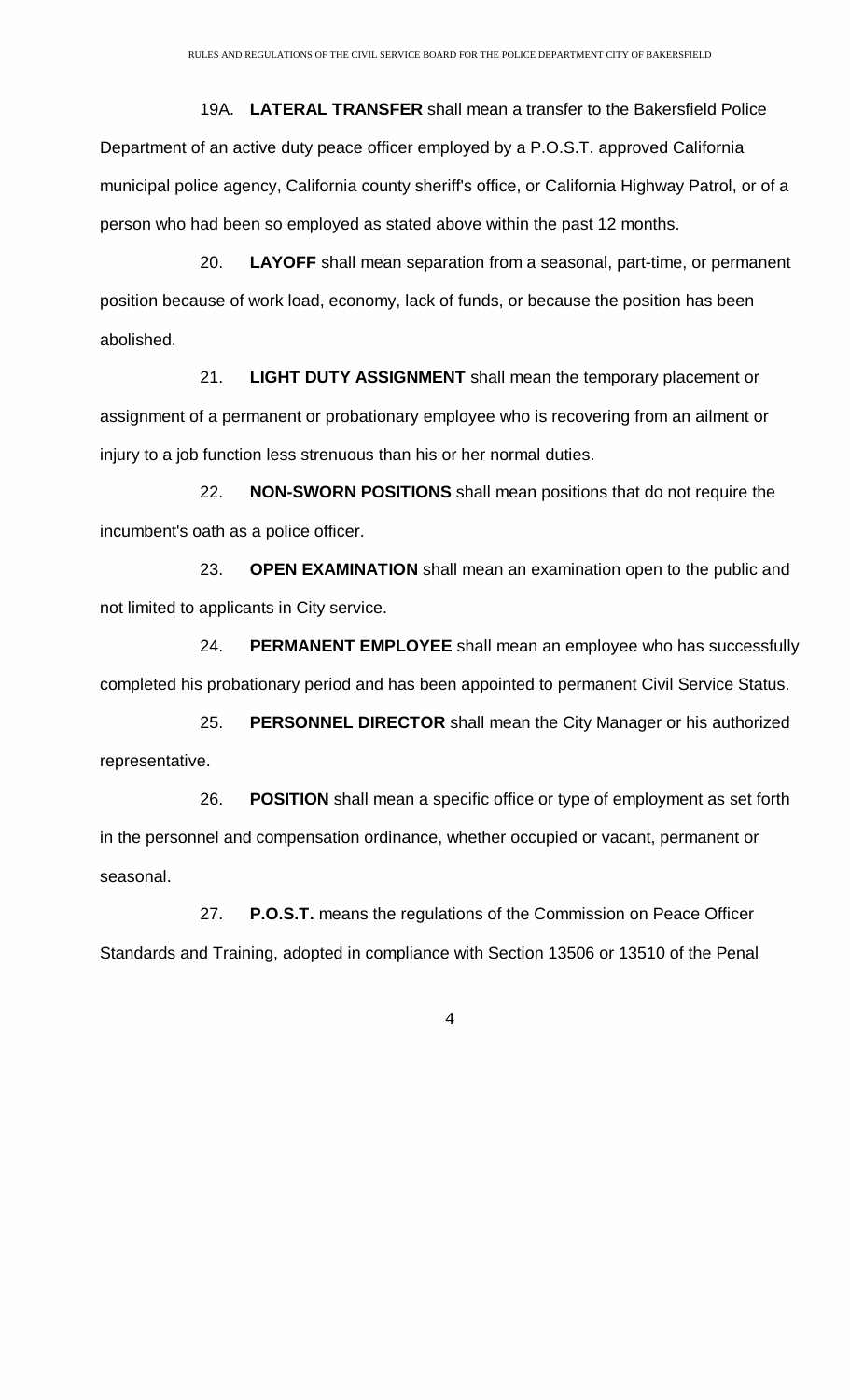Code of California, as codified in Title II, Chapter 2, of the Administration Code of California.

 28. **PROBATIONARY PERIOD** shall mean a working test period of one year for sworn and non-sworn member employees, during which an employee is required to demonstrate his fitness for the position to which he is appointed, by the actual performance of the duties of the position. This period is considered to be part of the examination process and as such may be extended for the amount of time not worked due to illness, injury, suspension, leaves without pay, or time worked in a light duty status.

 29. **PROBATIONER** shall mean an employee who is serving his probationary period.

30. **PROMOTION** shall mean the assignment or reclassification of a

Department employee from one class or position to another having a higher salary range.

 31. **PROMOTION EXAMINATION** means an examination to identify those persons within the Department best qualified and suited for promotion.

 32. **RANK** shall mean the sequential position attained on an eligible list by an applicant as determined by the final grade attained by said applicant in a Civil Service examination.

 33. **REINSTATEMENT** means reappointment of a person, without benefit of examination, to any class formerly held within the Police Department.

 34. **RULE-OF-THREE** means that the appointing authority must make each appointment from within the top three positions appearing or remaining on an eligible list, except that ties in rank appearing within a set of three shall be judged equally.

 35. **SEPARATION** shall mean leaving a position or the Department for any reason; and where it refers to separation from a particular position to accept another City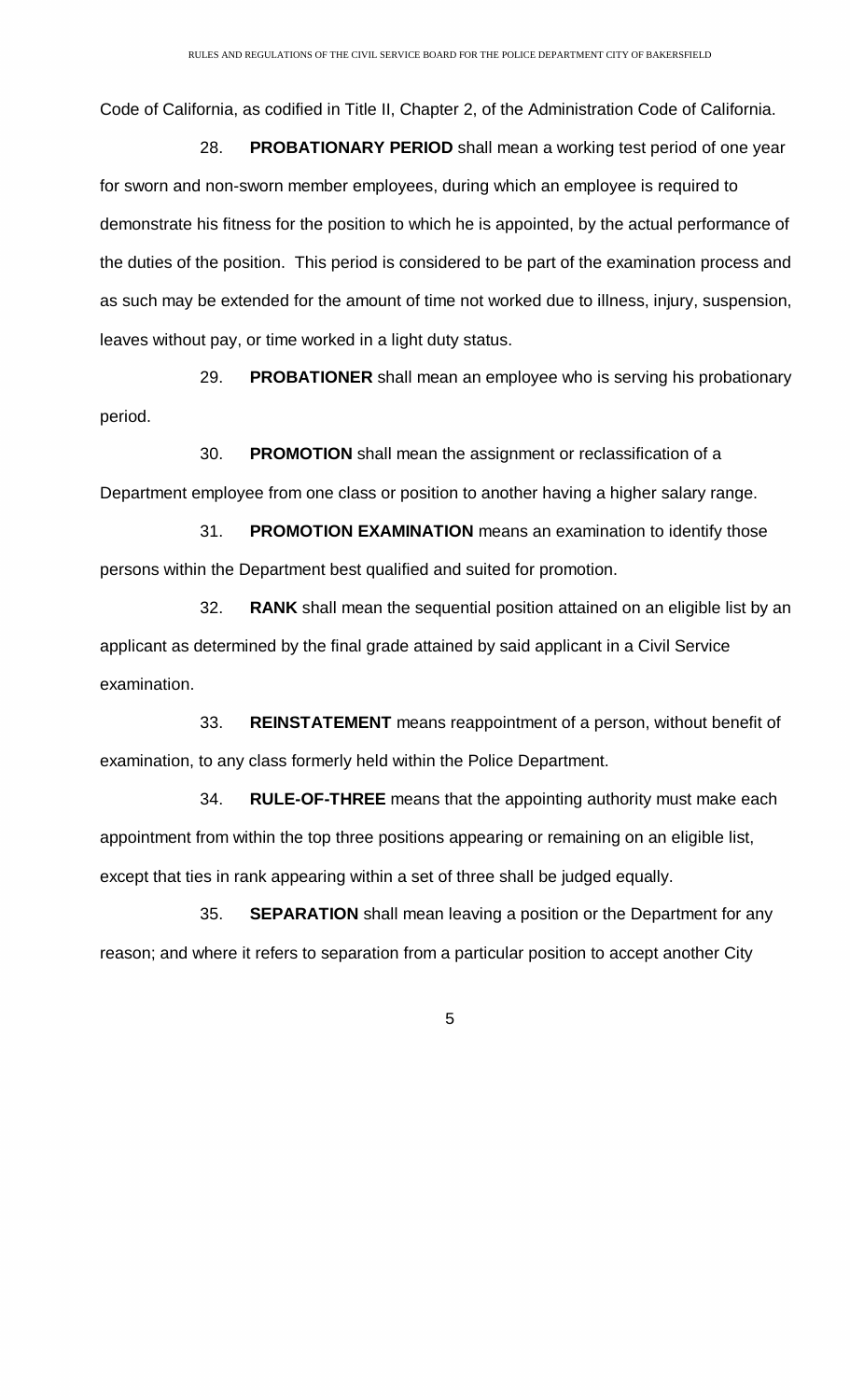position, it also includes transfer, reassignment, promotion and reduction.

36. **SERVICE** shall mean employment with the City.

 37. **SPECIAL EXAMINER** shall mean a person designated by the Board to carry out examinations approved by the Board.

 38. **SUSPENSION** shall mean the temporary removal of an employee from duty without pay for disciplinary reasons.

 39. **SWORN POSITION** shall mean a police officer of the City of Bakersfield, as defined by Section 830.1 of the California Penal Code.

 40. **TERMINATION** shall mean the separation of an employee from City Service. Termination may be by death, discharge, layoff, resignation, retirement, work completion or by release of a probationary employee during the probationary period.

 41. **TIME IN SERVICE** shall mean the length of time a permanent employee has served in continuous City police service, beginning with his probationary appointment.

 42. **TRANSFER** shall mean the change of an employee from one division of the Department to another.

 43. **UNCLASSIFIED SERVICE** shall mean all elected officers, all members of boards, commissions, and all temporary or seasonal employees.

Approved by the Police Civil Service Commission: 2-11-76 Revised & Approved by the Police Civil Service Commission: 11-6-91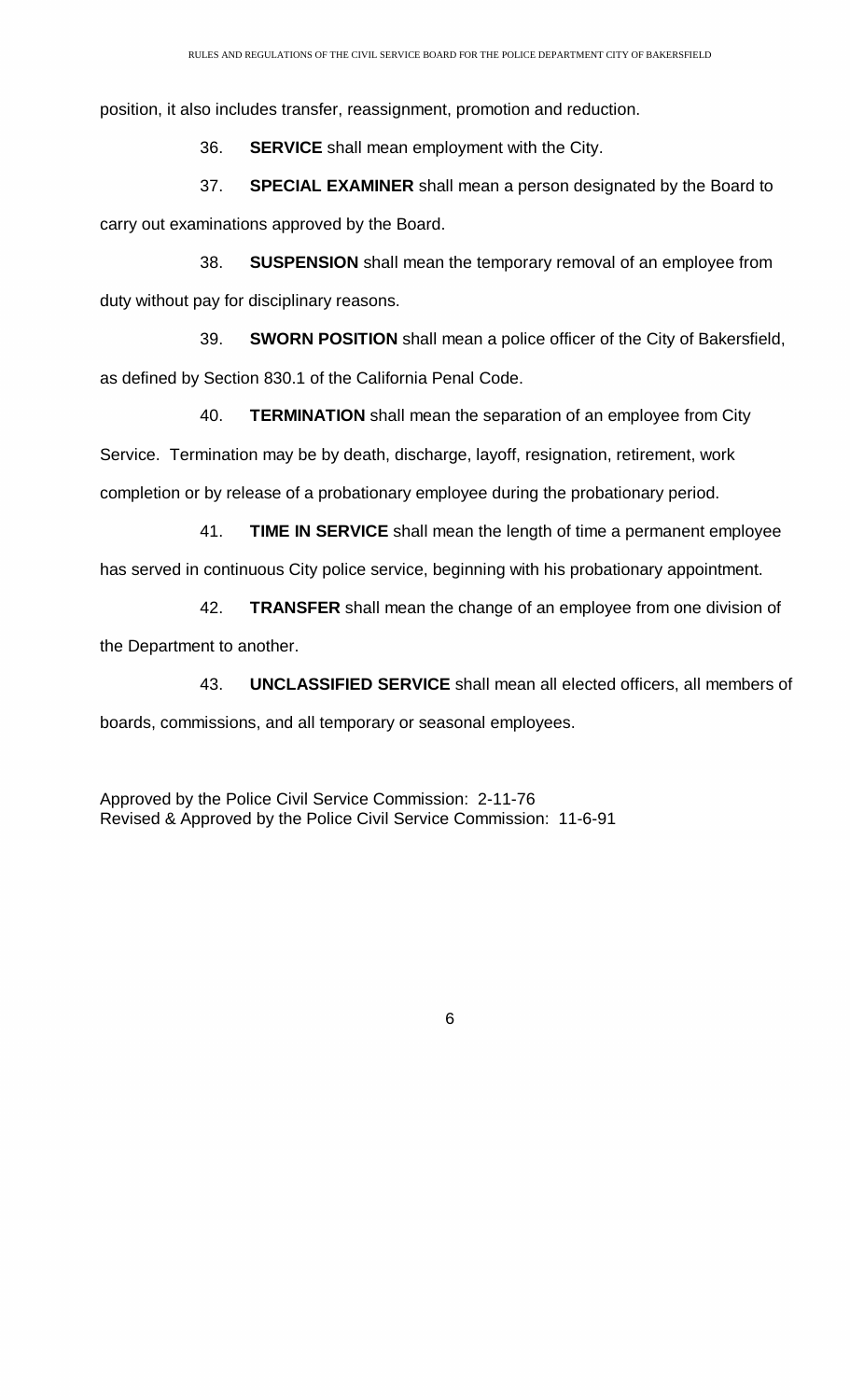# **ANNOUNCEMENT AND ADVERTISEMENT OF ALL EXAMINATIONS**

<span id="page-7-0"></span>3.01 Announcement of Examinations. Upon request by the Chief of Police, the Chairman of the Civil Service Board may announce examinations to establish eligible lists for promotion and for employment in the Police Department.

 1. In the event that a previously certified eligible list has less than two names remaining on it, the Personnel Department may, without further delay, issue a notice of examination consistent with the notice issued from the said previously certified eligible list.

 2. A series of open (non-promotional) examinations for the same class of positions may be announced by a single notice. Such examinations may be administered from time to time as applicants are available or as the need arises. Number of applications accepted may be limited not to exceed twenty (20) for testing at one time. The names of all applicants who qualify in any examination of the series shall be placed on one eligible list in the order of their final grades. Names shall be removed from such eligible list one year after the date they were placed thereon.

3.02 Notice of Examination. The Examination announcement shall be printed and shall contain:

 1. The title, nature of work, and maximum and minimum rate of pay for the position to be filled.

2. The locations where the applications may be obtained and returned.

3. The period during which applications for examinations will be received.

4. The types of examination and their respective weights, if assigned.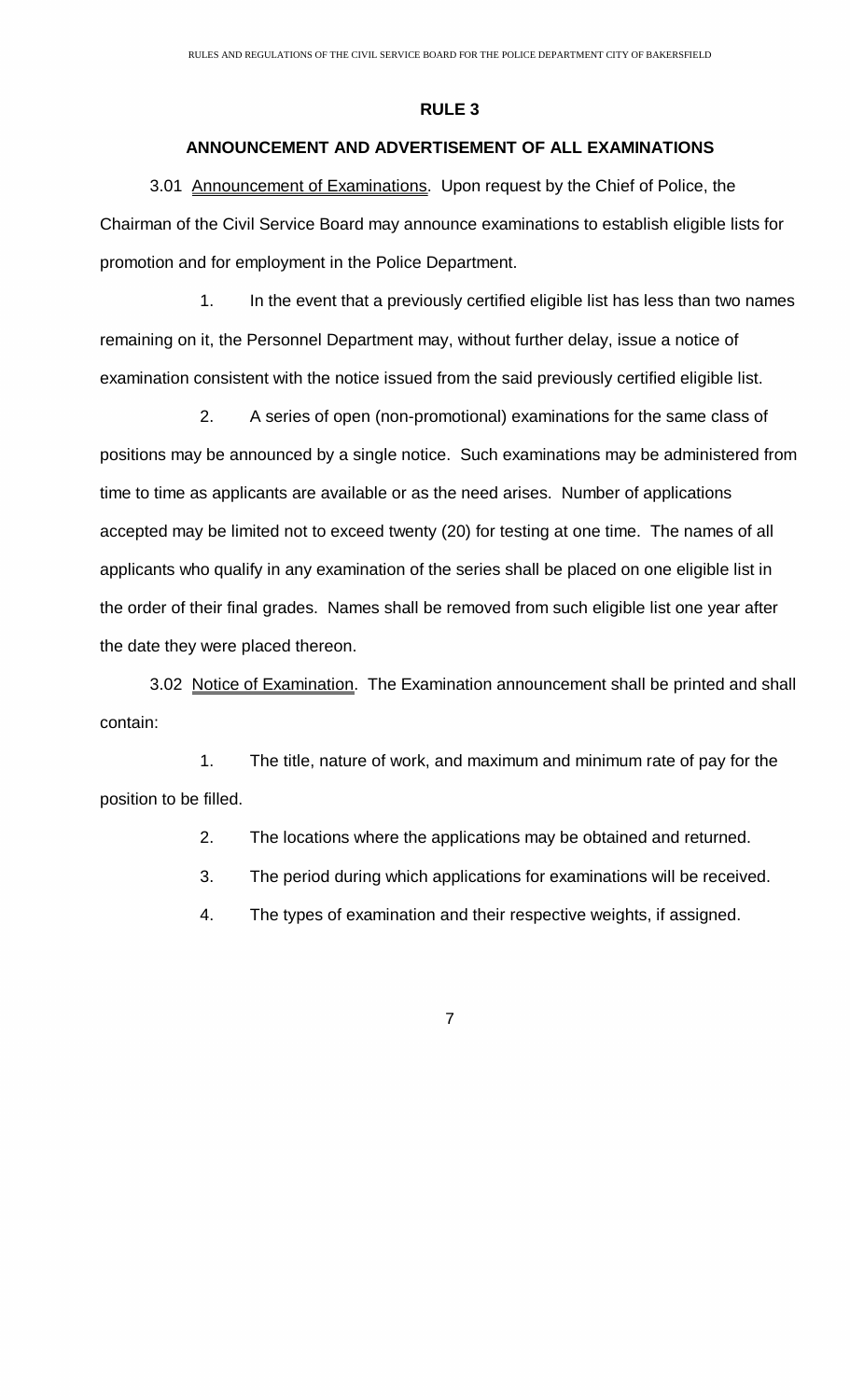5. Any special physical or medical requirements and examinations, and such

special minimum qualifications as to education, training or experience required of applicants.

- 6. Notice that the City of Bakersfield is an equal opportunity employer.
- 7. Notice of the time, place, and general scope of every examination shall be

given by the Commissioners, or by the Personnel Department in the event of an occurrence as described in Section 3.01(1), by publishing such notice two weeks preceding such examination in the official newspaper and posting a copy thereof in a conspicuous place in the quarters occupied by the Police Department in the City of Bakersfield, for two weeks before such examination.

Approved by the Police Civil Service Commission: 2-11-76 Revised & Approved by the Police Civil Service Commission: 9-3-80 Revised & Approved by the Police Civil Service Commission: 3-3-82 Revised & Approved by the Police Civil Service Commission: 6-4-86 Retyped & Approved by the Police Civil Service Commission: 11-6-91

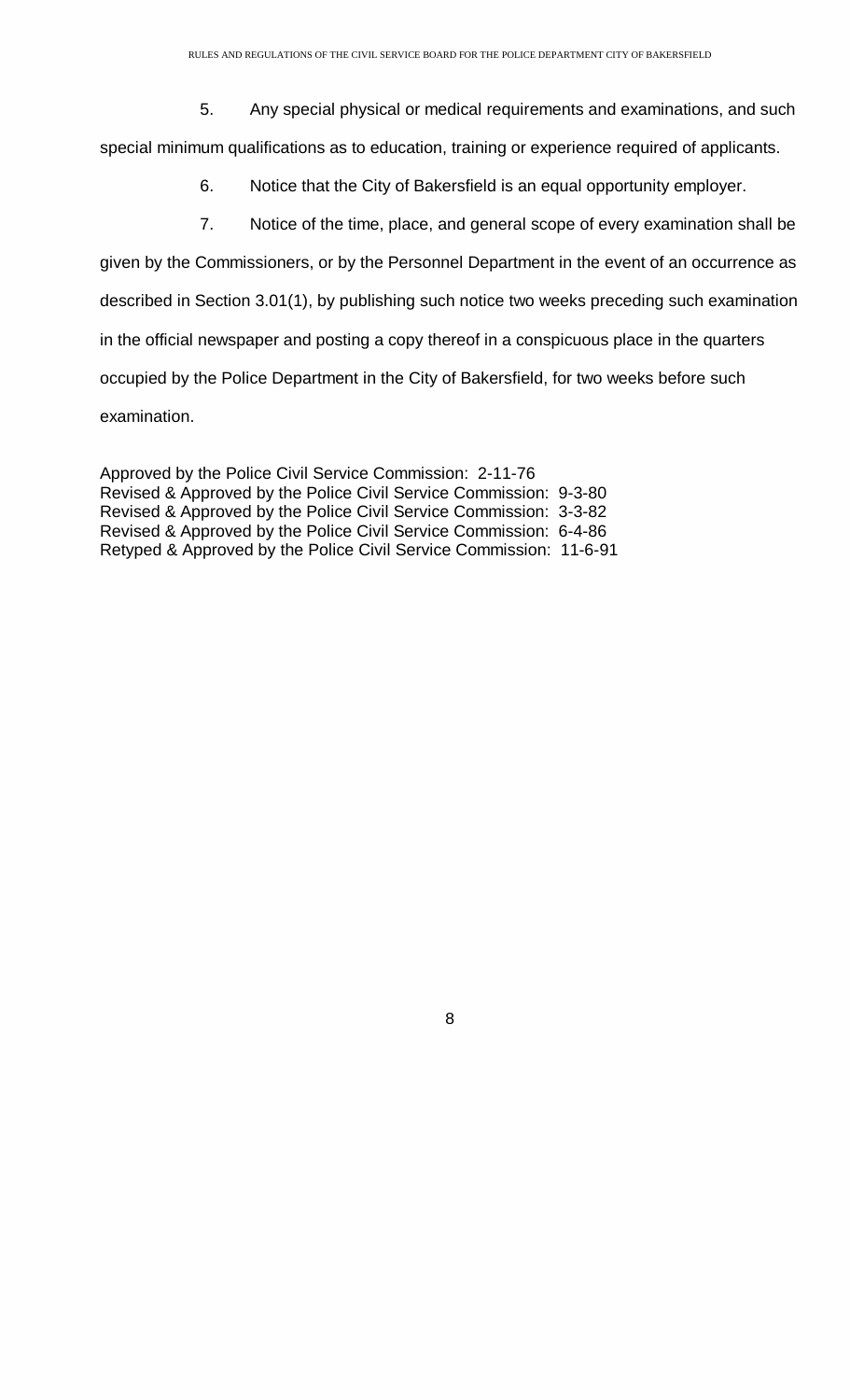# **APPLICATIONS FOR EMPLOYMENT**

<span id="page-9-0"></span>4.01 Who May File. Any qualified applicant shall be admitted to examination who has personally filed an application as prescribed in the public notices thereof, and upon the form specified by the Board. The applicant may be required to make application in written form and subscribe to same under oath.

4.02 Qualifications.

 1. Applicants for Police Officer must meet the minimum standards for employment established by P.O.S.T. and such additional standards as established by the Board. Applicants for non-sworn positions must meet the requirements set by the Board.

 2. Age requirements for original entrance examinations for Police Officers shall be as follows: Applicant must be at least twenty (20) years and six (6) months of age on the date of examination. Applicants for non-sworn positions must be at least eighteen (18) years of age.

3. For each examination process, all applicants for Police Officer,

Telecommunicator, and Police Service Technician must submit to a physical examination by a licensed physician selected by the Board, must submit to a drug/narcotic testing, and all applicants for Police Officer must submit to a psychological evaluation administered by the City of Bakersfield Police Civil Service Psychologist. Applicants failing the psychological evaluation must wait at least one year before they may be reevaluated. Applicants for other positions shall submit to a physical examination by a licensed physician selected by the Board. All tests and examinations prescribed herein shall be at City expense.

4. The Board may establish or cause to be established a physical agility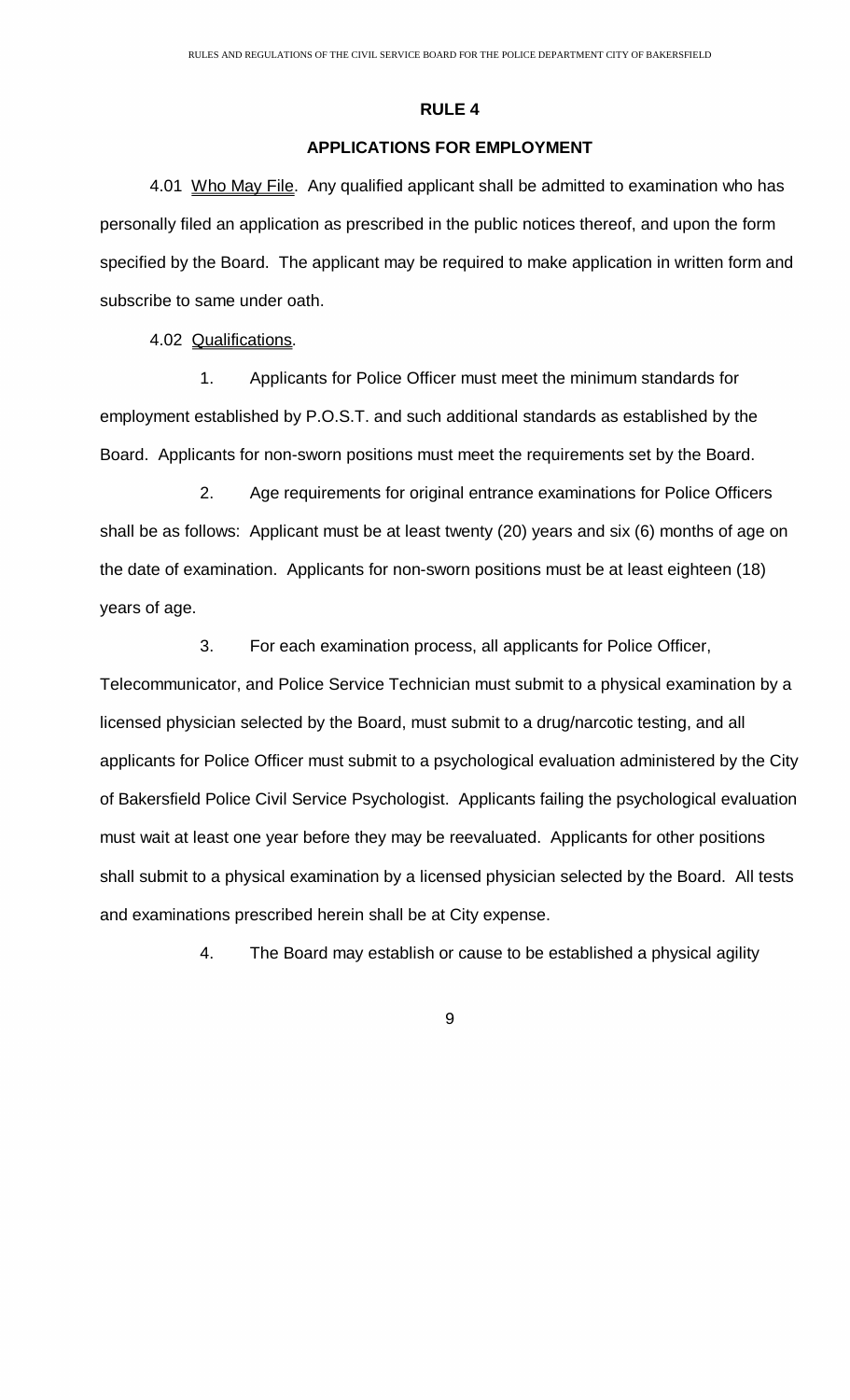examination in order to determine an applicant's physical suitability for the position for which he has applied. When the position for which the applicant is being tested requires an agility examination, the applicant will be required to complete the examination at or above the passing level established by the Board. The physical agility examination shall be so designed to measure an applicant's capability to perform duties necessary to satisfactorily perform the job. The Board shall establish the criteria for the physical agility examination and may cause changes whenever necessary to ensure that all facets of the physical agility examination are job-related.

4.03 Cause For Rejection. All applicants may be disqualified or removed from any eligible list who:

 1. Fail to establish that they meet the minimum qualifications as stated in the announcement and in these rules.

 2. Fail to meet the medical, physical, or mental standards prescribed by P.O.S.T., the City, or the City's examiners.

 3. Have ever illegally used 'narcotics', or 'restricted dangerous drugs' as defined in the Health and Safety Code of the State of California as amended from time to time.

 4. Have within one year illegally used 'marijuana' as defined in the Health and Safety Code of the State of California as amended from time to time.

 5. Are addicted to, are habitual users of, or are excessive users of alcohol or any other drug.

6. Have been convicted of a felony or of any crime involving moral turpitude.

 7. Have been dismissed from any position, have resigned in lieu of discharge from or have unsatisfactory records of employment in any position, public or private, for any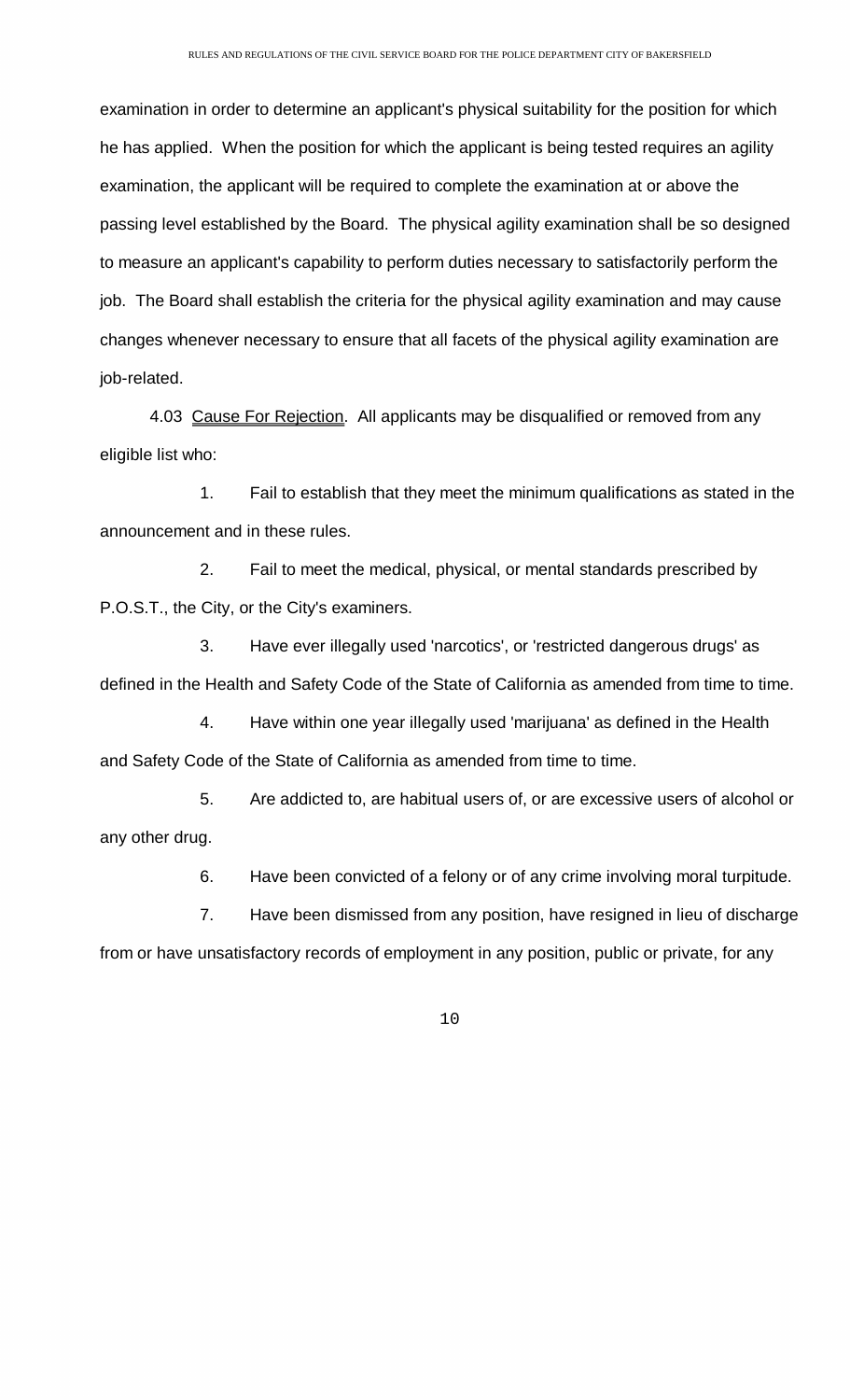cause which would be a cause for discharge from the Police Department.

 8. Have made a false statement of any material fact or have practiced or attempted to practice any deception or fraud in their application or examination or in securing eligibility for appointment.

 9. Have willfully violated or failed to comply with any of the examination requirements of the Board, as determined by the Board.

 10. Are applicants for positions involving the driving of any vehicle and do not have a valid driver's license and at least two years driving experience.

 11. Have two or more convictions totaling three violation points of the California Vehicle Code during the prior three years.

 12. Failure to meet current recommended, or as amended from time to time, California Commission on Peace Officer Standards and Training Job Dimensions and/or Preemployment Standards established by the Bakersfield Police Department Civil Service Commission.

Any applicant disqualified or removed from an eligibility list pursuant to this section may seek a review before the Board by using the procedure set forth in Rule 9 of these rules. At such review, the Board may waive any of the causes for rejection set forth in this section, but only if the applicant established that there is good cause therefore and that the applicant is of good moral character and has not secured a place upon the eligible list by fraud, concealment of facts, or by violation of these rules. For the purpose of this section, 'good moral character' shall mean that the applicant possesses honesty, integrity and loyalty, and other ethical qualities and standards essential for effective police work.

4.04 Notice of Rejection - Defective Applications. Whenever an application is rejected,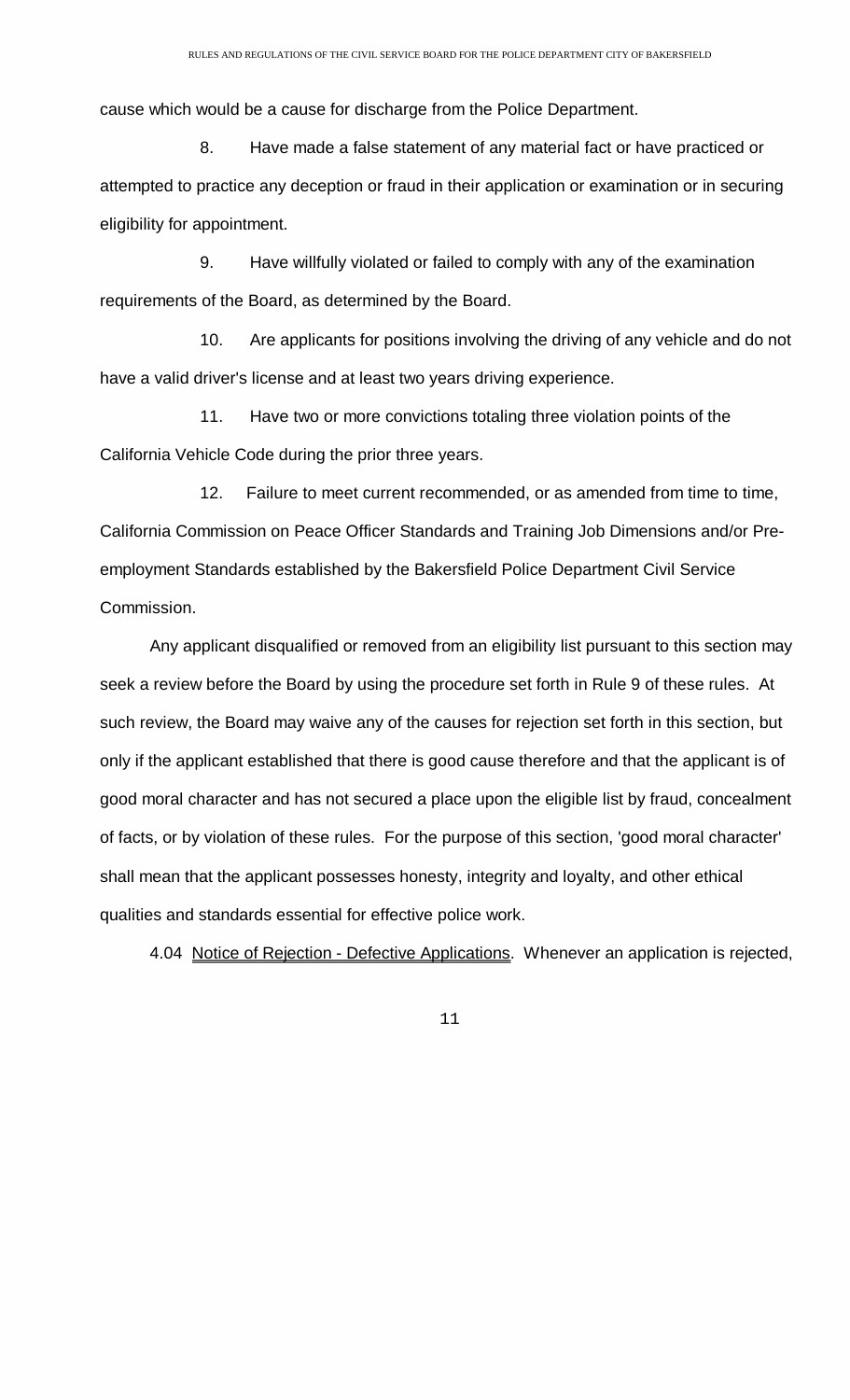notice of such rejection shall be mailed to the applicant. Defective applications may be returned to the applicant with notice to amend same, provided the time limit for receiving applications has not expired, but defective applications will not be returned a second time. Failure on the part of the applicant to make prompt return in such cases will be deemed sufficient cause for rejection.

4.05 Date of Receipt - Failure to Appear. The date of receipt of applications shall be endorsed thereon. Applications of persons who fail to appear for examination shall not be used for any later examination.

 4.06 Correct Address. All applicants for examination and all persons whose name appears on the eligible list must file with the Board written notice of current change of address. Failure to report correct address may be grounds for disqualification. The Board shall not be bound to certify a person who has not reported a current change of address.

Approved by the Police Civil Service Commission: 2-11-76 Revised & Approved by the Police Civil Service Commission: 7-13-77 Revised & Approved by the Police Civil Service Commission: 10-7-81 Revised & Approved by the Police Civil Service Commission: 6-4-86 Revised & Approved by the Police Civil Service Commission: 7-2-86 Revised & Approved by the Police Civil Service Commission: 12-4-91 Revised & Approved by the Police Civil Service Commission: 2-7-92 Revised & Approved by the Police Civil Service Commission: 2-6-98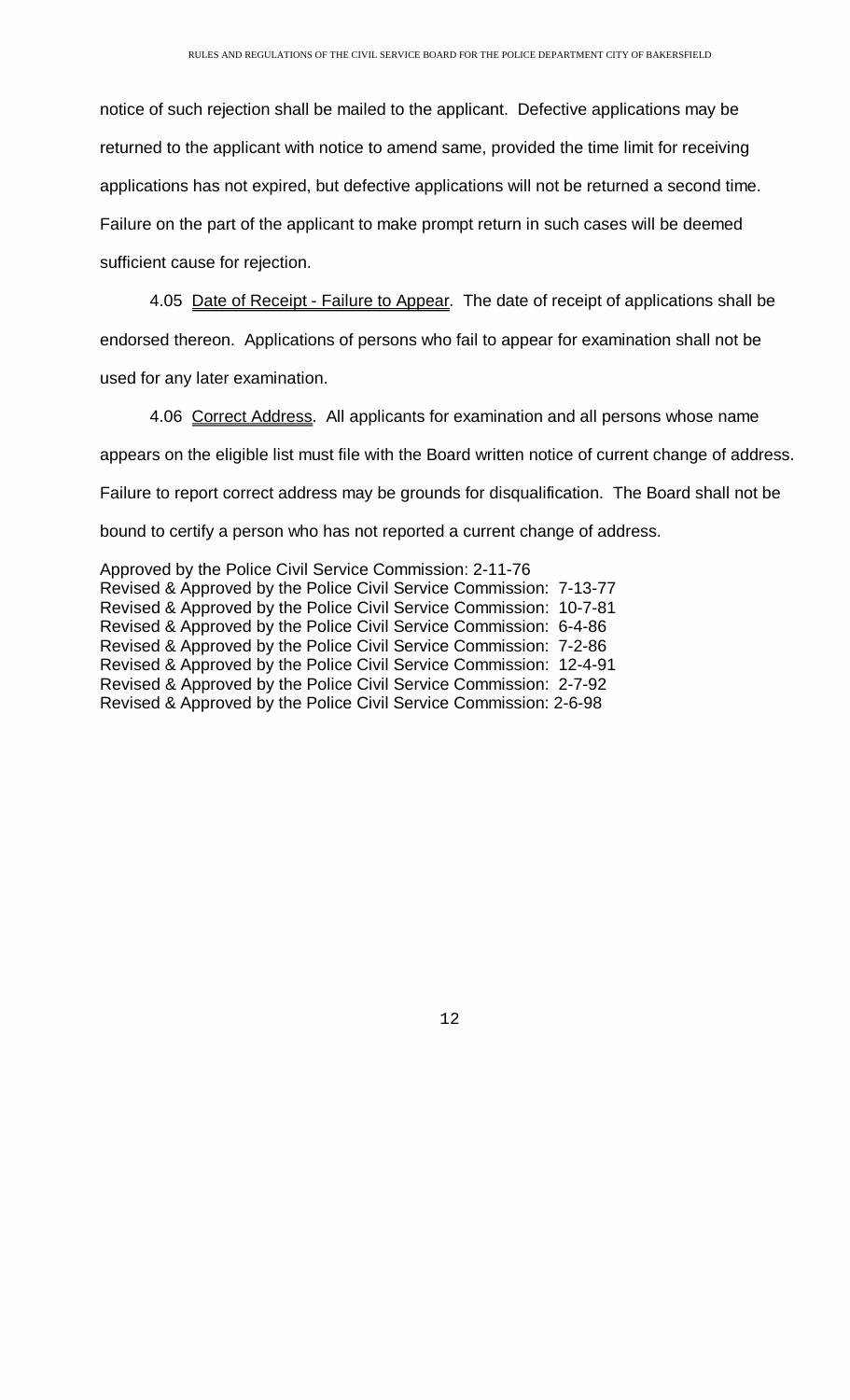### **RULE 4A**

# **POLICE OFFICER - LATERAL TRANSFER**

<span id="page-13-0"></span> 4.01A Application. An applicant may qualify for a lateral transfer at the entry level for the position of Police Officer. The applicant must file an application as prescribed in the public notices thereof, and upon the form specified by the Board. The application shall be in written form and subscribed under oath. Announcement and advertisement of lateral transfer will be as specified in Rule 3.

 4.02A Qualifications. In addition to the qualifications for entry level police officers found in Rule 4.02, applicants for Police Officer/Lateral Transfer must possess the following qualifications:

 1. Must have attended a full-time P.O.S.T. approved police academy and possess a Basic P.O.S.T. Certificate.

 2. Must have a minimum of one-year service as a full-time paid peace officer in a P.O.S.T. approved, California municipal police agency, California County Sheriff's agency or California Highway Patrol.

4.03A Examinations. Applicants for police officer through lateral transfer shall not be required to take a written examination, but may be required to take a psychological written examination. Applicants shall be required to take an oral examination and such other medical and/or psychological examinations as the Board may require, and, at the discretion of the City physician, may be required to take a physical agility examination consistent with the entry level position of a police officer. The oral examination will be weighted at 100 percent and all other examinations will be rated as pass/fail only. (amended November 5, 1980)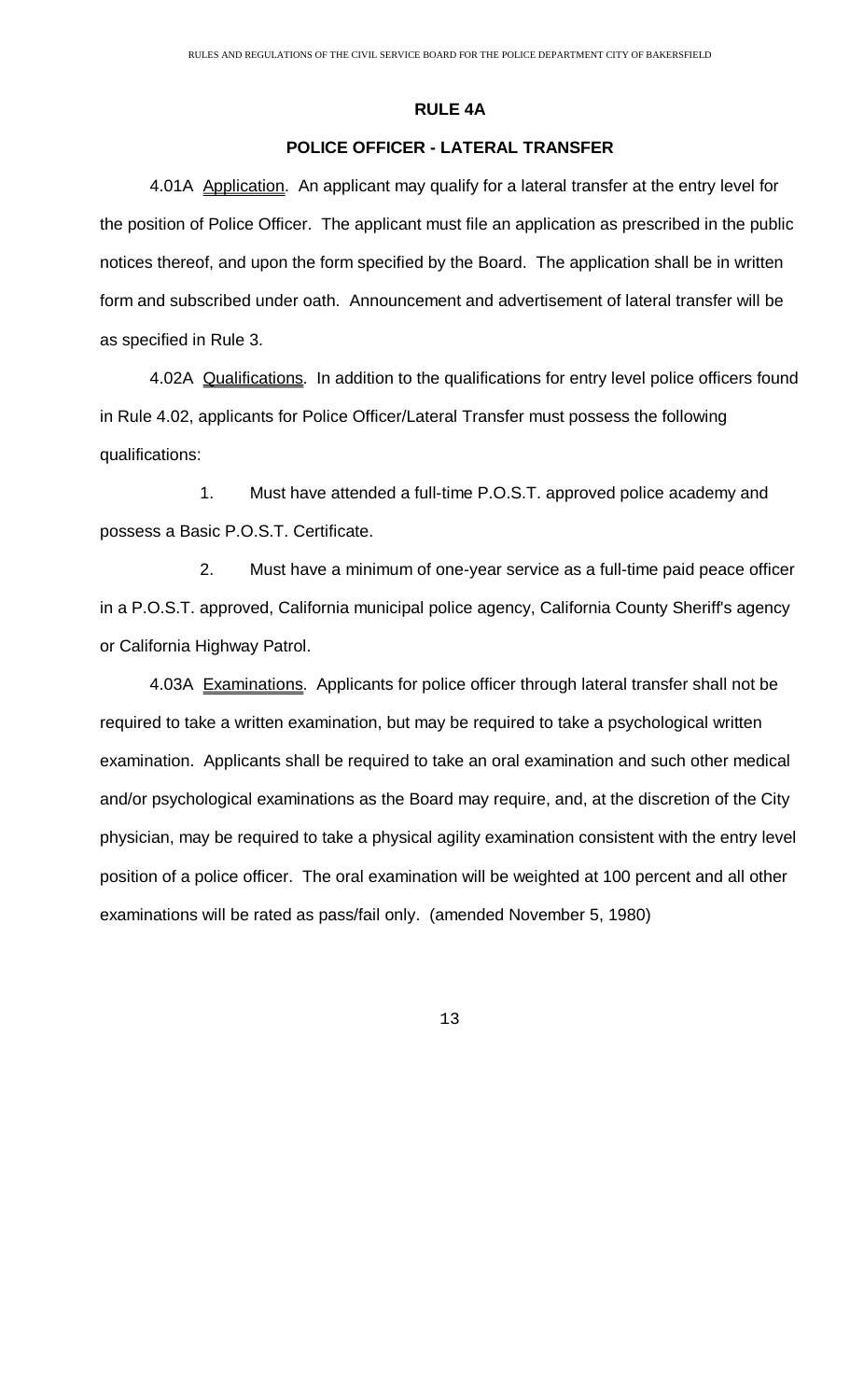4.04A Placement on Eligible List. A minimum grade on the oral examination of 70 percent is required for placement on the eligible list. Successful applicants for Police Officer through lateral transfer shall be placed on the current eligible list for the position of Police Officer, entry level, in the order of their final earned grade, provided they have passed all the requirements of the department for the entry level position as provided in the Rules and Regulations of the Civil Service Board for the Police Department, City of Bakersfield, except as modified by Rule 4A.

Approved by the Police Civil Service Commission: 2-8-78 Revised & Approved by the Police Civil Service Commission: 11-5-80 Retyped & Approved by the Police Civil Service Commission: 11-6-91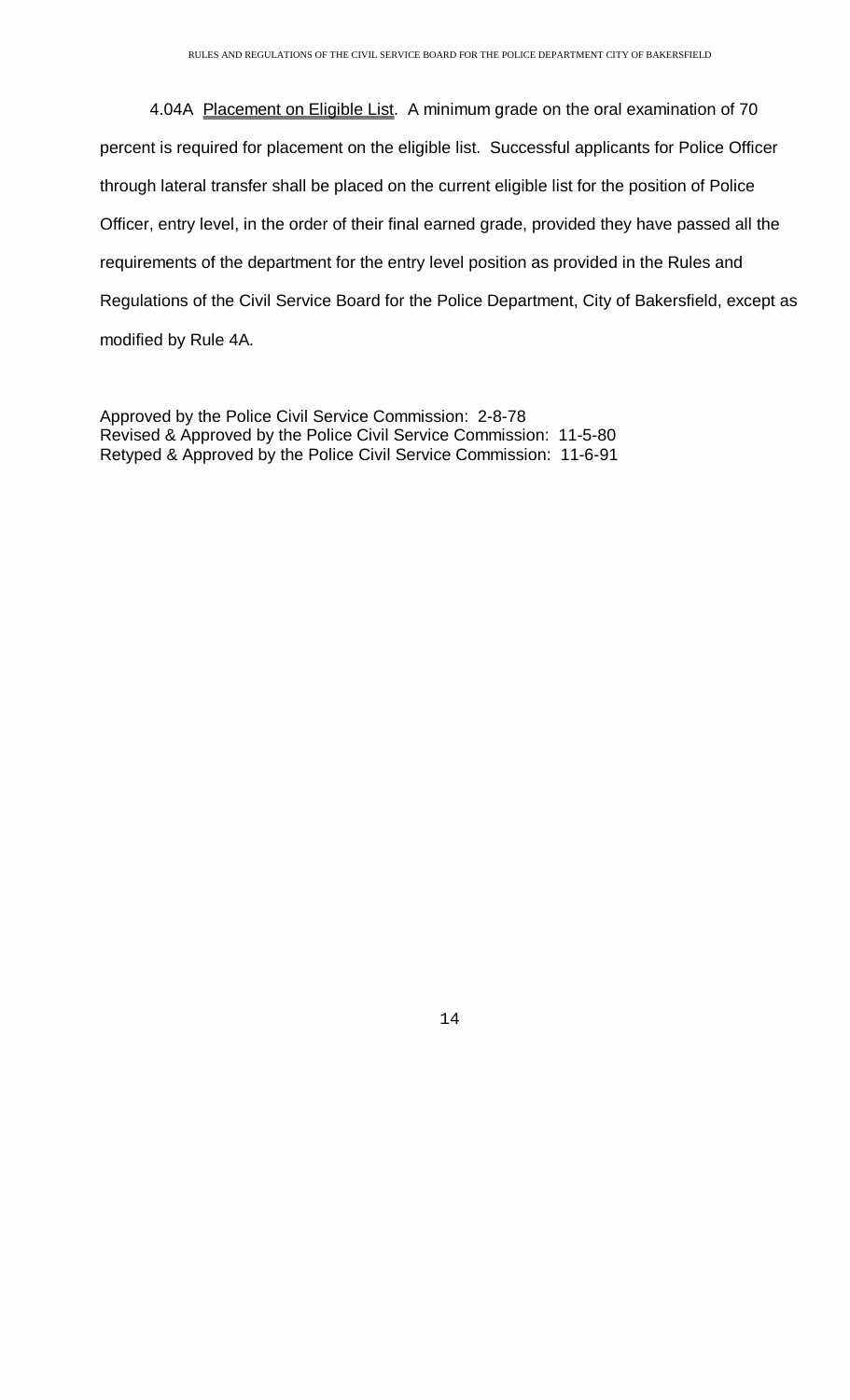### **RULE 4B**

# **POLICE OFFICER - CONTINUAL TESTING**

<span id="page-15-0"></span> 4.01B Continual Testing. The Police Civil Service Commission, through the City Personnel Office, may conduct continual testing for entry level Police Officers. Such examinations may be conducted monthly as the need arises.

4.02B Notice of Examination. The Chief of Police will notify the Civil Service Commission at its regularly scheduled monthly meeting of the need for an examination for the following month. The Board may authorize such examination at its discretion. If approval is given, the Notice of Examination will be published and posted, as required by the City Charter, two weeks prior to said examination.

 4.03B Applications for Employment. Applicants for Police Officer examinations shall make application as outlined in Rule 4.

4.04B Examination Procedure. The City Personnel Office Shall receive applications at City Hall, 1501 Truxtun Avenue, Bakersfield, California by mail or in person. Up to and including the first twenty (20) eligible applicants may be tested on the first Thursday of each month at the City Personnel Office.

 1. Written Examination: A written examination consisting of items relating to reading comprehension, analogies, and writing ability. QUALIFYING ONLY.

 2. Physical Agility Examination: Those candidates successfully passing the written examination will be scheduled for a physical agility examination. QUALIFYING ONLY.

 3. Psychological Evaluation: Those candidates successfully passing both the written and agility examinations will undergo a psychological evaluation.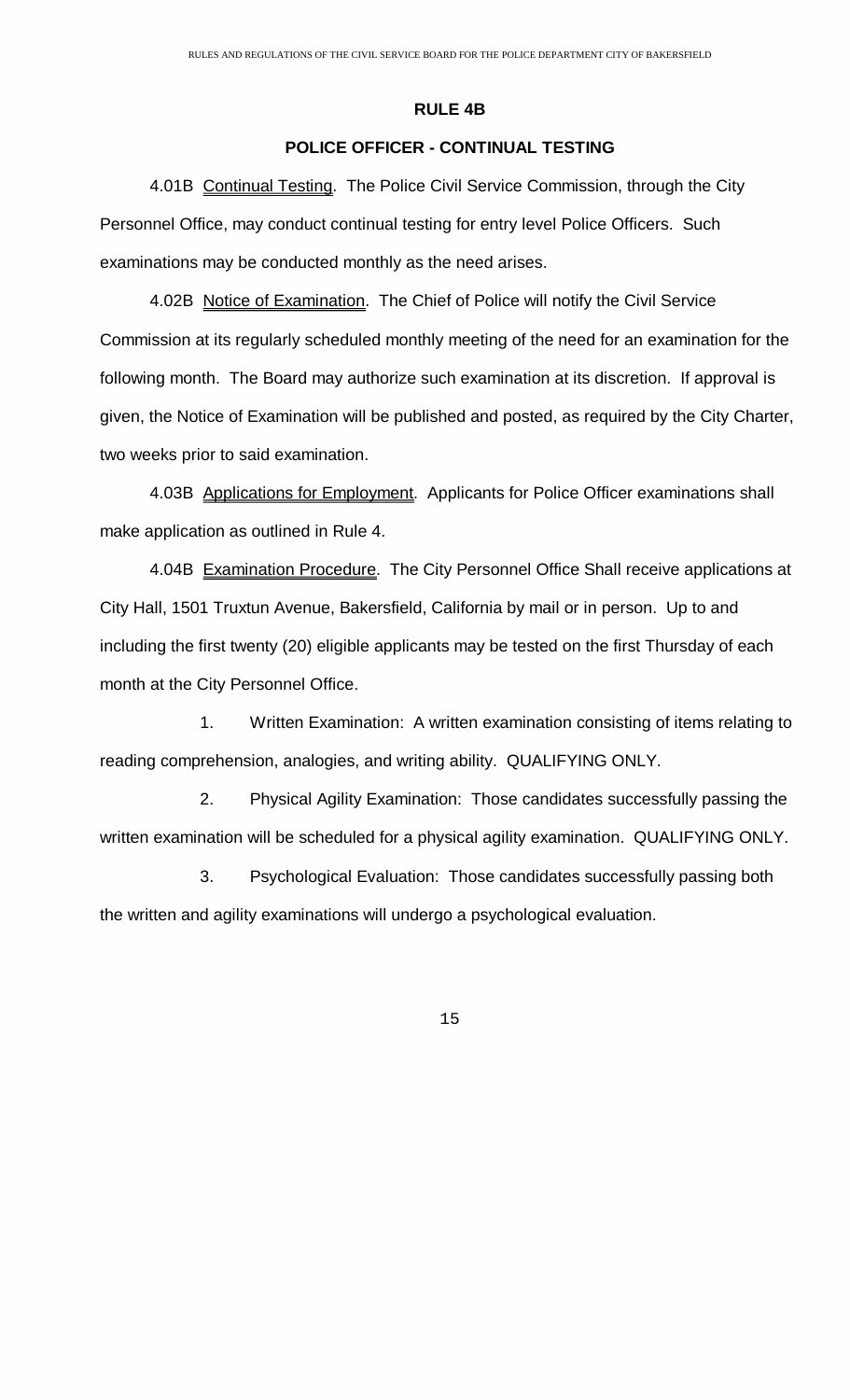4. Background Investigation: Prior to the Oral Examination, candidates will be required to complete a Personal History Statement, and undergo a thorough background investigation. Completed Personal History Statements must be returned to the Police Department within a seven (7) day time span from date received by applicant. If not returned within the seven day period, applicant will not be considered any further for employment.

 5. Oral Examination: An oral appraisal interview to evaluate education, training, experience, and personal fitness for the position. MINIMUM QUALIFYING SCORE 70% - WEIGHT 100%.

 6. Physical Examination: Candidate must be physically capable of performing all tasks required of a Bakersfield Police Officer as determined by the examining City physician.

 7. Eligible List: Candidates successfully passing all phases of testing will be ranked on the eligible list, and certified by the Police Department Civil Service Commission, according to final grade as follows:

> Rank Name Address & Zip Code Telephone Number Date of Certification Final Grade

Names of candidates not hired by the City of Bakersfield Police Department will be removed one year from date of certification.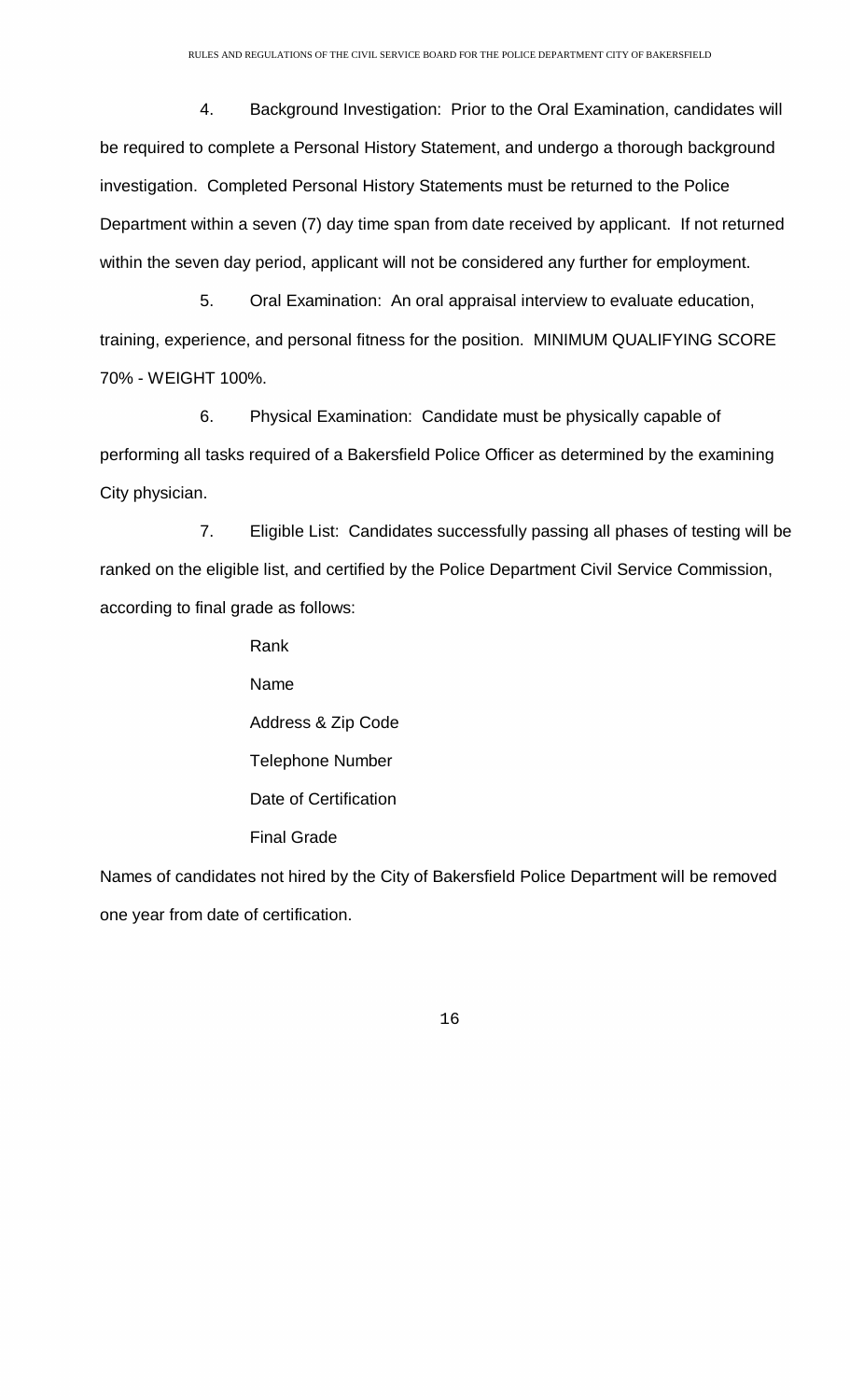4.05B Failure to Qualify. If an applicant has failed any portion of the examination

process for the classification of Police Officer with the City of Bakersfield, he or she will not be

allowed to take another examination for said position within a six month period.

Approved by the Police Civil Service Commission: 10-7-81 Revised & Approved by the Police Civil Service Commission: 3-3-82 Retyped & Approved by the Police Civil Service Commission: 11-6-91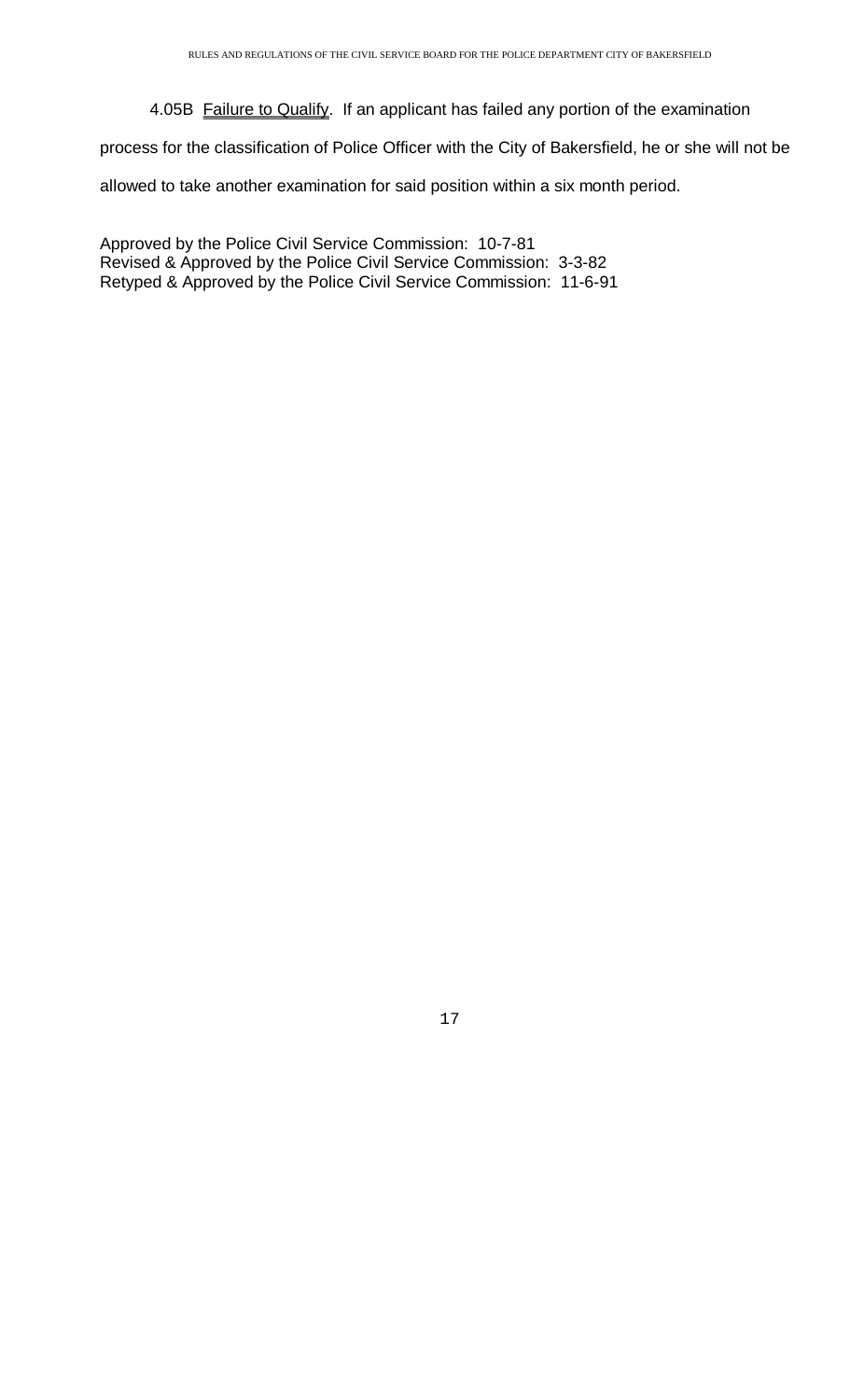# **APPLICATION FOR PROMOTIONAL EXAMINATION**

<span id="page-18-0"></span> 5.01 Any qualified applicant who has personally filed a written request to take a promotional examination, as prescribed in the public notice thereof, shall be permitted to do so.

5.02 General Qualifications:

 1. All applicants must be permanent employees of the Bakersfield Police Department.

 2. All applicants must have completed the probationary period of their current classification prior to the date of the examination, except detectives applying for the position of sergeant and senior police officers applying for the position of detective need not have completed their probationary period.

 3. Any person who has been demoted to a lower classification, as a disciplinary measure, is not qualified to take any promotional examination for a period of one year from the date of demotion.

 4. Police officers seeking any higher sworn classification must have had three years of experience as a regular paid police officer, one year of which must have been served in the Bakersfield Police Department immediately preceding the date of the examination.

 5. Recent physical examinations may be required of all applicants either prior to the examination or prior to promotion, at the discretion of the Board. If required prior to the promotional examination, only those persons found to be physically and mentally fit by the examining physician are qualified to take the promotional examination. If required prior to promotion, only those persons found to be physically and mentally fit by the examining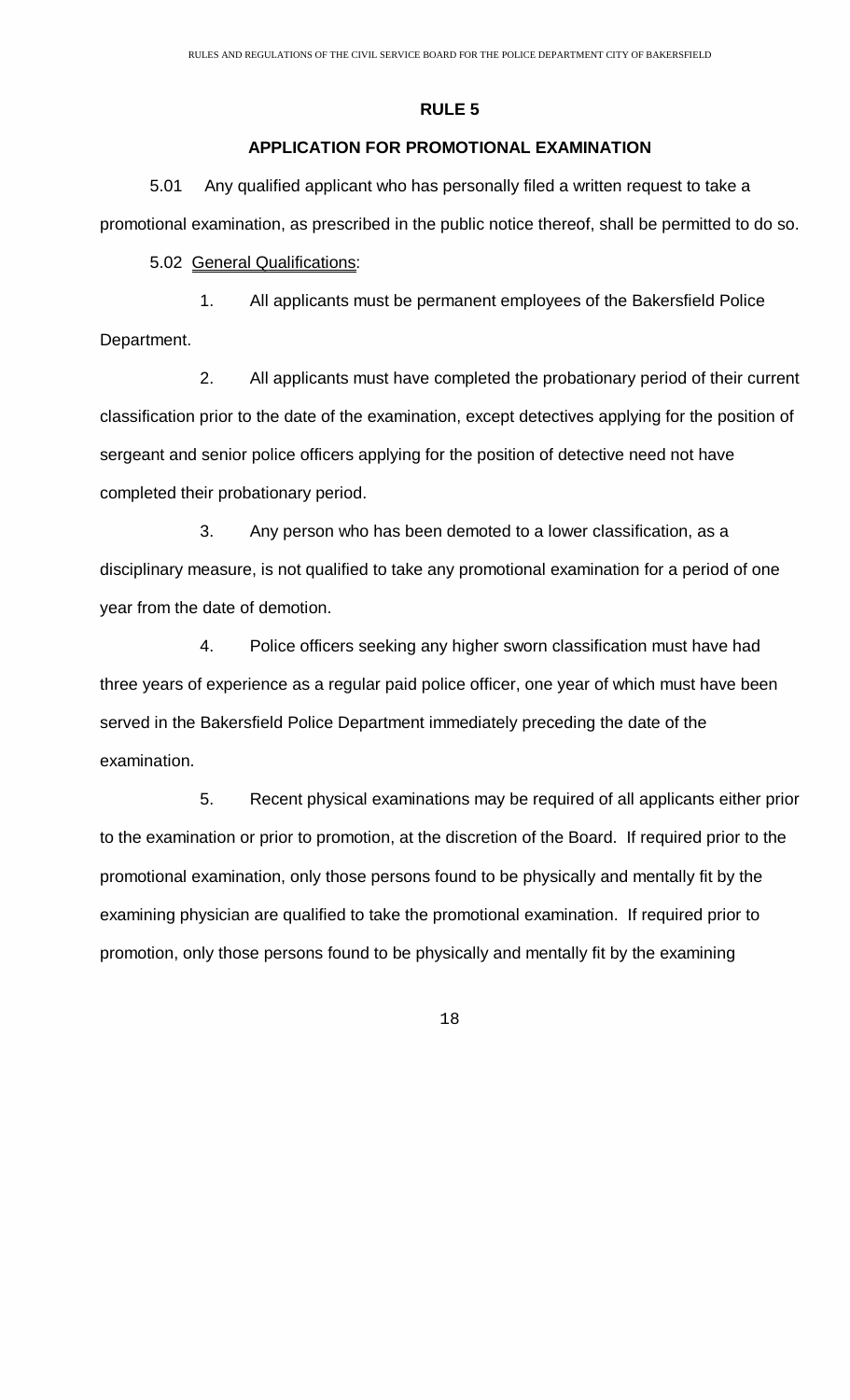physician may be certified for promotion. At the discretion of the Chief of Police, the applicant may be required to take a psychological examination prior to promotion.

 5.03 Persons desiring to take any promotional examination must meet such additional qualifications as may be established by the Board. Any such additional qualifications shall be clearly set forth in the official announcement of the examination.

 5.04 Persons who do not meet the minimum qualifications for promotional examinations may submit an application to participate in the examination process and request a waiver to such minimum qualifications prior to the testing procedure. The waiver request must be written and delivered to the secretary of the Civil Service Commission at least five working days prior to the next scheduled Civil Service Meeting and prior to the start of the testing process. The person requesting the minimum qualifications waiver should be present at the Civil Service meeting for a hearing on such waiver. The decision of the Civil Service Board on waiver requests is final.

Approved by the Police Civil Service Commission: 2-11-76 Revised & Approved by the Police Civil Service Commission: 2-8-78 Revised & Approved by the Police Civil Service Commission: 1-4-90 Revised & Approved by the Police Civil Service Commission: 3-7-90 Revised & Approved by the Police Civil Service Commission: 4-4-90 Retyped & Approved by the Police Civil Service Commission: 11-6-91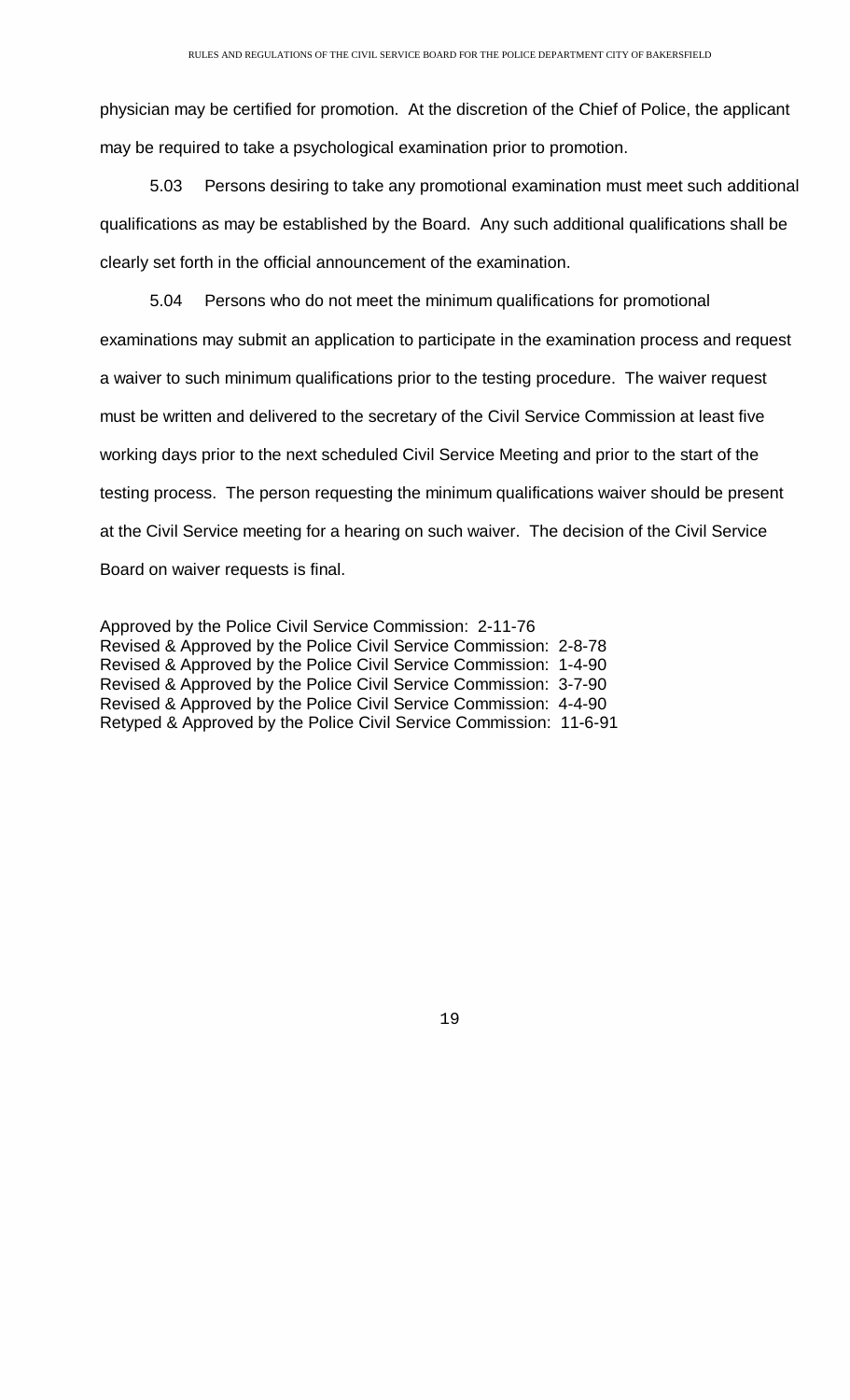### **EXAMINATIONS**

<span id="page-20-0"></span> 6.01 The Board shall establish the scope for all examinations, which may include a written test, oral examination, background investigation, physical agility test, practical application test, and other appropriate means for determining the relative fitness of applicants for employment or promotion.

 6.02 The Board is responsible for all segments as well as for the whole examination; however, the Board may appoint qualified examiners to assist or administer any segment or segments and my delegate the appropriate authority to them.

 1. The Board shall prepare or have prepared under its direction all written examinations.

 a. All examinations shall be impartial and shall deal with the duties and requirements of the positions to be filled.

 b. Each candidate in a competitive written examination shall be presented with a numbered identification card on which he shall write his name and any other information requested, after which he shall place it in an envelope, seal and return the envelope to the examiner, and thereafter he shall make his papers with his identification number only. No identification envelope shall be opened until after the examination papers of all the candidates are marked and graded. Any competitor in a written examination who places any identification marks other than his identification number upon any of his examination answer sheets may be deemed to have failed the examination. Any answer sheet bearing any kind of identification mark other than the examination number need not be marked or graded.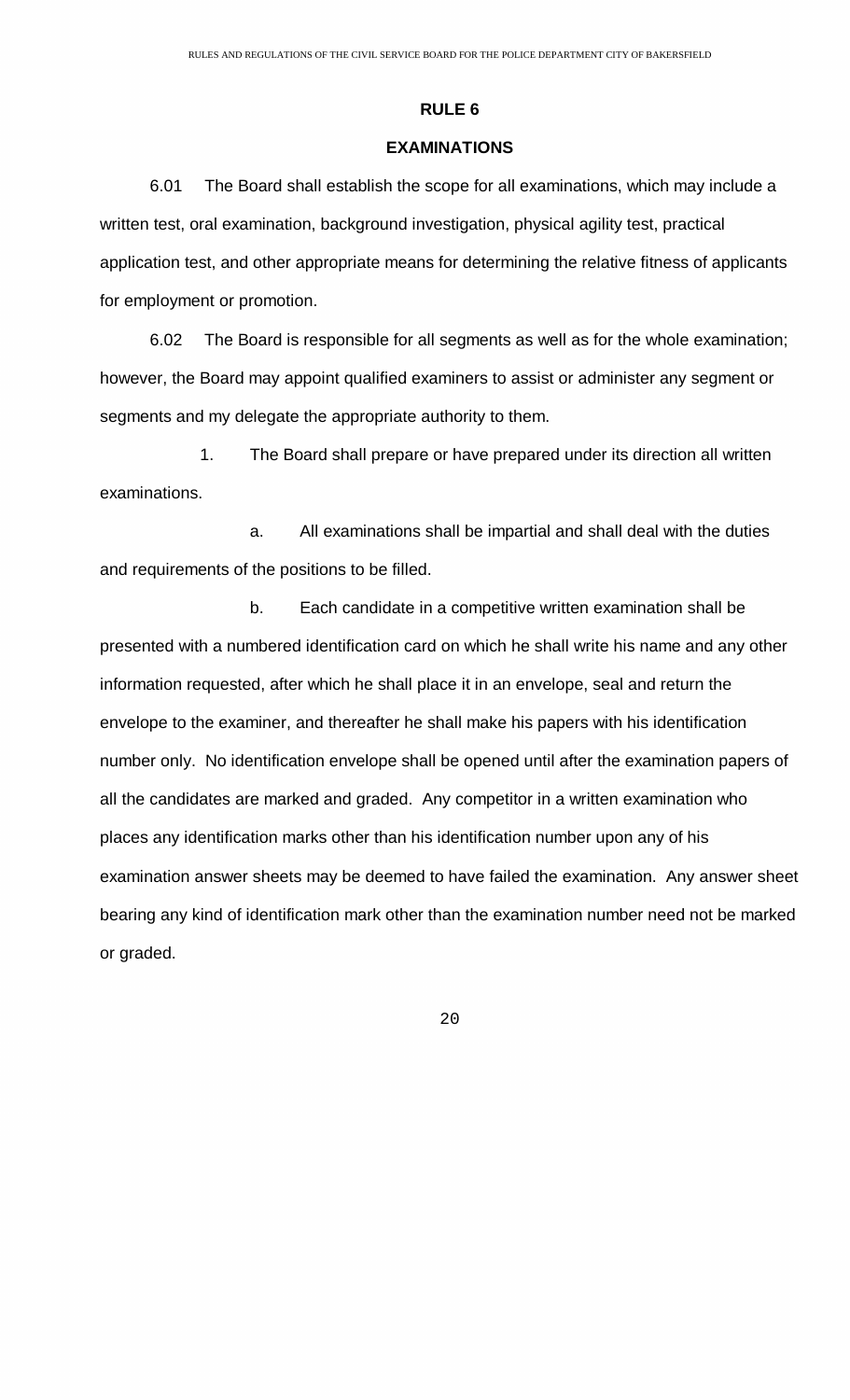c. In conducting written examinations, all necessary explanations shall be made to the whole class and none to any individual separately.

 d. Conversation or communication between competitors during written examinations is prohibited.

 e. During written examinations, no competitor shall be allowed to leave the examining room, except in case of necessity, and after notice to the examiner, and then only in company with someone selected by the examiner.

 f. No help of any kind shall be allowed during examination. Any written or printed matter that might be of aid in the examination must be handed in to the examiner before the examination is commenced. Any attempt to cheat or to copy from a competitor shall render the offender ineligible for further consideration.

 g. Any applicant who withdraws from a written examination after filling out his identification card and receiving copies of the questions shall be considered as having failed the examination.

 h. The limit of time prescribed for each examination shall be announced at the beginning of each examination and shall begin when all announcements shall have been made and examinations shall have been distributed.

 2. The Board hereby appoints the Chief of Police as a special examiner to conduct Board-approved examination processes to identify those officers best qualified for promotion to the classification of Senior Police Officer and Detective.

 a. Upon completion of such examination processes, the Chief of Police will report to the Board the results of each segment and his overall findings as to the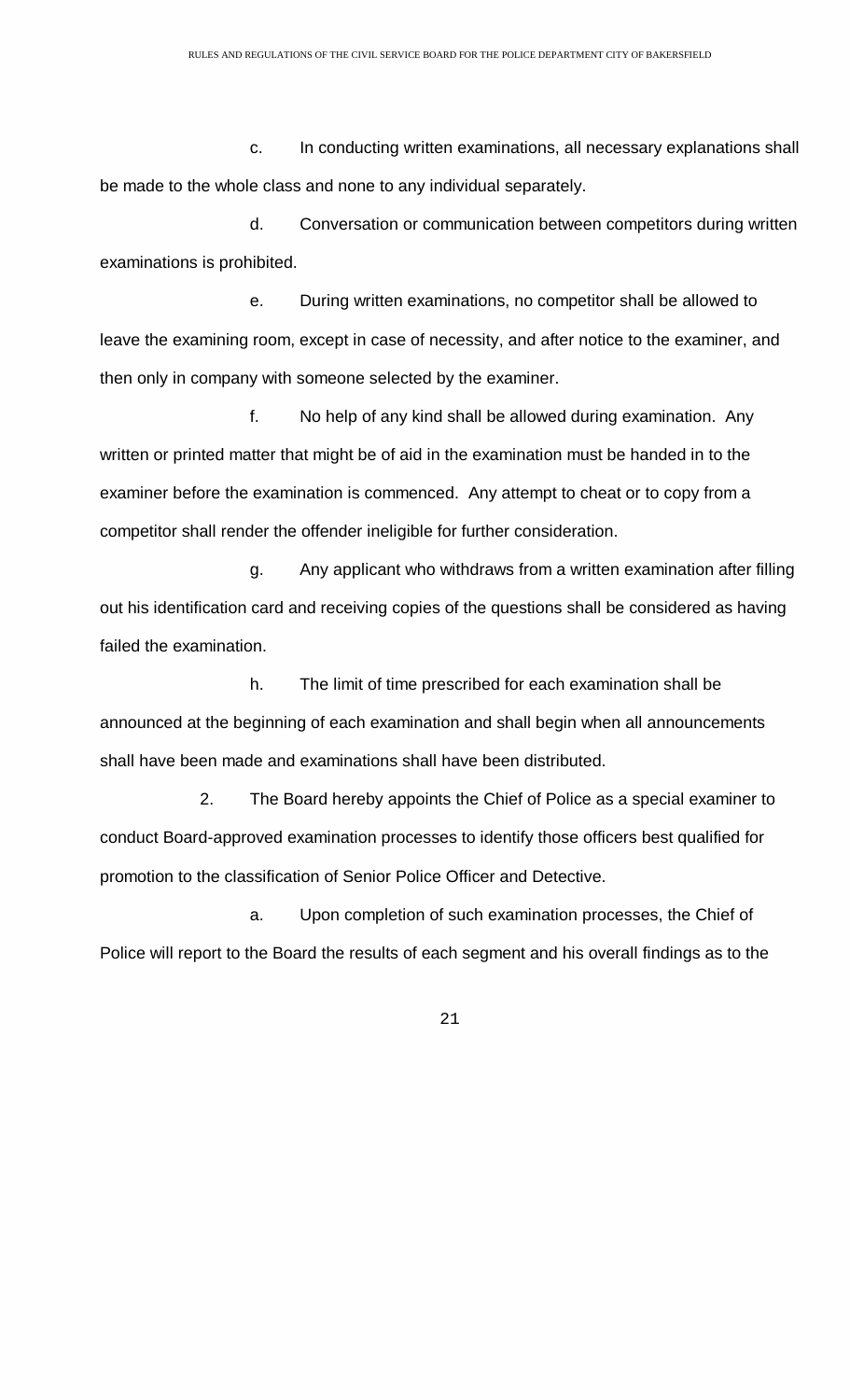relative qualifications of the applicants for the position of Senior Police Officer, Female

Investigator II, Female Investigator III, or Detective.

b. After completion of the examination, the Chief of Police shall submit

the eligible list to the Board for certification.

c. The Board shall then certify the eligible list unless the Board finds

that the examination process approved by the Board was not followed, in which event a new

examination will be conducted by the Chief of Police or by the Board.

Approved by the Police Civil Service Commission: 2-11-76 Revised & Approved by the Police Civil Service Commission: 2-8-78 Retyped & Approved by the Police Civil Service Commission: 11-6-91

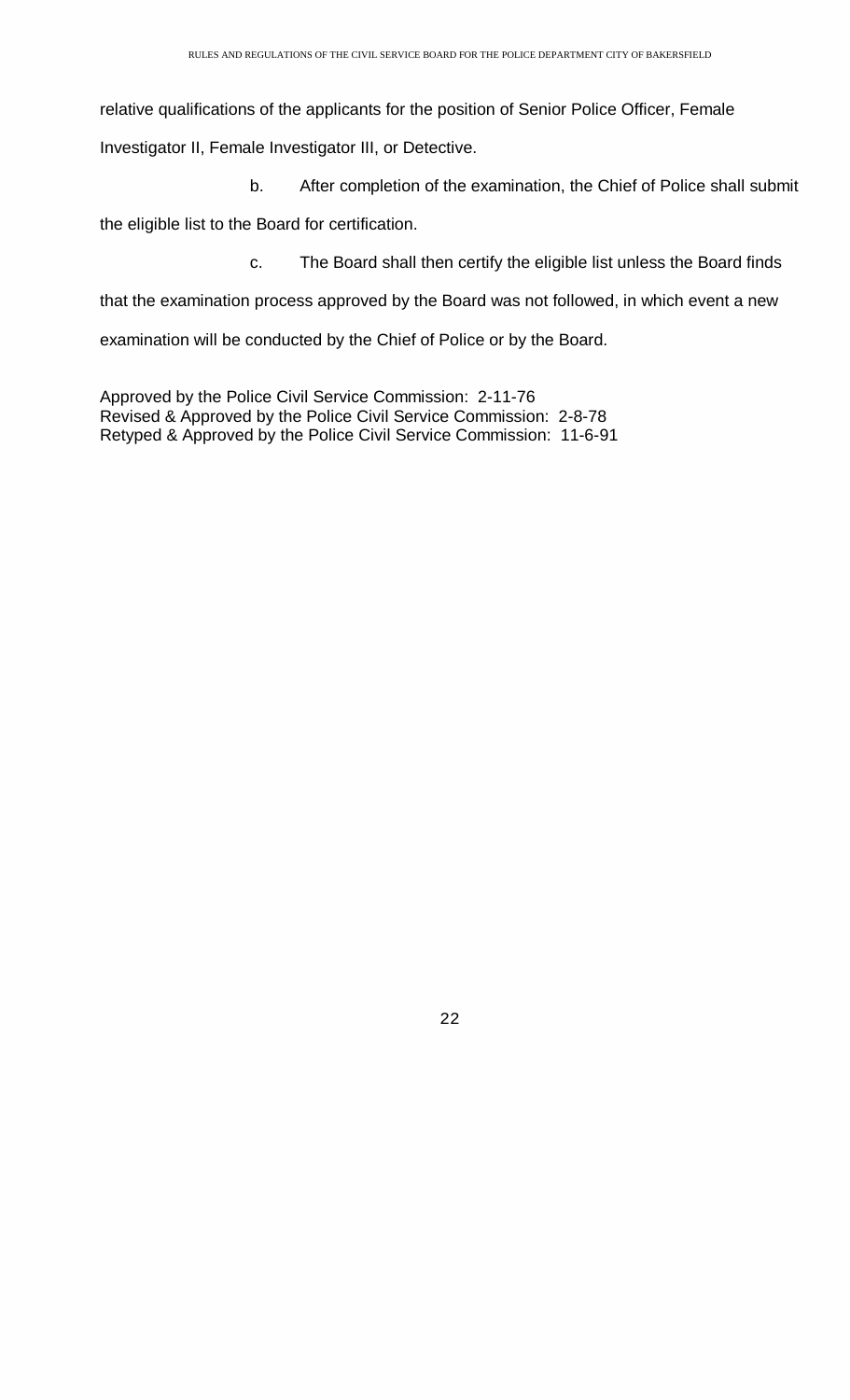# **WEIGHTS AND FINAL GRADE**

<span id="page-23-0"></span> 7.01 Written and Oral Examinations. An examination may consist of several segments. The Board may set a minimum score or grade to be required in any segment of the entire examination. Any applicant who fails to attain such minimum score shall be considered as having failed in the entire examination and shall not be entitled to take any remaining part.

7.02 Weights and Grading. The Board shall have the authority to weigh each segment and category of the examination. Each segment and category of every examination shall be graded independently, and the grade obtained shall be multiplied by the weight so assigned. The sum of the resulting products shall be divided by the total weights of all segments and categories of the examination other than pass-fail segments, and the resulting quotient shall be the grade which shall be used in determining whether the name of the applicant shall appear on the eligible list. The grade shall be rounded off to the nearest hundredth of a point. Unless otherwise provided in the notice published prior to holding the examination, or unless otherwise announced, a minimum curved or adjusted grade of seventy percent (70%) is required for placement on the eligible list.

7.03 Veteran's Preference. In order to qualify for Veteran's Preference, an applicant must meet the requirements of Government Code §18973, which defines a veteran as anyone who has served full time for 30 days or more in the armed forces in war or in peace in a campaign in which a medal has been authorized by the United States government, or has served 101 consecutive days since January 31, 1955, and who has been released under conditions other than dishonorable but does not include any person who served only in auxiliary or reserve components of the armed forces whose service therein did not exempt him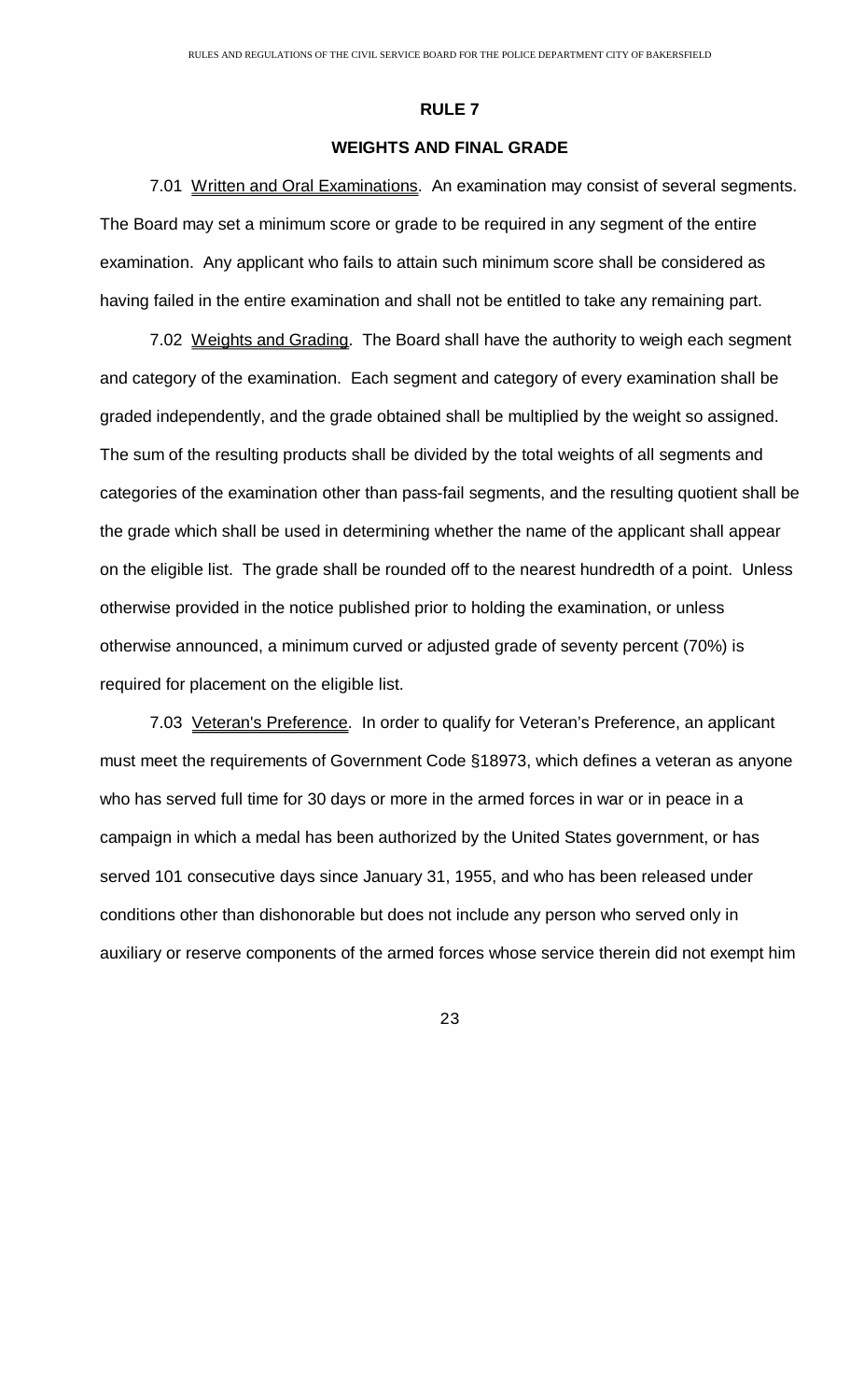or her from the operation of the Selective Training Service Act of 1940.

 1. Veterans who have obtained a passing grade of at least 70% in all segments of an examination for entrance employment shall be allowed an additional credit of five (5) points. Current City employees will not receive Veteran's Preference.

 2. In order to receive the Veteran's Preference credit, an applicant shall have applied to the Human Resources Division for such credit and have presented evidence of his or her "veteran" status acceptable to the Human Resources Manager, not later than the filing deadline for employment application.

 3. Applicants who fail to apply for Veteran's Preference credit, or do not present the required credentials within the prescribe time allowed, shall be deemed to have waived such credit.

7.04 Employment Preference. Persons applying for employment in a permanent position, other than promotional, within the Police Department who have had employment, previous or current, with the City of Bakersfield, will be granted one additional point for each year of satisfactory service, up to five points, provided the applicant has obtained a passing grade in all segments of the examination for employment. To obtain employment credits, the applicant must present proof of such employment no later than the time of the first segment of the examination.

 1. Employment is defined, for the purpose of this section, as either temporary employment or permanent employment.

7.05 Maximum Preference Points. In no event shall a person receive more than a total of five (5) preference points, including veteran's and employment preference.

24 Approved by the Police Civil Service Commission: 2-11-76 Revised & Approved by the Police Civil Service Commission: 4-4-83 Revised & Approved by the Police Civil Service Commission: 11-6-91 Revised & Approved by the Police Civil Service Commission: 9-4-02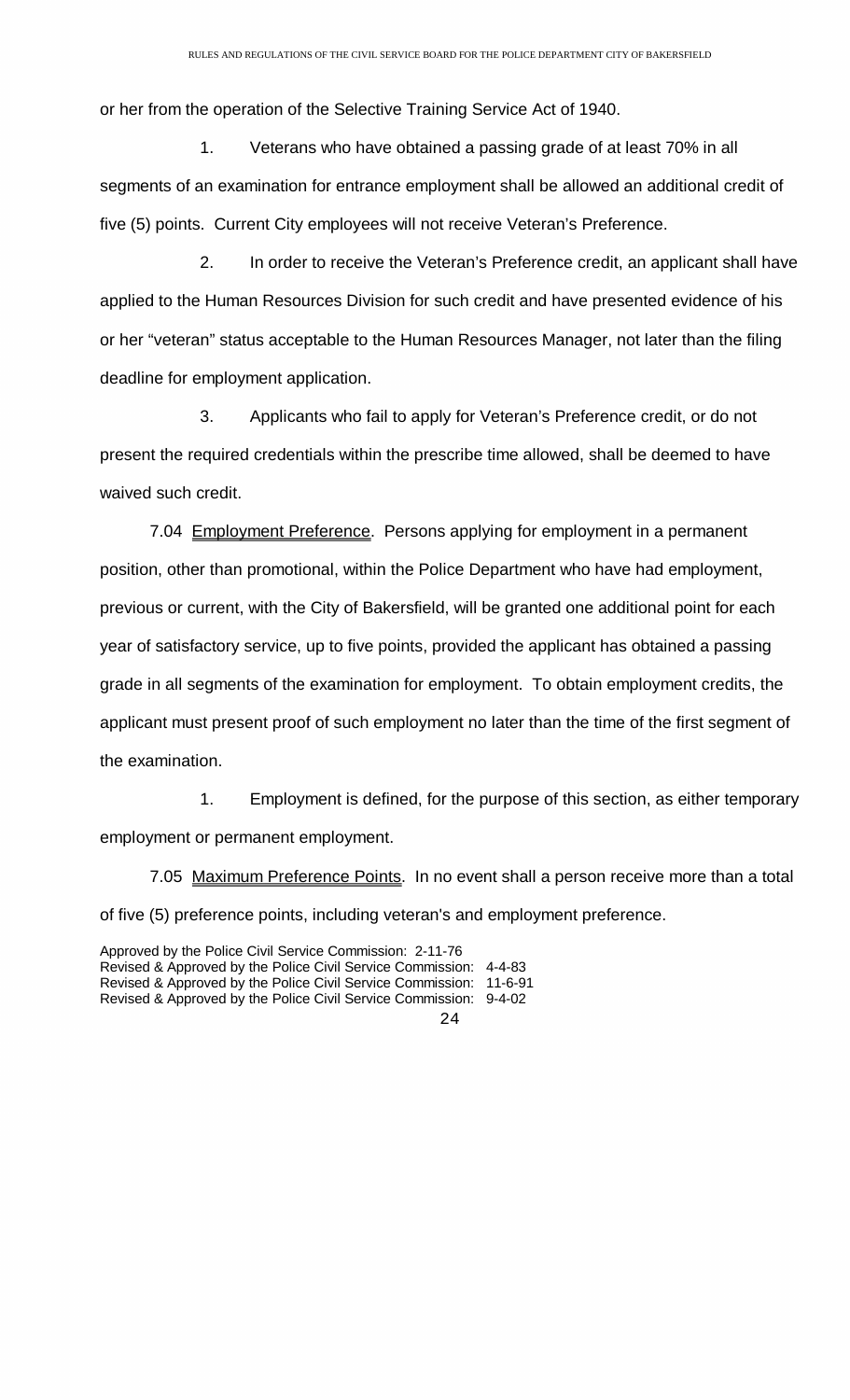# **INSPECTION OF TEST;**

### **APPEAL NOTICE OF EXAMINATION RESULTS**

### <span id="page-25-0"></span>8.01 Inspection and Appeal.

 1. Except in examinations where form tests are used by contract with an examining agency, a candidate competing in a Civil Service examination may, within three (3) working days from the date of the written test, inspect a keyed copy of the questions and answers used in the examination. This inspection will be held in the office of the City Personnel Division and under the supervision of the City Manager's authorized representative.

 2. Within five (5) working days after a Civil Service examination has been held, a candidate may appeal to the Board in writing any questions on the examination which he feels are unfair or unreasonable. The candidate shall state the item, page number, and reasons or authority in support of his contention. Thereafter, no further appeals will be accepted which are concerned with the examination content or answers indicated as correct for items in said written test. An appeal which fails to set forth the reason or authority for a contention will not be considered. The Board shall make a ruling which shall be final. Thereafter, the examination papers will be graded according to its decision.

8.02 Notice of Examination Results. After the inspection period and after decision on any appeal taken under Section 8.01, each candidate shall be given written notice by mail of his final written examination score, which notice shall be mailed not later than thirty (30) days after the written examination has been held and completed. Such notice shall state on its face the date of mailing and it shall also contain the time and place of any further required examinations, including oral examination of the candidate.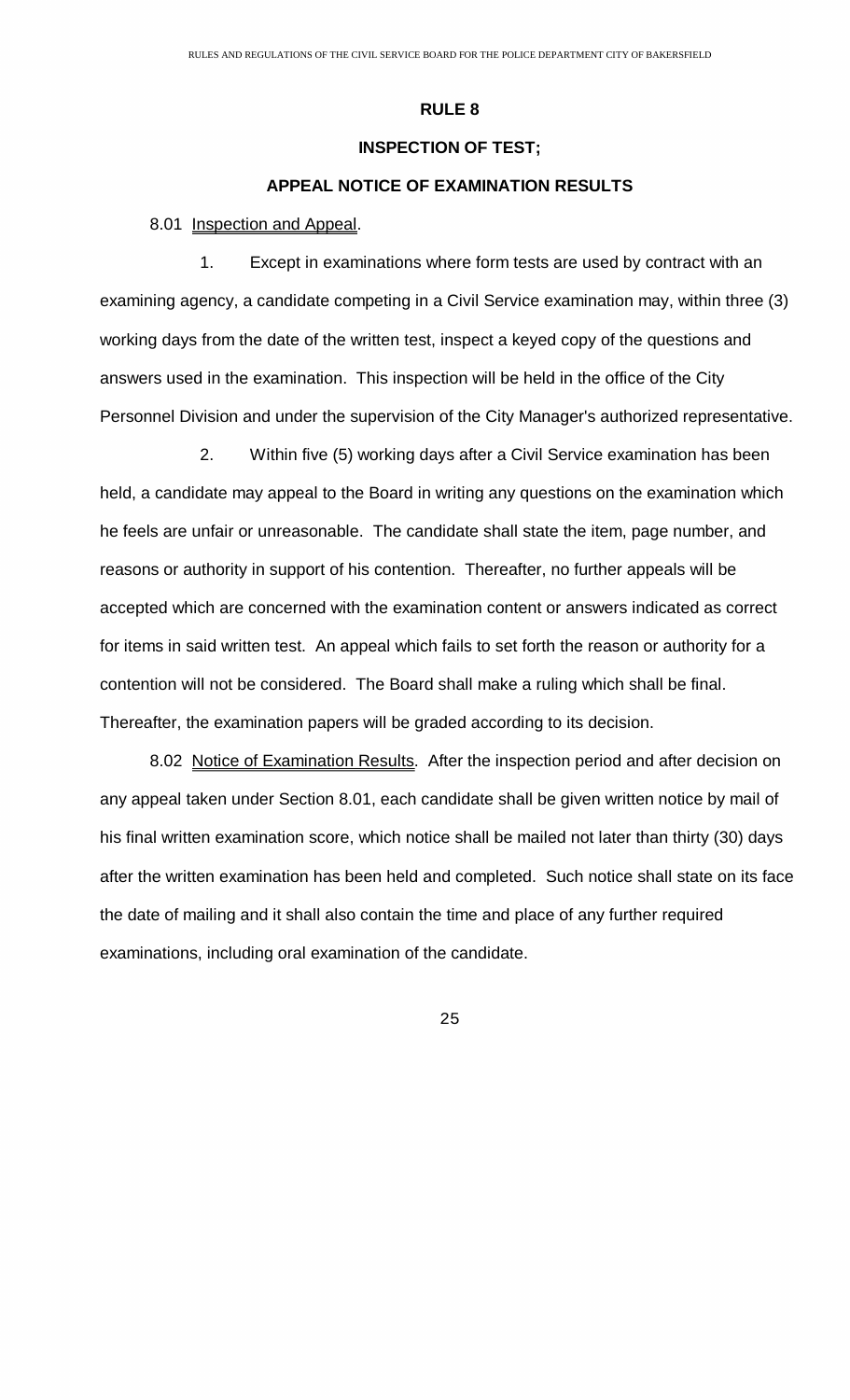<span id="page-26-0"></span> 8.03 Notice of Final Examination Rating. Within ten (10) days after completion of the oral examination, each candidate shall be notified of his final score or rating and of his relative standing on the eligible list, or of his failure to obtain a place on such list.

Approved by the Police Civil Service Commission: 2-11-76 Retyped & Approved by the Police Civil Service Commission: 11-6-91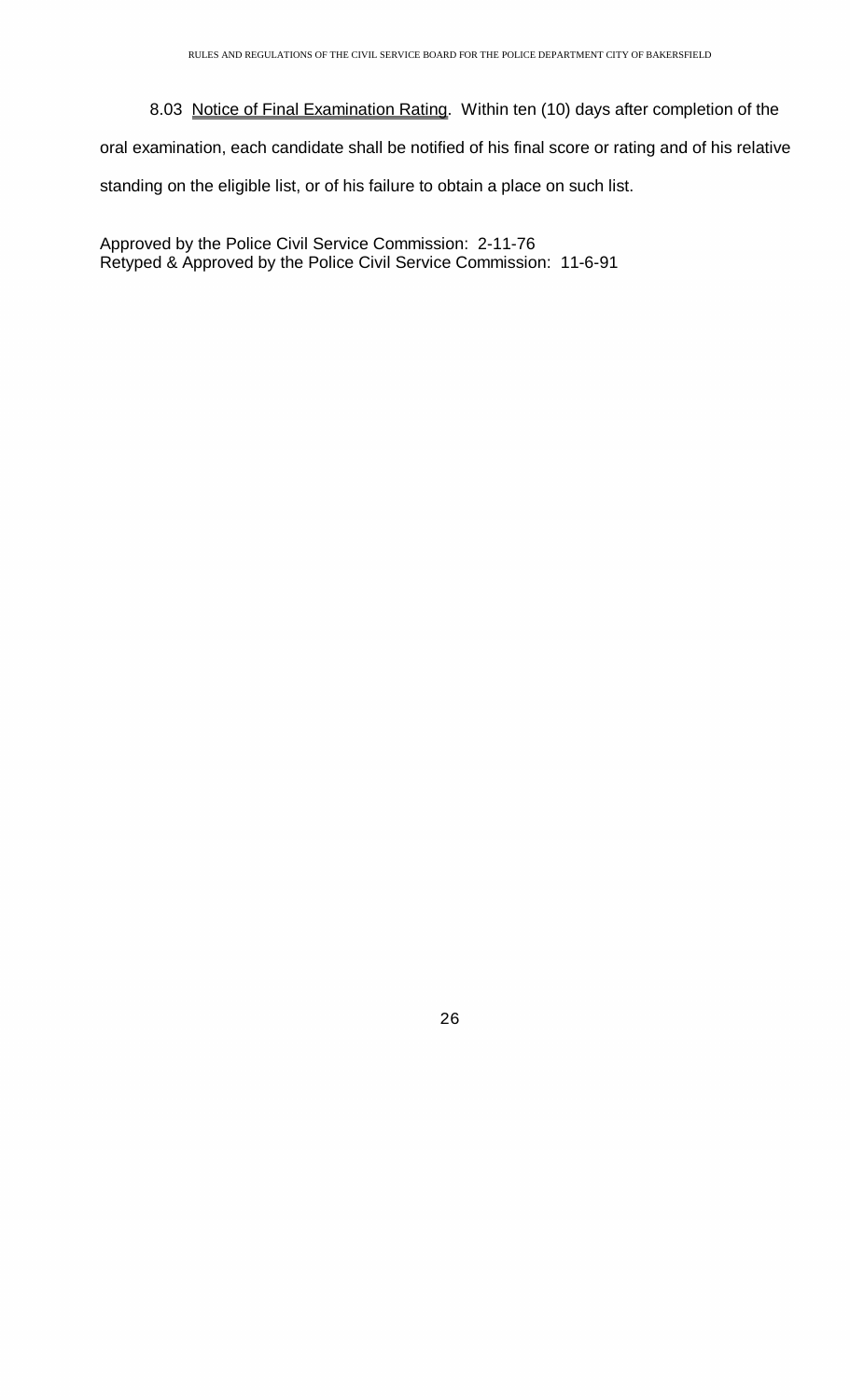# **REVIEW OF CIVIL SERVICE RATINGS AND EXAMINATION PROCEDURES**

9.01 Review. Any candidate who claims that his final rating in the examination is erroneous because of clerical error, or error in the interpretation of any rule, or error in interpretation of his medical examination, or that there was irregularity, discrimination, or fraud in the conduct of the examination, may file a written request for review by the Civil Service Board with the Secretary of the Board postmarked not later than the tenth working day after the date of mailing of notice of his final rating. The Board shall take into consideration all such objections therein made before passing finally upon the examinations, and shall rule on such objections within twenty (20) days after the date of receiving the written request for review.

9.02 Power of Board. If the consideration by the Board discloses facts which justify it, the Board may:

1. Affirm the final rating of the candidate as determined after the review.

 2. Affirm the results of the examination as not involving any irregularity, discrimination, or fraud as alleged.

 3. Modify the final rating of the candidate by correcting any clerical or other error.

 4. If the Board finds that in the conduct there was irregularity, discrimination, or fraud which resulted in substantial prejudice to any candidate, it may declare the entire examination, or any part of such examination, a nullity and cancel the eligible list created there from.

 5. In the event that the Board restores a name to the eligible list, the Board shall determine the proper placement or position of the eligible on the list.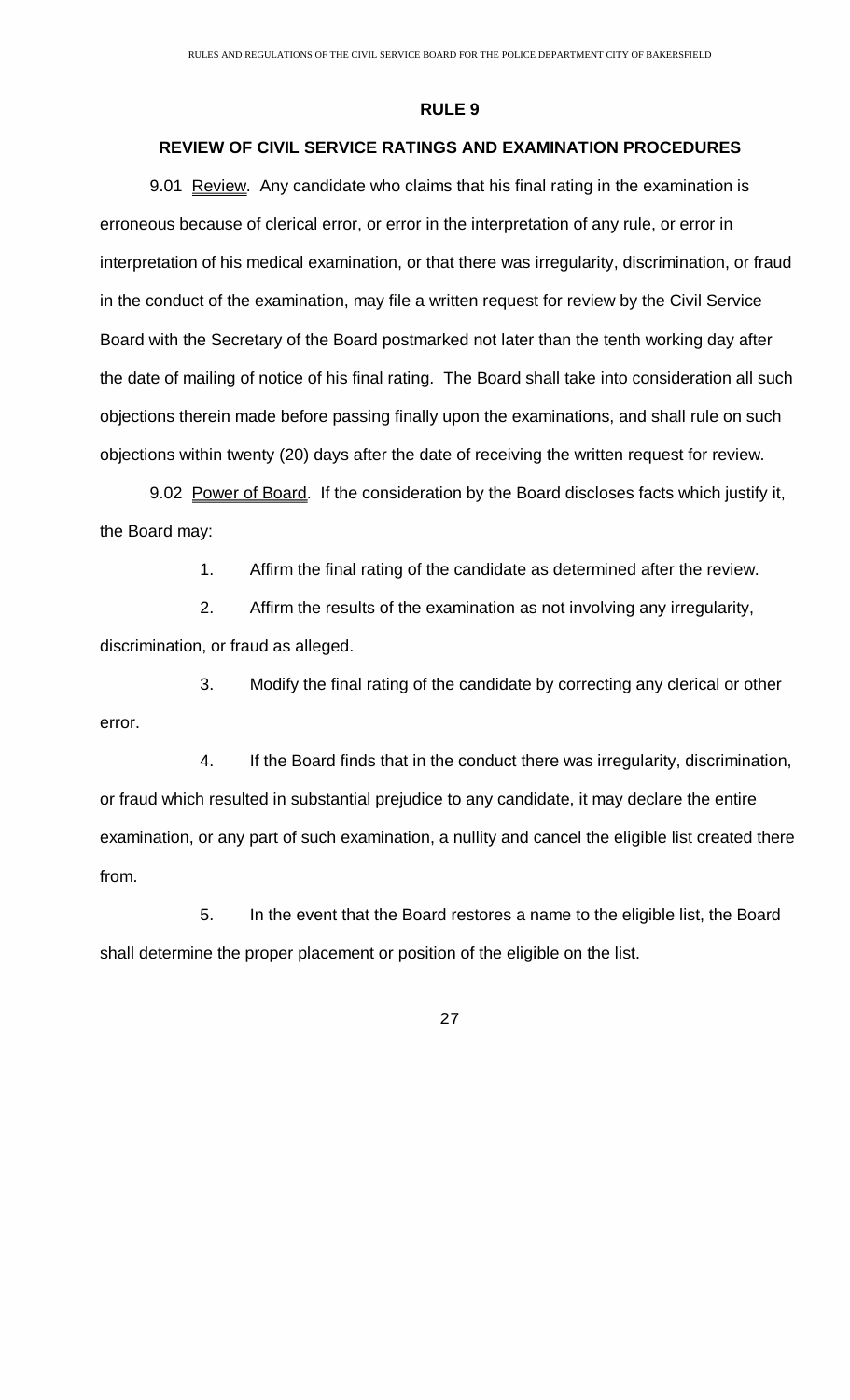9.03 Appeal of Completed Psychological Examination Results. Any candidate who feels that there is an error in the interpretation of his/her completed psychological examination may file a written request for review by the Civil Service Board with the secretary of the Civil Service Board postmarked not later than the tenth working day after the date of mailing of notice of his/her examinations results. The Board shall, at the following regular Civil Service Board Meeting, direct a letter to be sent to the applicant advising him/her of the appeal process. "Completed psychological examination" shall mean completion of both the written examination and the interview session administered by the appointed psychologist or psychiatrist.

9.04 Psychological Examination Appeal Process. Any candidate who has filed a written letter requesting review of his/her completed psychological examination results shall be notified in writing of the appeal process which is as follows:

 1. The candidate will be given the name(s) of one or more psychologists or psychiatrists authorized by the Civil Service Board to conduct such examinations. The choice of which psychologist or psychiatrist conducts the examination shall be made by the candidate.

 2. The candidate will be advised that he/she will be responsible for the expense of such examination initially, however, the City may reimburse the candidate for expense if the appeal is upheld.

 3. The candidate must complete the appeal process within 30 days of notification of the process.

 4. After examination, the examining psychologist or psychiatrist shall file a written report to the City appointed psychologist or psychiatrist. The City appointed psychologist or psychiatrist shall then consult the examining psychologist or psychiatrist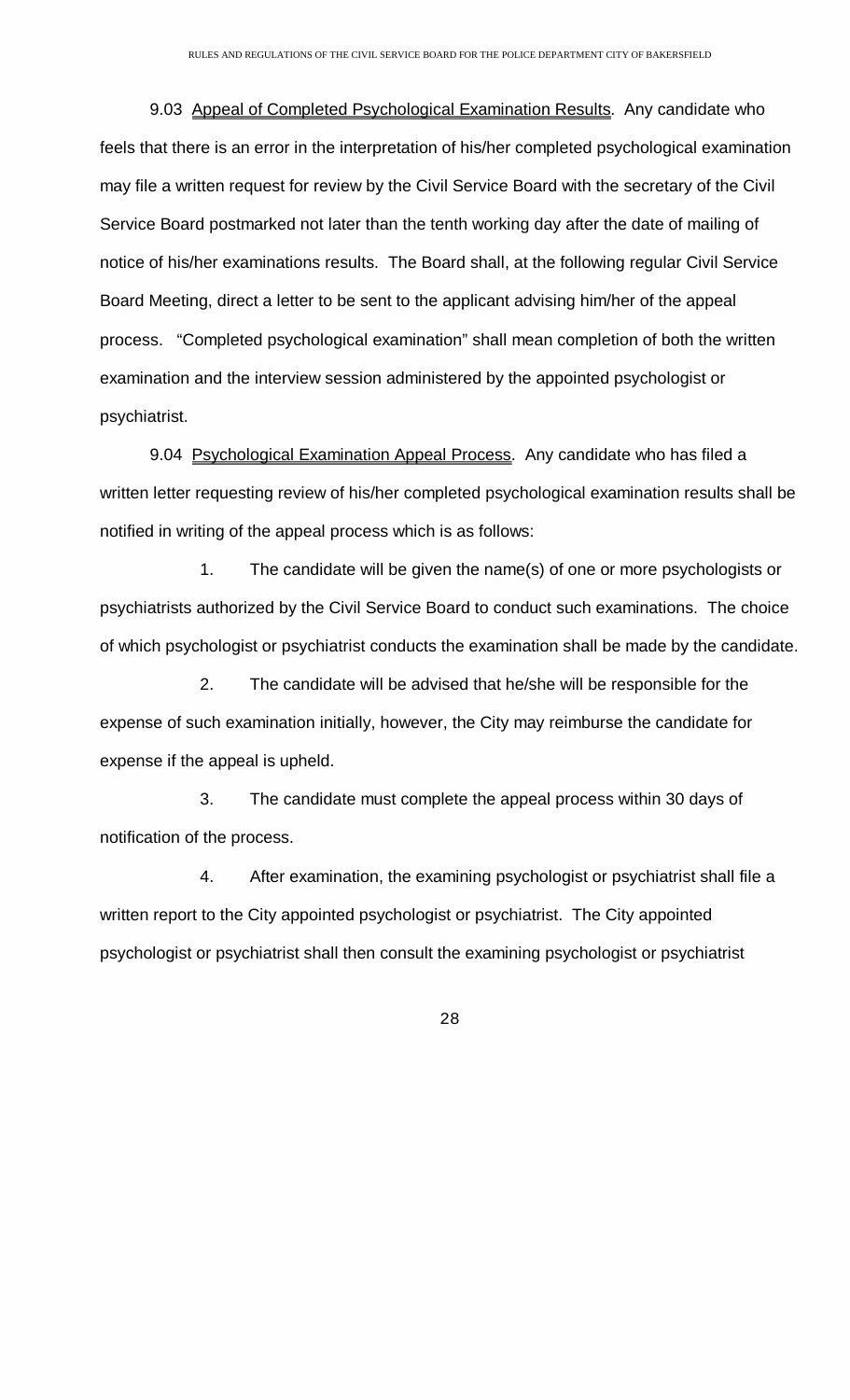regarding his/her findings and submit a written report and recommendations to the Civil

Service Board.

5. It is incumbent upon the candidate to ensure the examining psychologist

or psychiatrist is available to attend any meeting or hearing on the appeal. The candidate shall

be responsible for any payment made to that examining psychologist or psychiatrist to secure

such attendance.

Approved by the Police Civil Service Commission: 2-11-76 Revised & Approved by the Police Civil Service Commission: 10-6-82 Revised & Approved by the Police Civil Service Commission: 1-4-89 Retyped & Approved by the Police Civil Service Commission: 11-6-91 Revised & Approved by the Police Civil Service Commission: 4-5-06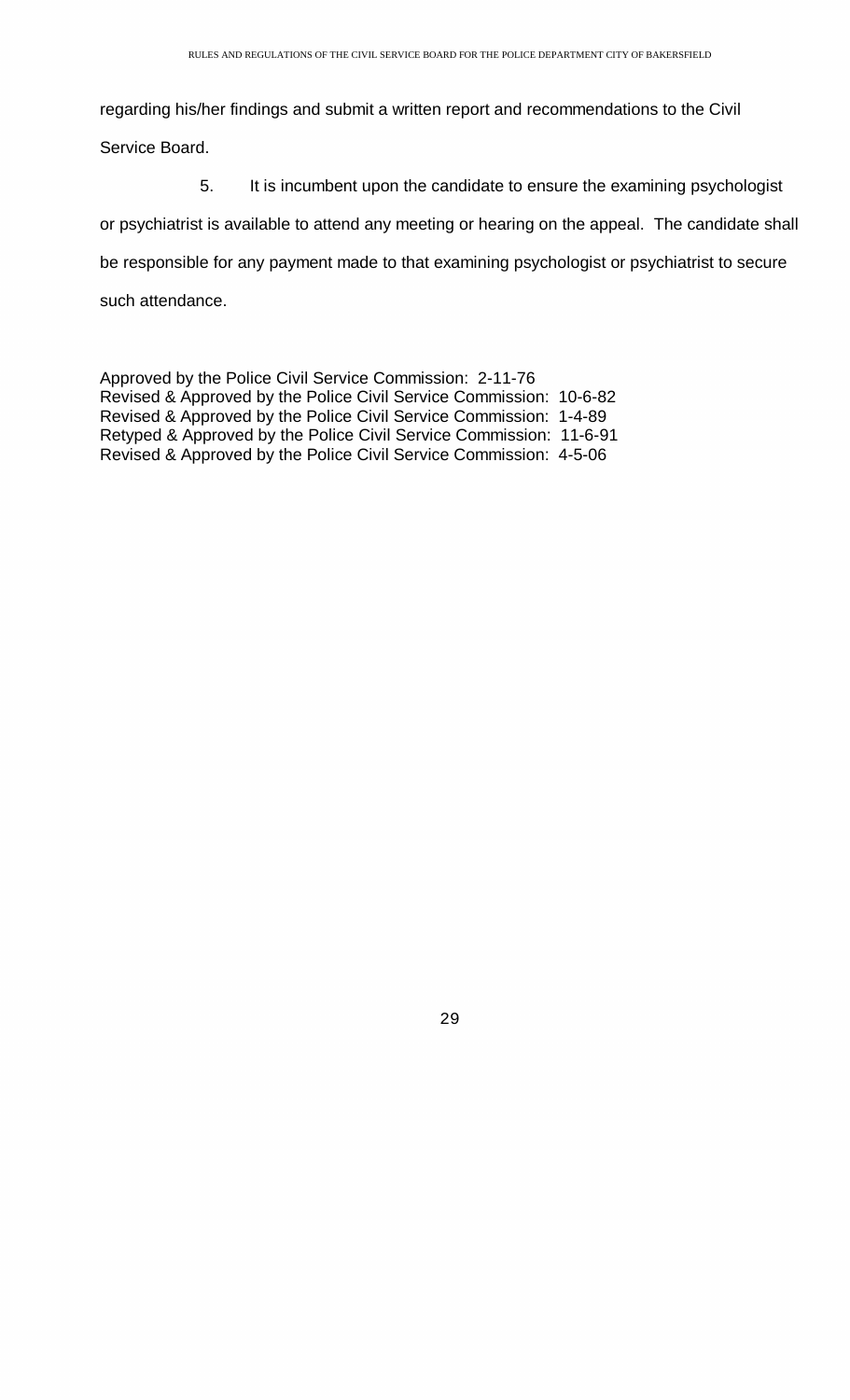### **ELIGIBLE LISTS**

<span id="page-30-0"></span>10.01 Placement. Candidates obtaining the required grade in an examination shall have their names placed on an eligible list, providing they meet all requirements for the class for which they were examined. The placement shall be in the order of their final earned grade (including veteran or employee preference). Candidates of equal standing at the completion of all testing shall be certified as a tie score and all such candidates shall have their names placed on the eligible list as a tie.

10.02 Effective Period - Extension. An eligible list resulting from either an entrance examination or a promotional examination shall be effective for one year from the date of certification; provided, however, that the Board may, before the expiration period, extend such eligible list.

 10.03 Termination of Eligible Lists. An eligible list may be terminated by the Board whenever fewer than three names remain on the list or where a certification of at least two names is impossible because eligibles on the list have either refused appointment, have requested that their names be withheld, or have failed within a reasonable time to reply to written inquiry regarding availability for the position.

 1. Persons whose names were on a terminated eligible list shall be treated as if their names were never on such list. They must compete in a new examination process to gain a place on a new eligible list.

10.04 Waiver of Appointment. An eligible on any list who has been certified for appointment may apply in writing to the Board for approval to waive the appointment, stating the reasons for the requested waiver. If the application is denied, the eligible's name shall be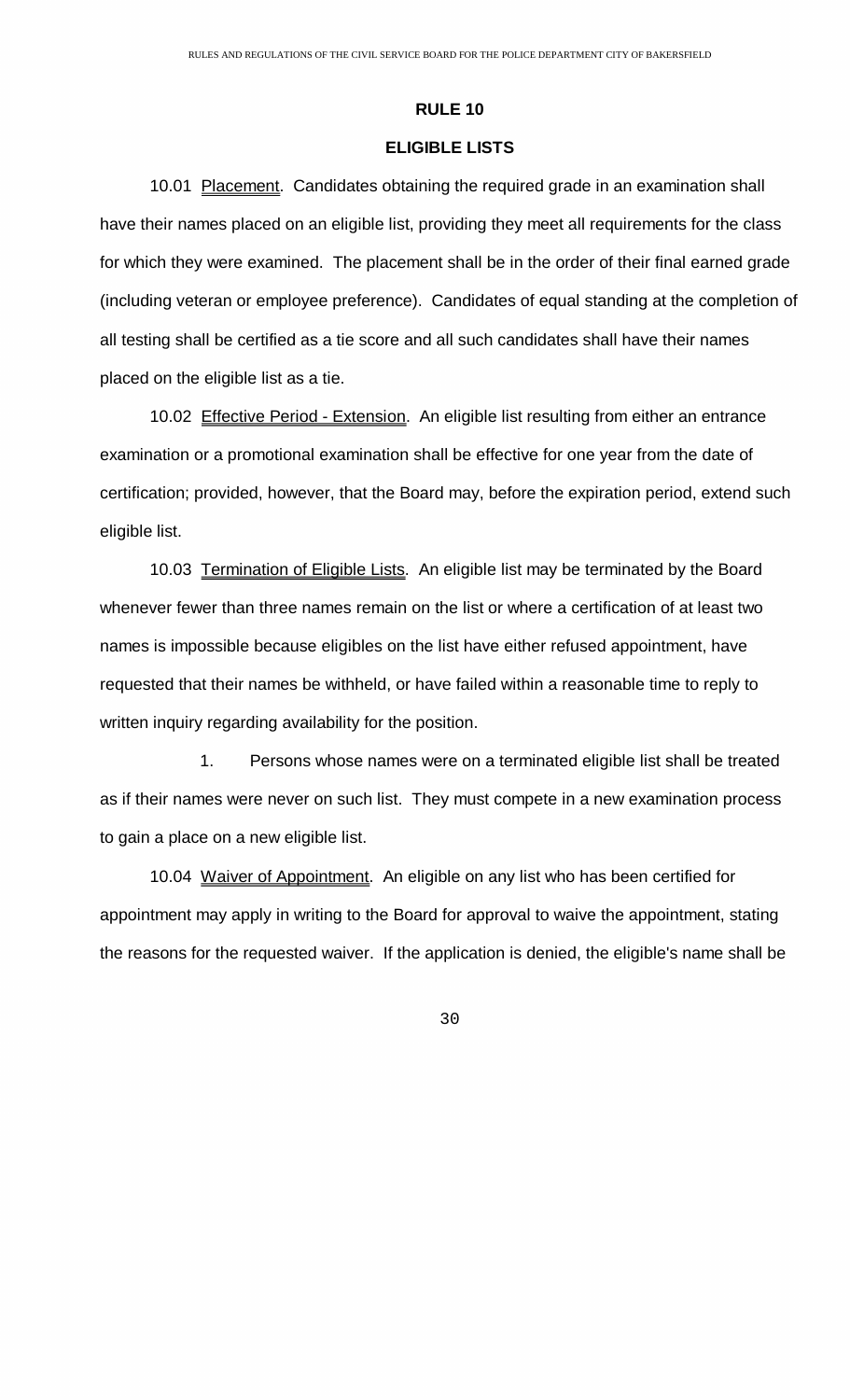removed from the list; if approved, the Board shall determine the future placement of the eligible's name on the list.

 10.05 Withholding and Removing Names From Certification. The name of an eligible may be withheld or removed from certification when:

1. He expresses unwillingness or inability to accept appointment.

 2. He fails to respond within seven business days next succeeding the mailing of written inquiry regarding availability for permanent employment or request to appear for interview regarding such employment.

 3. He fails to present himself for duty at the time agreed upon after having accepted an appointment.

4. Or for any reason enumerated in Section 4.03 or 5.02.

 10.06 Restoration to Certification. When the name of a person has been withheld from an eligible list or from certification or has been removed from the list, it may be placed on such list;

1. When restored thereto by the Board on appeal under Rule 9; or

2. Where the withholding or removal was because of the unwillingness or

inability of the eligible to accept an appointment, or failure to respond to an inquiry as to his availability, to appear for interview, or to present himself for duty, and the applicant presents a good and valid reason for such unwillingness, inability, or failure and certifies to the Secretary that he is now willing and able to accept appointment.

 10.07 Effect of Removal, Withholding or Restoration. Whenever an eligible is removed from the eligible list by the Board, notice of such removal shall be mailed to the applicant. The removal or withholding of a name shall automatically advance all of the names below it on the eligible list. Restoration of the name of an eligible shall not affect an appointment from any certification or eligible list made before such name was restored or added.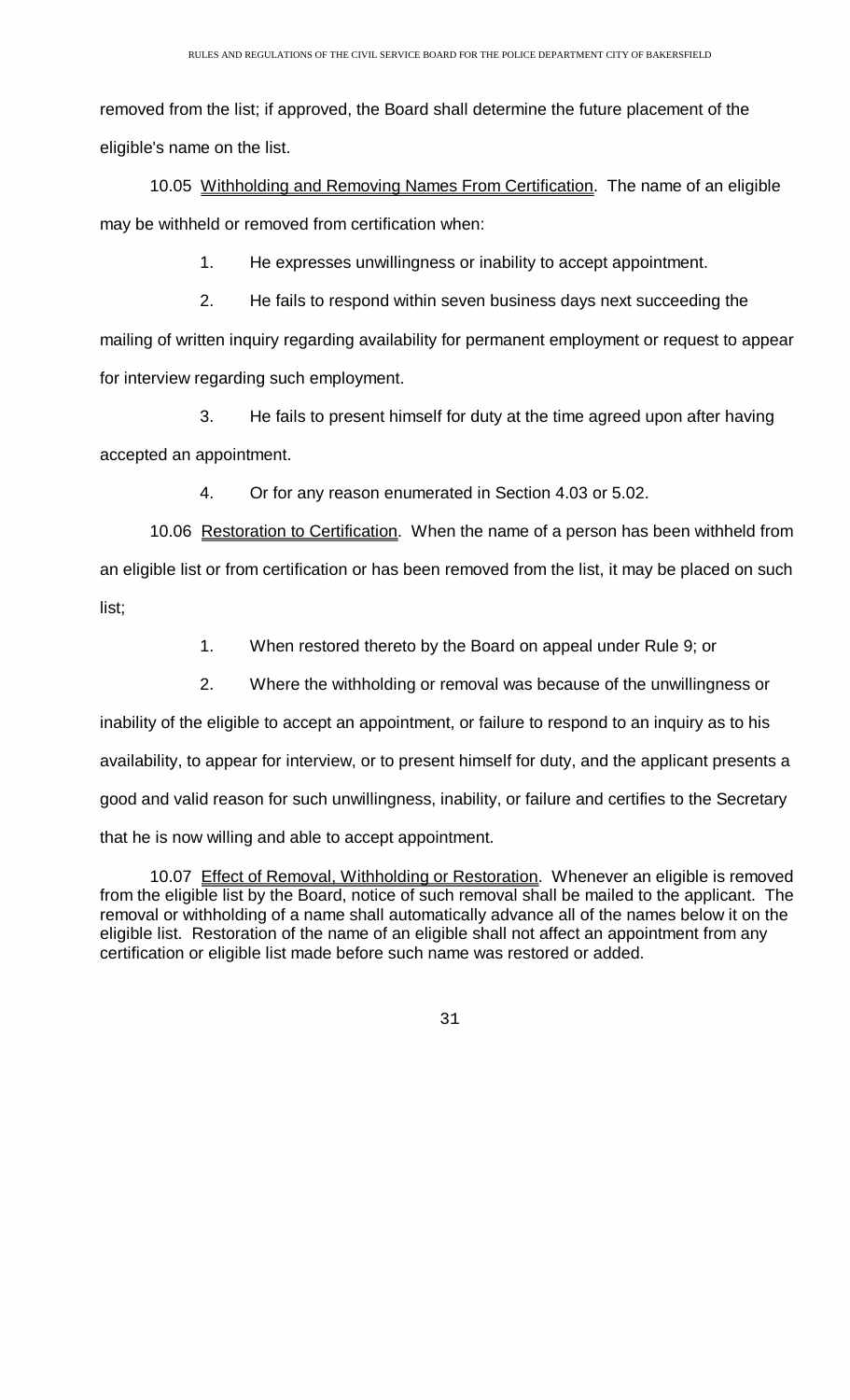Approved by the Police Civil Service Commission: 2-11-76 Retyped & Approved by the Police Civil Service Commission: 11-6-91 Revised & Approved by the Police Civil Service Commission: 6-16-93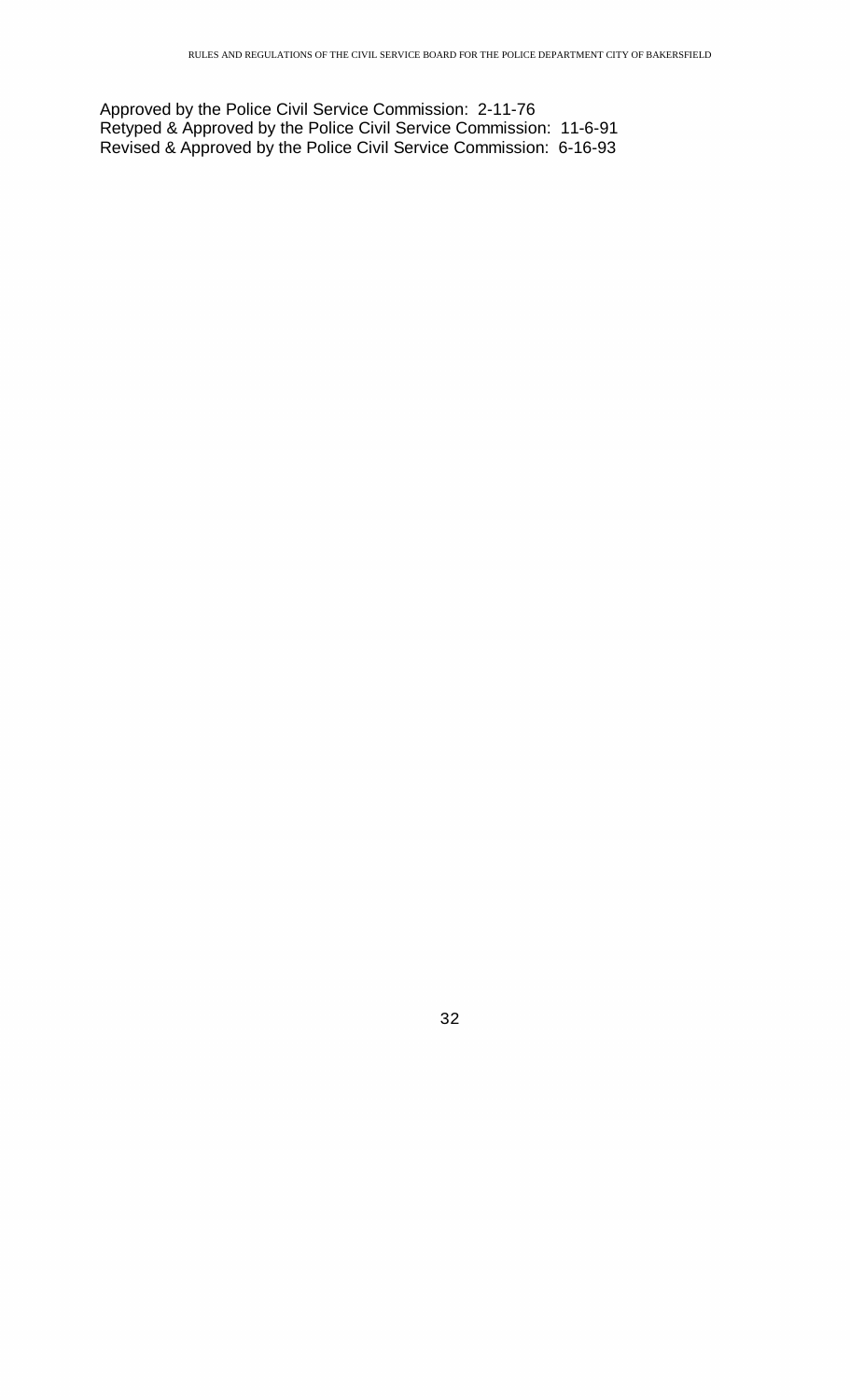# **APPOINTMENT FROM ELIGIBLE LISTS**

<span id="page-33-0"></span>11.01 Certification is subject to appeal. The Board shall certify the eligible lists to the appointing officer. The lists shall contain the names of all persons, in the order of their rank, who have successfully completed the testing process for a particular classification. The lists may be submitted to the appointing officer immediately after certification; however, no appointment or promotion shall be made from the lists until after the periods of appeal under Rules 8 and 9 have expired, or until the Board has resolved any such appeal, whichever is later.

11.02 Rule-of-Three. Although the eligible list contains the names of all persons qualified for the classification identified on the list, the appointing officer shall make appointments or promotions by the rule-of-three, as if he had received no more than the names of the three candidates standing highest upon the eligible list, with the exception of ties on the first appointment or promotion from the list.

11.03 When there are only two names standing or remaining on an eligible list, the appointing officer may, at his option, make one or two appointments or promotions or defer such appointments or promotions pending the creation of a new eligible list.

11.04 When an eligible list contains only one name, no appointment or promotion shall be made unless there are no reasonable means of obtaining additional qualified candidates and there is a pressing need to fill the position promptly. Such appointment or promotion must have prior and specific approval of the Board.

Approved by the Police Civil Service Commission: 2-11-76 Retyped & Approved by the Police Civil Service Commission: 11-6-91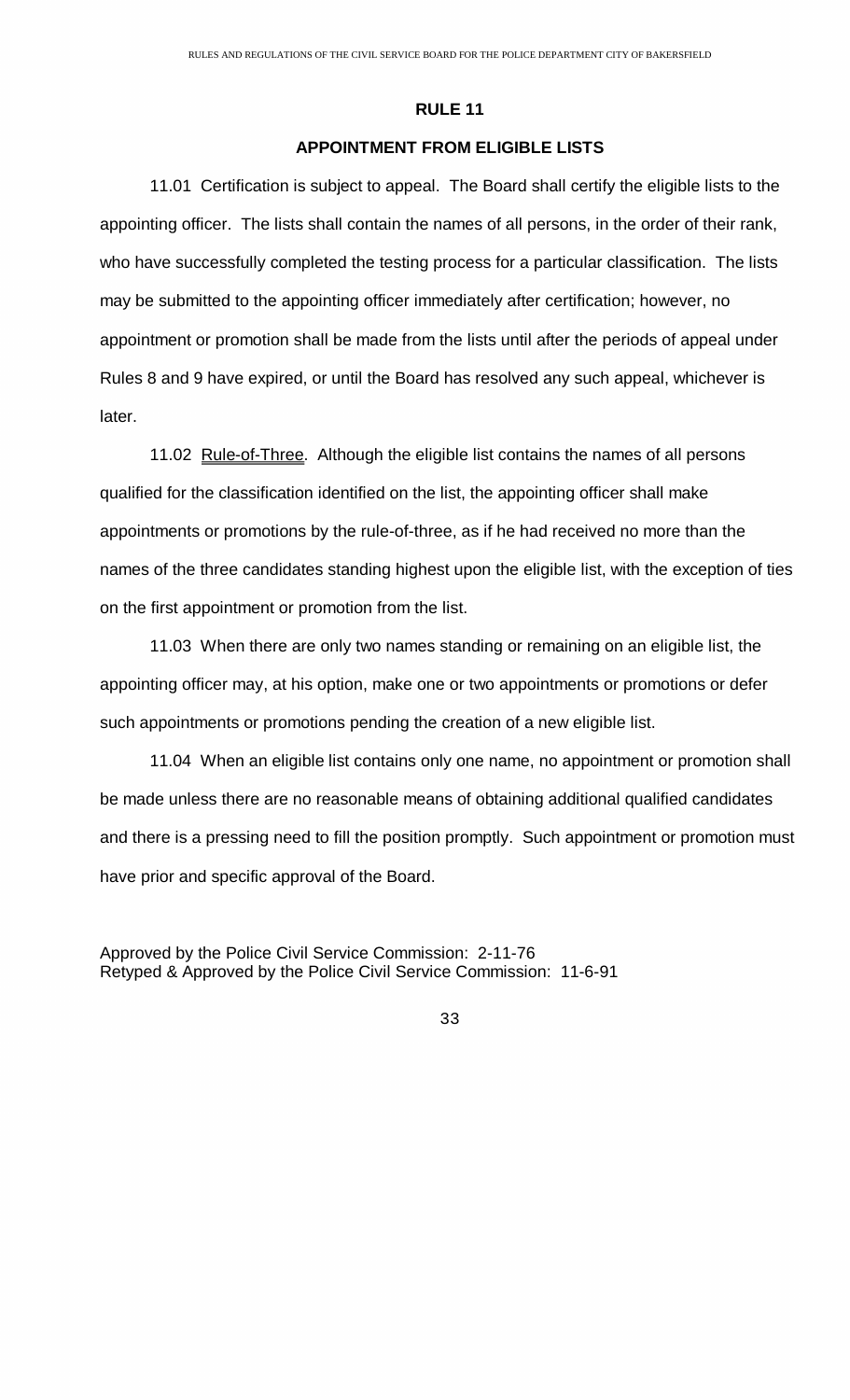### **REINSTATEMENT**

<span id="page-34-0"></span>12.01 Lay-Off. Any person having permanent status in the Police Department who is laid off because of temporary or permanent abolishment of his position, provided his overall performance evaluation reports have been satisfactory, shall have priority over candidates on any other list for reinstatement to the position from which he has been laid off. The names of persons laid off shall be placed on an appropriate reinstatement list in order of seniority as determined by length of prior service.

 12.02 Resignation. Any employee having had previous employment with the Police Department and who resigned, may make application for reinstatement. Such application will be made to the Chief of Police.

 1. If the Chief of Police believes the reinstatement would be of substantial benefit to the City, and if the members of the Board concur, the former employee may be reinstated to fill an existing vacancy.

 2. If the Chief of Police does not believe reinstatement would be of substantial benefit to the City, or if no vacancy exists, the former employee must go through the examination process in seeking a place on an eligible list.

 3. An existing vacancy is defined, for the purpose of this rule, as an unfilled position for which no one has been informed in writing that he is to fill, or one that he has been informed of but declined.

Approved by the Police Civil Service Commission: 2-11-76 Retyped & Approved by the Police Civil Service Commission: 11-6-91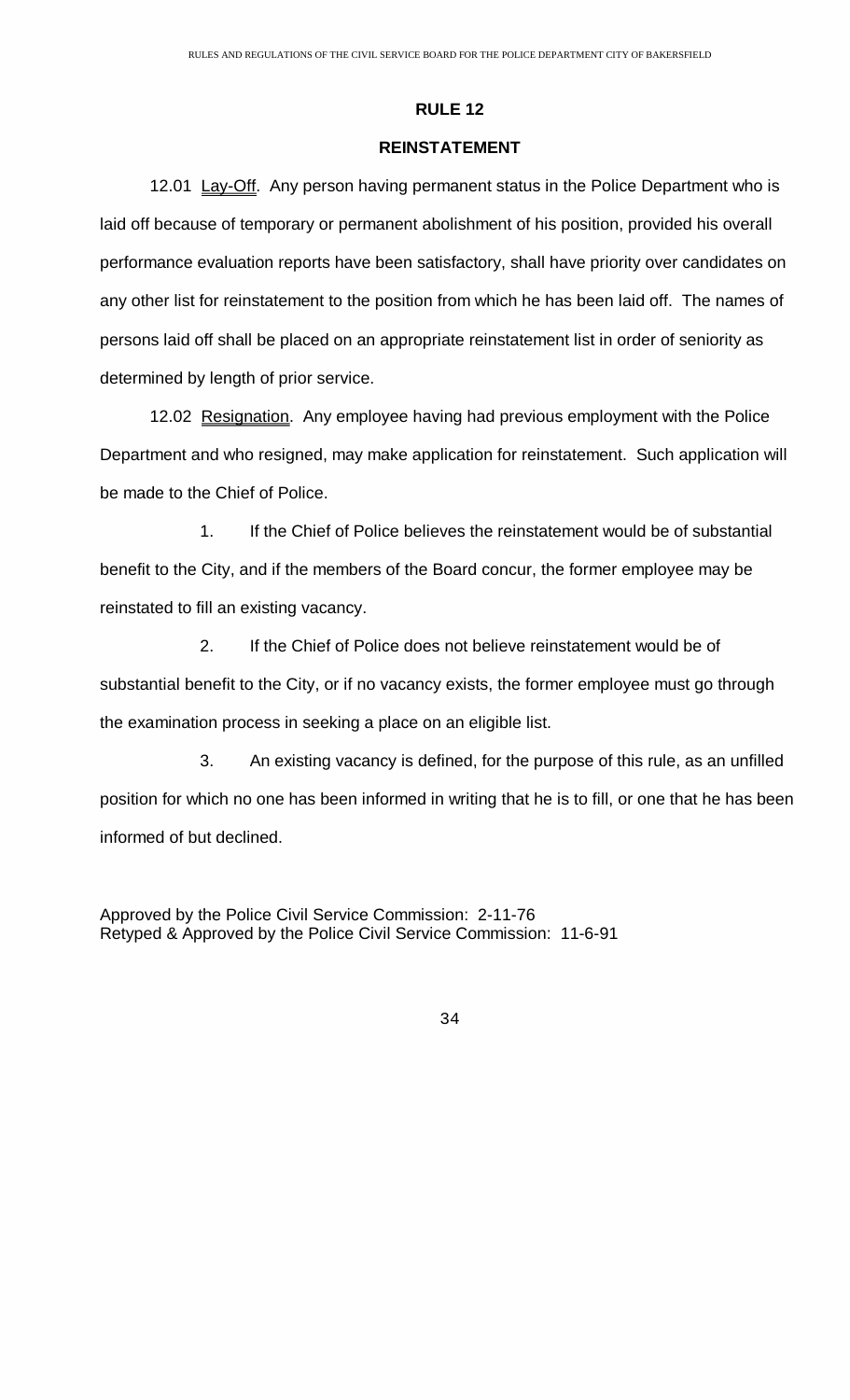### **PROBATION**

<span id="page-35-0"></span>13.01 Part of Examination Process. The probationary period shall be an essential part of the examination process and shall be used for the effective adjustment of the employee and for the elimination of any probationary employee whose performance fails to meet the required standards of work or conduct.

13.02 Duration of Probation. All appointments from eligible lists shall be subject to a probationary period of one year.

13.03 Conditions to Permanent Appointment. The permanent appointment of a probationary employee shall begin on the day following the end of the probationary period provided he has not been discharged at or before the expiration of the period of probation.

13.04 Termination of Probationer During Probationary Period. A probationary employee may be discharged at any time during the probationary period by the authority of the appointing officer without right of appeal or hearing. Promotional appointees may be reduced to the last previously held rank during the probationary period by the authority of the appointing officer without right of appeal or hearing.

13.05 Testing and Evaluation. Prior to the end of such probationary period, employees may be tested in accordance with the rules of the Police Department for the purpose of evaluating such employee's qualifications, performance, merit, efficiency, fitness, and responsibility. No formal test is required, unless so required by the Department regulations. During the probationary period, the employee shall be required to demonstrate his fitness for the position to which he is appointed by actual performance of the duties of the position.

Approved by the Police Civil Service Commission: 2-11-76 Retyped & Approved by the Police Civil Service Commission: 11-6-91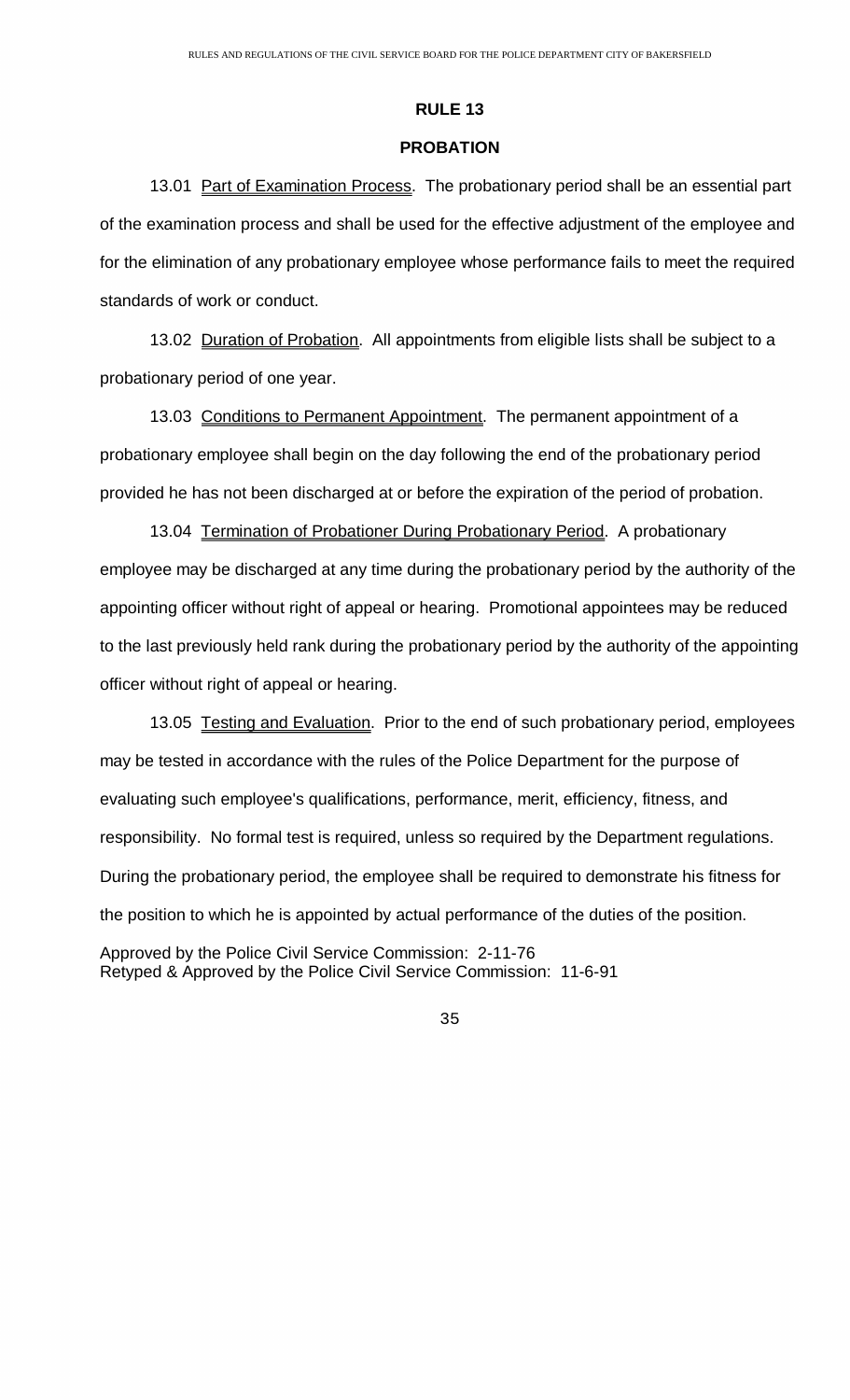#### **MISCELLANEOUS**

<span id="page-36-0"></span>14.01 Temporary Appointments. After the Board approves that such action is necessary, the Chief of Police may, at his own discretion, make temporary appointments to positions within the Department in order to prevent a stoppage of public service or to meet emergencies. Such appointments will remain in force no longer than sixty (60) days, or until an eligible list is established, whichever occurs sooner.

14.02 Physical Examination at Request of Appointing Officer. Whenever the appointing officer, from his personal observations, or from information received from any source whatsoever, believes than an employee has contracted an ailment or suffered any disability which may in any substantial degree interfere with the performance of his duties as an employee of the City of Bakersfield, or endanger the safety and life of fellow employees, said appointing power may require that such employee pass a physical examination given by the City physician as provided in Section III, A,B,C, City of Bakersfield Medical Examination Instruction and Standards, and based upon the duties of his position.

 1. Notice to Employee - Physical Examination: Whenever the appointing power determines that an employee is to be given a physical examination, he shall give written notice to the Board; said notice to contain the name of the employee, the position held by him, and the department in which he is working.

 2. Charges May Be Based on Medical Report: The report of the City physician shall be filed with the appointing power. If the employee fails to pass said examination or if the appointing power determines from the medical report that the employee suffers from some ailment or disability which may in any substantial degree interfere with the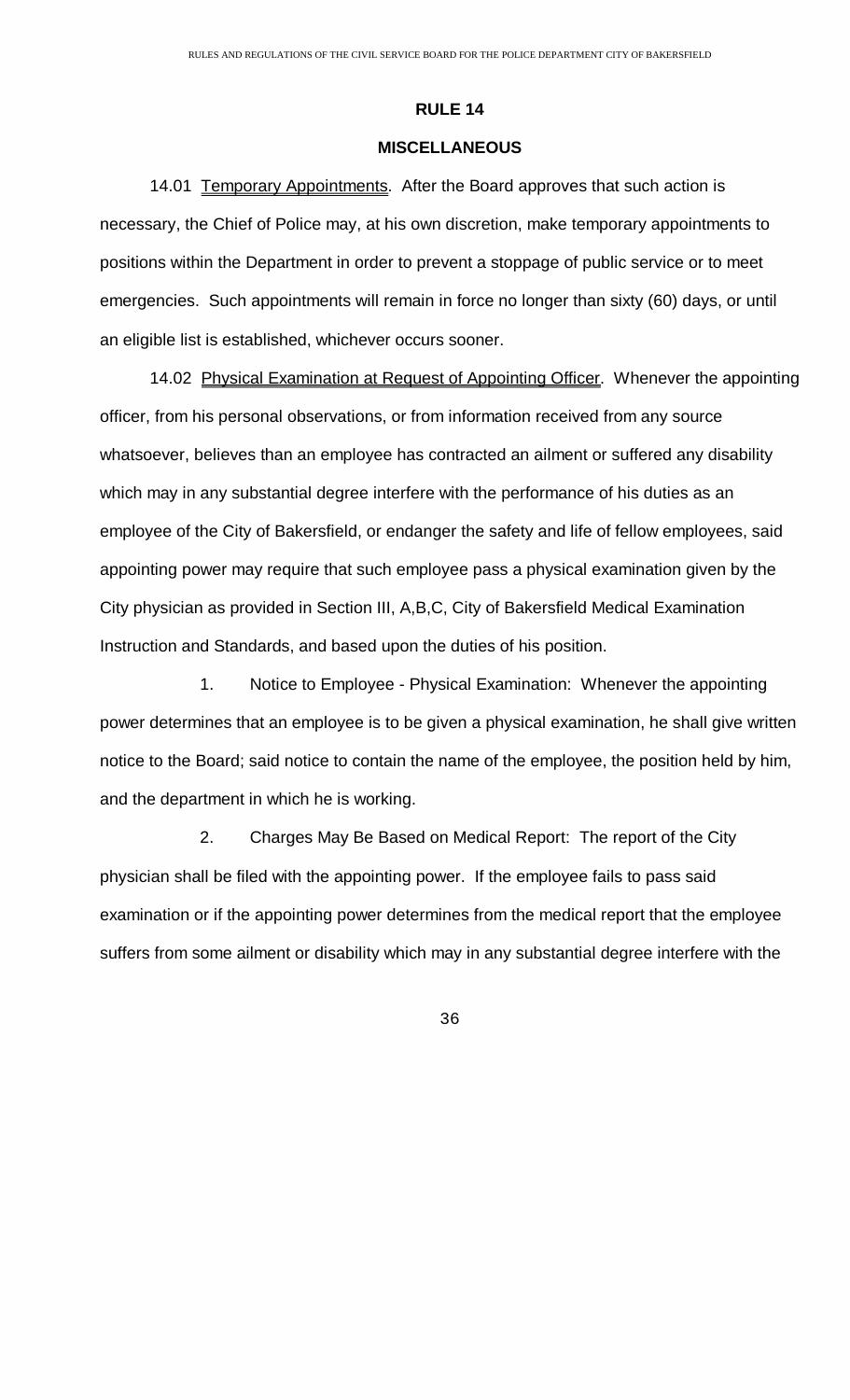performance of his duties, or endanger the safety and life of fellow employees, the appointing power may suspend or dismiss the employee and file charges with the Board. The charges shall contain a copy of the report of the City physician. The employee so suspended or dismissed shall have the right of appeal, as provided in the City Charter and these Rules.

14.03 Duty Assignment. The assignment of a person to a position or duty from one division to another within the classification he currently holds is the prerogative of the Chief of Police. Further, a person may voluntarily be assigned to a position in a higher classification for training, with a change in classification or a raise in pay.

14.04 Light Duty. All light duty assignments will be made at the direction and within the discretion of the Chief of Police. No light duty assignments will be considered without a release from the City physician.

14.05 Transfers from Sworn to Non-Sworn Status. In the event that a sworn officer becomes disabled due to an off-duty injury which renders him incapable of meeting the requirements of a sworn officer but otherwise able to perform the duties of a non-sworn position within the department and upon written request of the employee, the Chief of Police may, with the prior approval of the Civil Service Commission, change the disabled officer's civil service status from sworn to non-sworn and assign the officer to the non-sworn position providing the appointment would not exceed the complement authorized in that position.

Approved by the Police Civil Service Commission: 2-11-76 Revised & Approved by the Police Civil Service Commission: 12-2-87 Retyped & Approved by Police Civil Service Commission: 11-6-91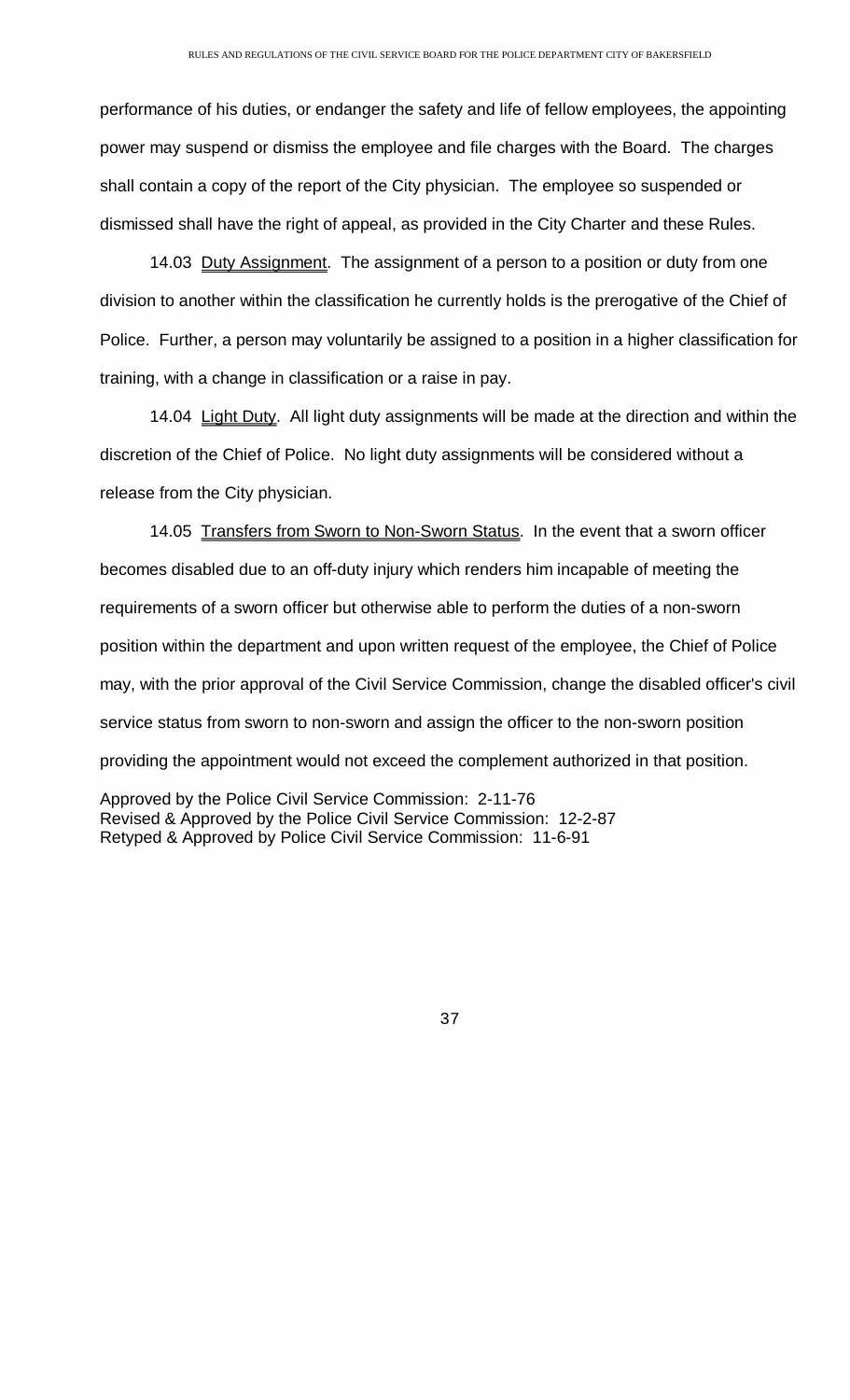# **DISCIPLINARY ACTION**

<span id="page-38-0"></span>15.01 Authority to Discipline. The Chief of Police has the authority to take disciplinary action.

 15.02 Types of Disciplinary Action. The disciplinary actions, subject to appeal to the Commission, are discharge, demotion or suspension for a period greater than thirty (30) days. Any appropriate combination of the preceding may be used. Any other disciplinary action may be taken by the Chief of Police without the right of appeal to the Civil Service Board. Disciplinary actions shall be effective immediately upon personal notice to such employee. If such employee cannot with reasonable diligence be found in the City of Bakersfield, or when the employee is absent from duty without leave, service of a written statement upon such employee mailed to his last known address is effective in lieu of personal notice.

15.03 Suspension for Definite Time. As disciplinary measure, the Chief of Police or his authorized representative may suspend any employee for a period not exceeding thirty (30) days. Such action shall effect the temporary separation from the municipal service of an employee without compensation or accrual of employee benefits for the period of time designated. Such action by the Chief of Police cannot be appealed to the Civil Service Commission.

 15.04 Suspension Pending Investigation. The Chief of Police or his authorized representative may suspend without compensation any employee who may be subject to disciplinary action pending further investigation. An employee suspended pending such investigation may be subject to such suspension for a period not to exceed ten (10) days unless during that period he is discharged or suspended and served with a written statement of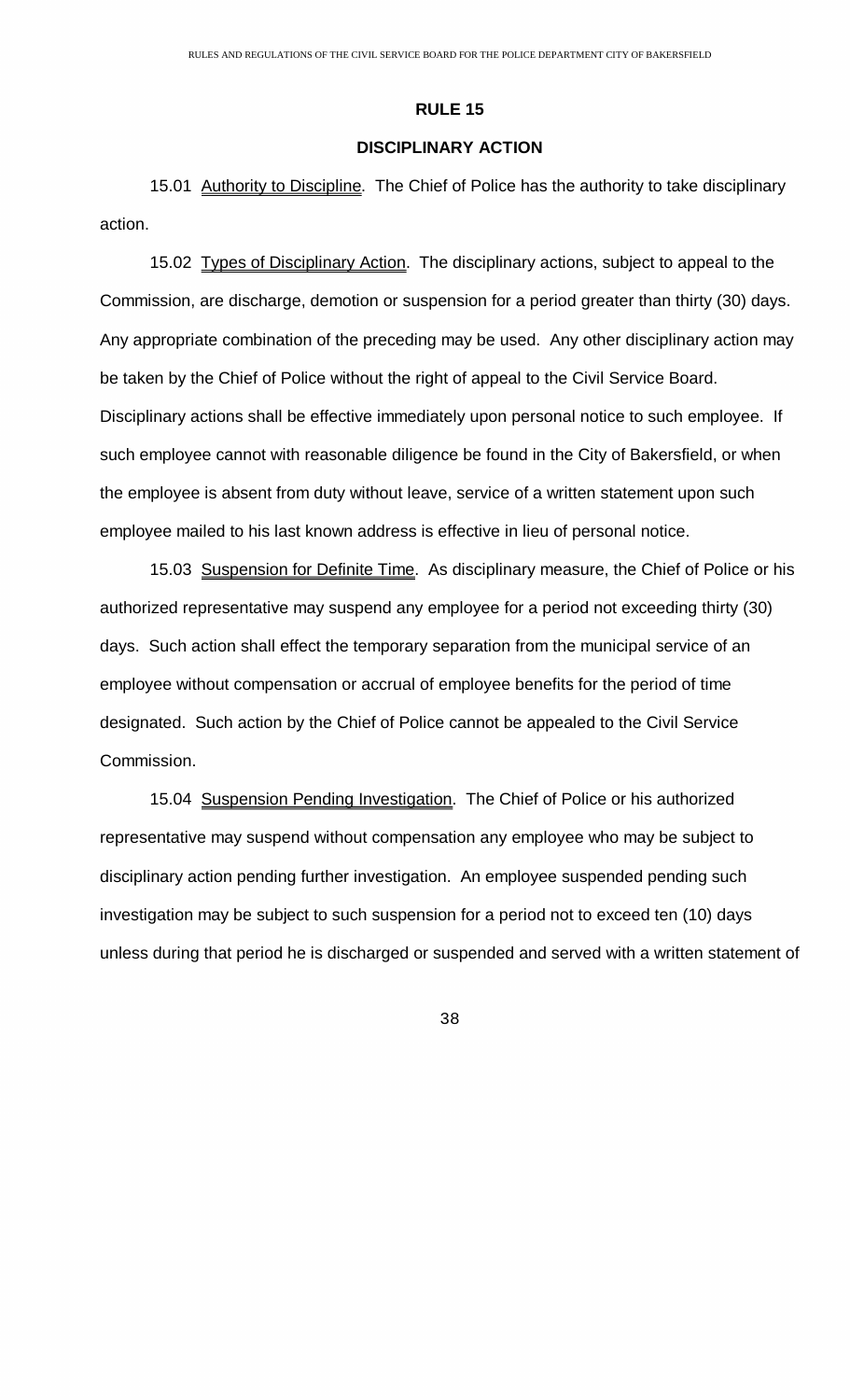such disciplinary action. In the event the investigation develops in employee's favor, and no such disciplinary action is taken, the employee shall be reinstated to duty with accrued salary and other accrued benefits.

 15.05 Written Charges. For discharge, demotion or suspension for a period greater than thirty (30) days, the Chief of Police shall prepare or cause to be prepared written charges which are set forth clearly and with such particularity as shall enable the employee to understand the charges made against him and to answer the charges. The written charges shall be prepared with ten (10) days after the employee has been notified of the disciplinary action initiated by the Chief of Police. The written charges shall be filed with the Civil Service Board. Any employee against who written charges are filed shall be informed that he has the right to answer such charges and demand a hearing before the Civil Service Board, and that he is entitled to be represented at such hearing by an attorney at his own expense.

15.06 Service of Written Charges. The disciplined employee shall be served personally with a copy of the written charges; provided that if he cannot with reasonable diligence be found in the City of Bakersfield, or when he is charged with absence from duty without leave, then a copy thereof may be mailed to his last known address.

15.07 Right to Answer and Demand Hearing. Any employee served with written charges may file with the Civil Service Board, within ten (10) days of the service upon him of the written charges, a written Answer to such charges and a Demand For Hearing. Failure to answer said charges and to demand a hearing within then (10) days from the date of service of the written charges shall be an admission of the charges and a waiver of hearing, whereupon the Board shall find the accused employee guilty as charged, and the disciplinary action shall be upheld and confirmed. Where the employee has been suspended pending investigation,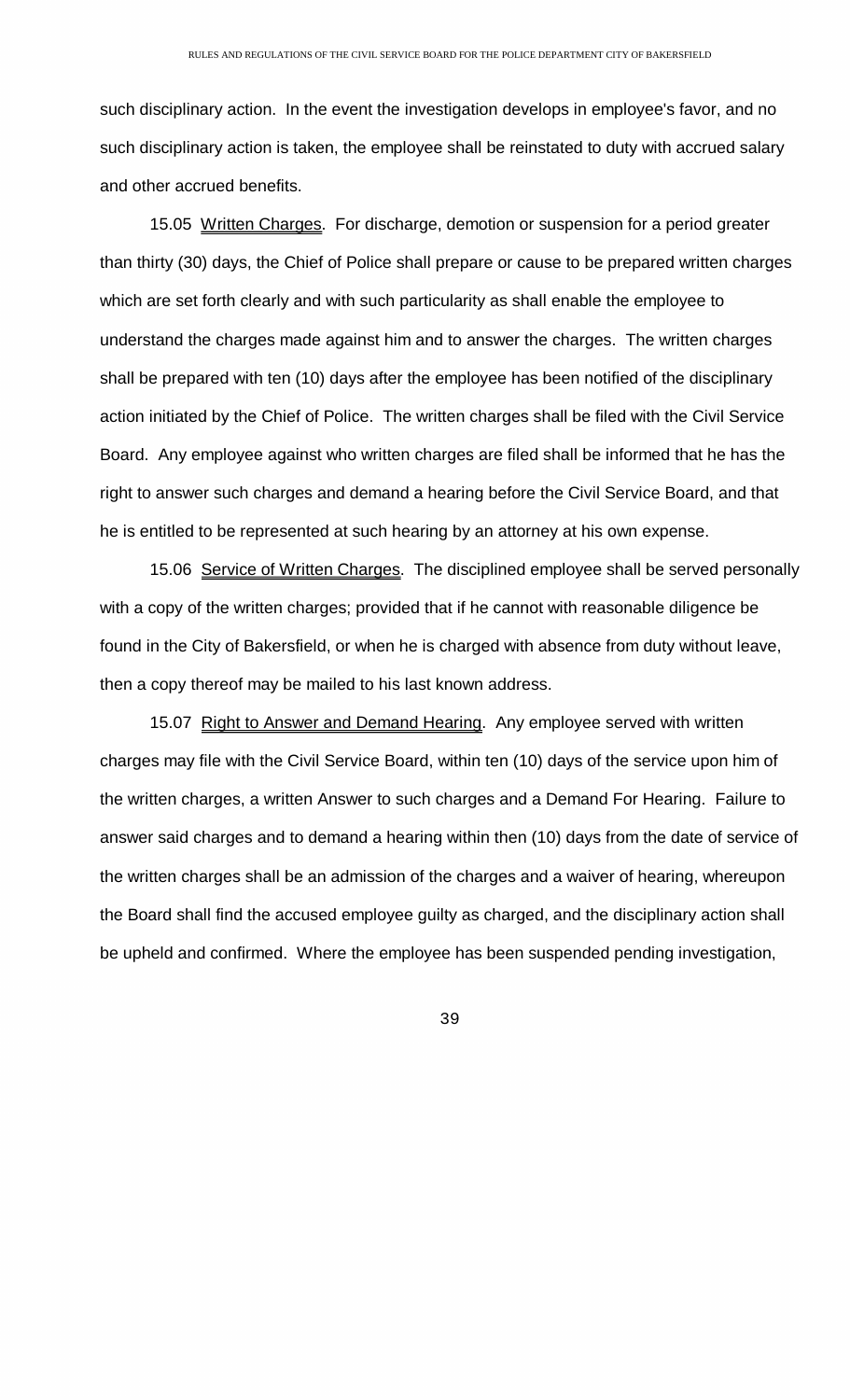the disciplinary

action shall be effective as of the date of his suspension.

15.08 Suspension Pending Hearing. In the event that written charges for discharge are to be filed against an employee, the Chief of Police or other authorized representative may suspend the person accused pending the filing of the charges. Within a reasonable time after such suspension, and in any event within ten (10) days after such suspension, written charges shall be filed and served as stated in Sections 15.05 and 15.06. In the event that the employee files an Answer and Demand For Hearing as stated in Section 15.07, such employee shall continue to be under suspension without compensation until the Civil Service Board reaches it decision.

 15.09 Causes For Disciplinary Action. Each of the following shall constitute grounds for disciplinary action:

1. Fraud in securing appointment or promotion.

 2. Incompetency. Among other things, incompetency shall be deemed to include, but not limited to: any permanent or chronic physical or mental ailment, affliction, or defect which incapacitates any employee for the proper, safe and efficient performance of the duties of his position. Incompetence shall also be deemed to include the use or possession of any substance, the use or possession of which is a crime under the Health and Safety Code.

Due to public safety considerations, and due to the fact that all personnel in sworn positions are subject to reporting for duty at any time when a public emergency arises, it shall be deemed neither a defense nor a mitigating factor that the use or possession of the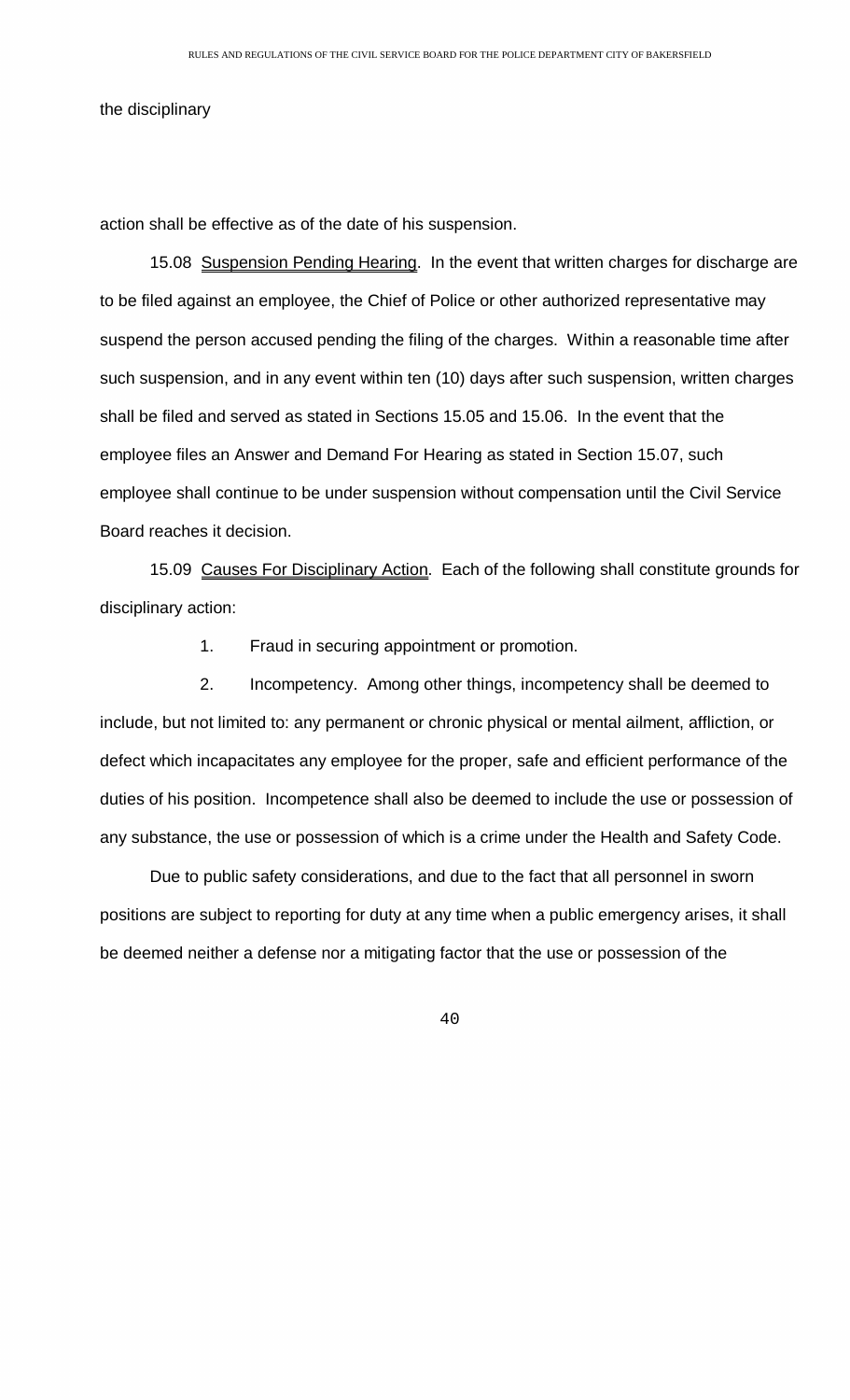controlled substance for which the individual is charged under this section occurred during a non-duty period.

- 3. Inefficiency.
- 4. Inexcusable neglect of or inattention to duty.
- 5. Insubordination.
- 6. Dishonesty.
- 7. Consumption of alcoholic beverages, except if directed for the

performance of his duties, or intoxication on duty.

- 8. Habitual intemperance.
- 9. Inexcusable absence without leave.
- 10. Conviction of a felony or conviction of any crime involving moral turpitude.

A plea or verdict of guilty, or a conviction following a plea of nolo contendere, to a charge of a felony or any offense involving moral turpitude is deemed to be a conviction within the meaning of this section.

- 11. Immorality or immoral conduct.
- 12. Discourteous treatment of the public or other employees.
- 13. Conduct unbecoming an officer or employee of the City.
- 14. Improper political activity. See General Orders #47.
- 15. Willful disobedience.
- 16. Misuse of City property.
- 17. Failure to maintain valid driver's license where required.

18. Violation of any provision of the Charter or of any ordinance of the City or

of any resolution adopted by the City Council relating to conduct in office of persons employed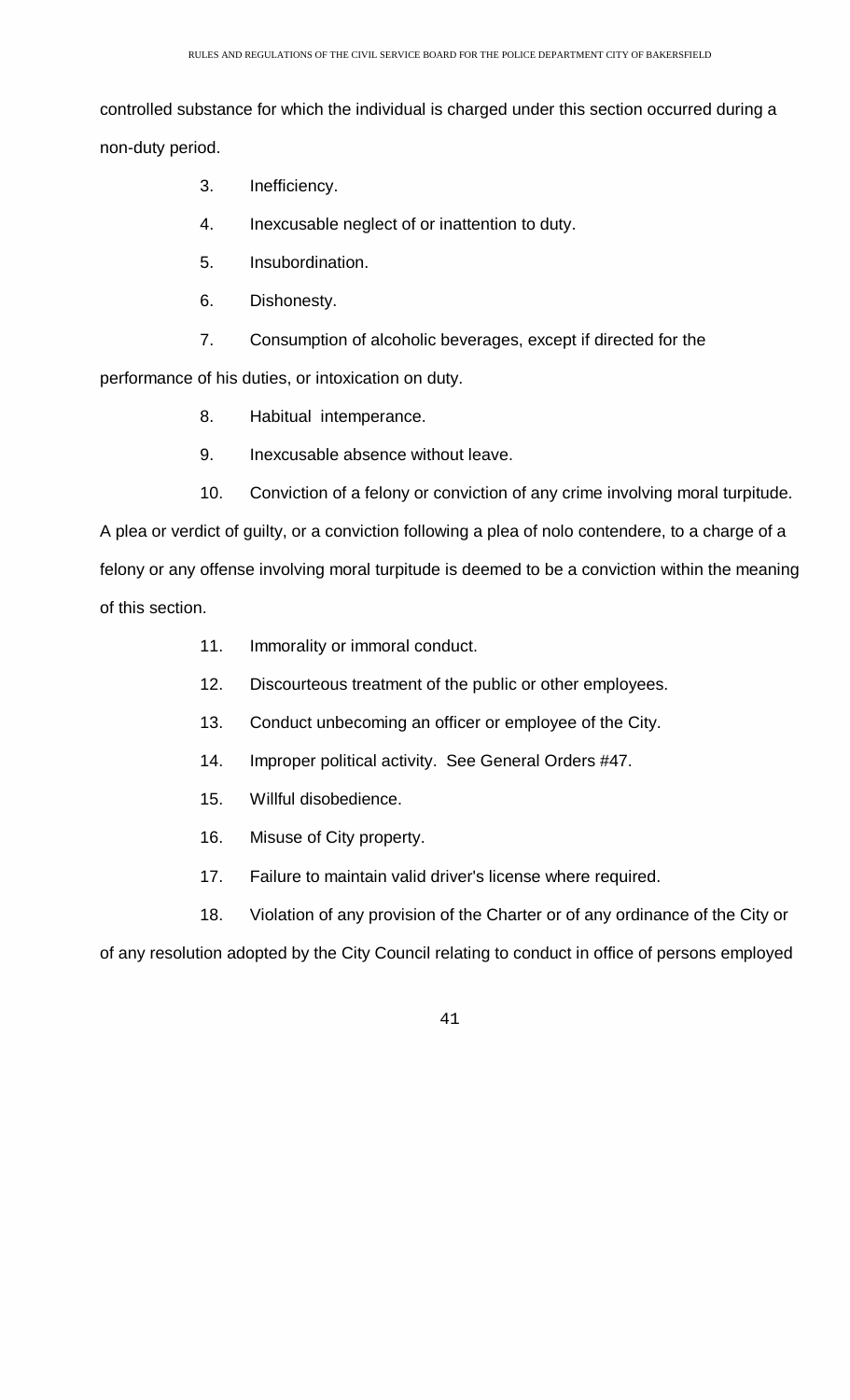by the Police Department, or violation of the Peace Officers' Code of Ethnics, or failure to perform the duties of his position or to observe the Rules and Regulations, General Orders, or standard operating procedures of the Police Department in relation thereto.

It shall be the duty of every employee of the Police Department to maintain his physical condition so as to conform to the physical standards established for his position, and failure by any such employee to so maintain his physical condition shall be deemed a failure to observe the established Rules and Regulations in relation to his position within the meaning of this rule.

 19. Any conduct or behavior of an officer either during or outside of duty hours which, if known, would undermine the confidence of the community in the Police Department.

15.10 Designation of Parties. The person filing the charges shall be designated as the complainant, and the employee against whom the charges are filed shall be designated as the accused or as the defendant.

15.11 Setting Date for Hearing. Within ten (10) days after the written Answer to the charges and Demand For Hearing have been filed with the Civil Service Board, such Board shall set a time, date and place for a hearing of such charges. Not less than five (5) days notice of such hearing shall be given to the complainant and to the accused or to his attorney at the last known address of each of such persons, and upon the date so fixed, they shall attend the hearing and may be heard and produce witnesses on their behalf.

15.12 Exchange of Names of Witnesses. At least five (5) days before the time set by the Board for hearing such charges, the complainant shall furnish to the defendant, the names and addresses of all witnesses who are to be called to testify against the defendant at such hearing; and the defendant shall furnish to the complainant, or to the Board for the use of the complainant, the names and addresses of all witnesses who are to be called to testify in behalf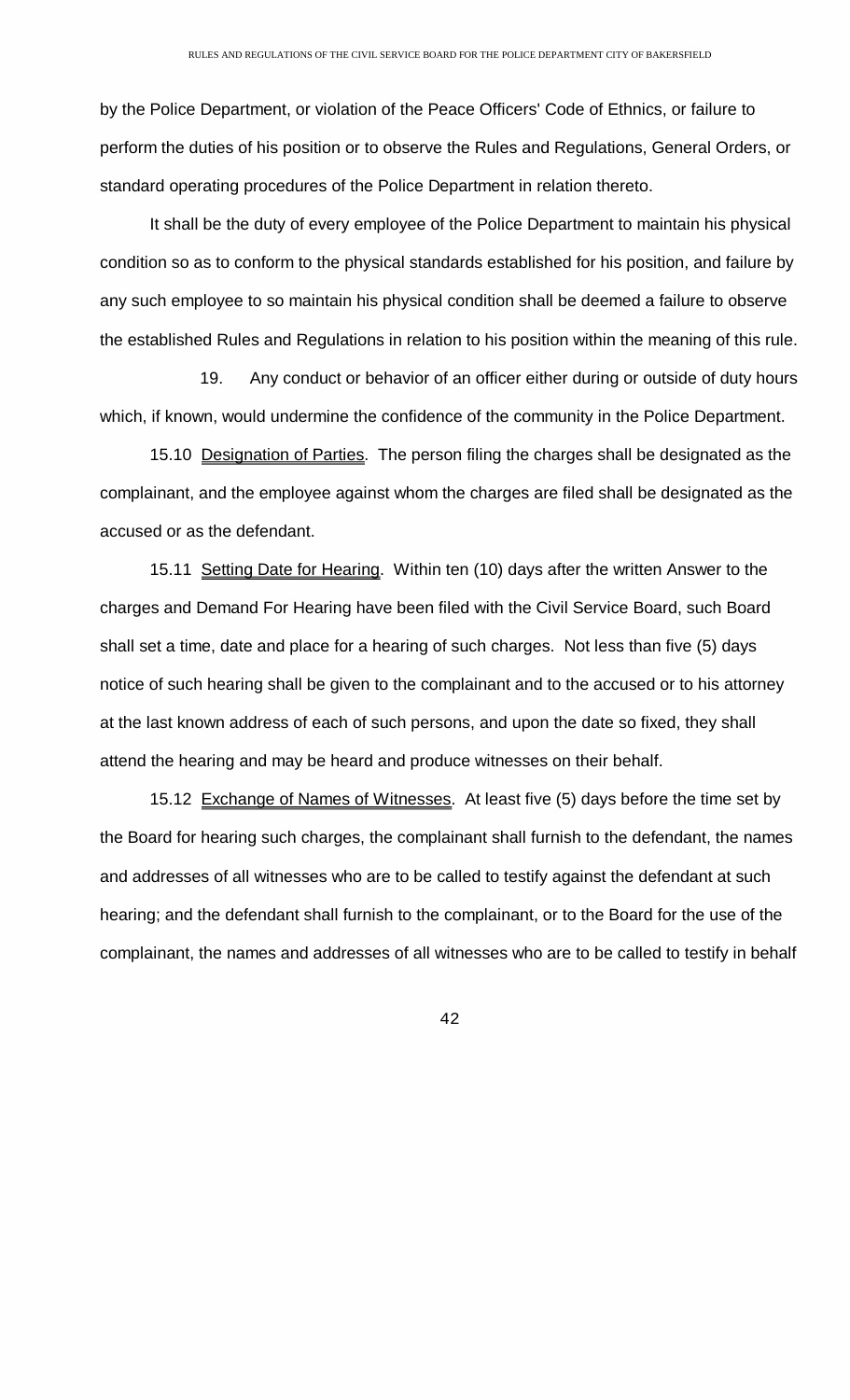of the defendant at such hearing. No witnesses except those whose names are furnished shall be permitted to testify at such hearing, except that upon a proper showing made, the Board may permit the testimony of additional witnesses.

 15.13 Discovery. After the accused files an Answer and Demand For Hearing, either party, upon written request to the other party made at least ten (10) days before the hearing, is entitled to obtain the names and addresses of witnesses five (5) days before the hearing, or as soon as known thereafter if not known five (5) days before the hearing, such names and addresses including, but not limited to, those intended to be called to testify at the hearing; and to inspect and make a copy of any of the following in the possession or custody or under the control of the other party:

 1. Any written statements of witnesses then proposed to be called by the party and of other persons having personal knowledge of the acts, omissions or events which are the basis for the disciplinary action.

 2. Any written statement, reports or test results which the party then proposes to offer in evidence.

The Trial Board may, in its discretion and upon showing of good cause, allow either party to offer matters into evidence when compliance with the above discovery has not been made or completed.

Interrogatories shall not be permitted.

Depositions will only be permitted upon order of the Trial Board, and only where the witness lives outside of the county where the hearing is being held, or is in some manner incapacitated from attending the hearing. Any party requesting such an order must file a verified petition setting forth the name and address of the witness whose testimony is desired;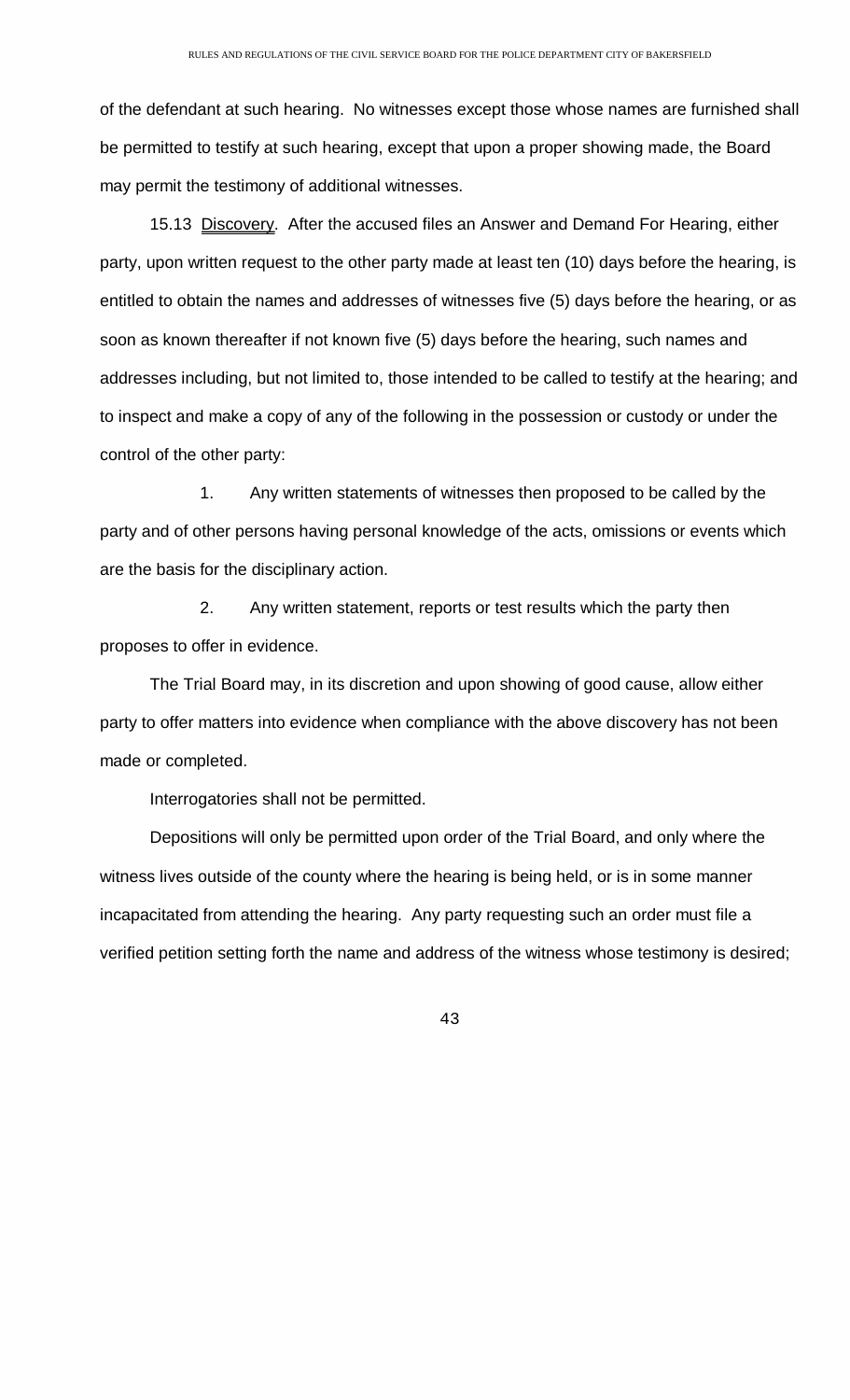a showing of the materiality of his testimony; and a showing that the witness lives outside of

the county or is incapacitated to such a degree that he cannot attend the trial. The cost of the

deposition shall be borne by the party taking the deposition.

15.14 Failure to Appear at Hearing. If the accused shall fail to appear, either personally or by his attorney, at the time and place described in the notice for the hearing, or any time after the commencement of the hearing, and if it shall appear that the notice was duly served, the Board may dismiss the appeal, and the discharge, suspension, reduction or demotion of the accused shall thereupon be deemed final.

Approved by the Police Civil Service Commission: 4-14-76 Revised & Approved by the Police Civil Service Commission: 5-11-88 Revised & Approved by the Police Civil Service Commission: 11-6-91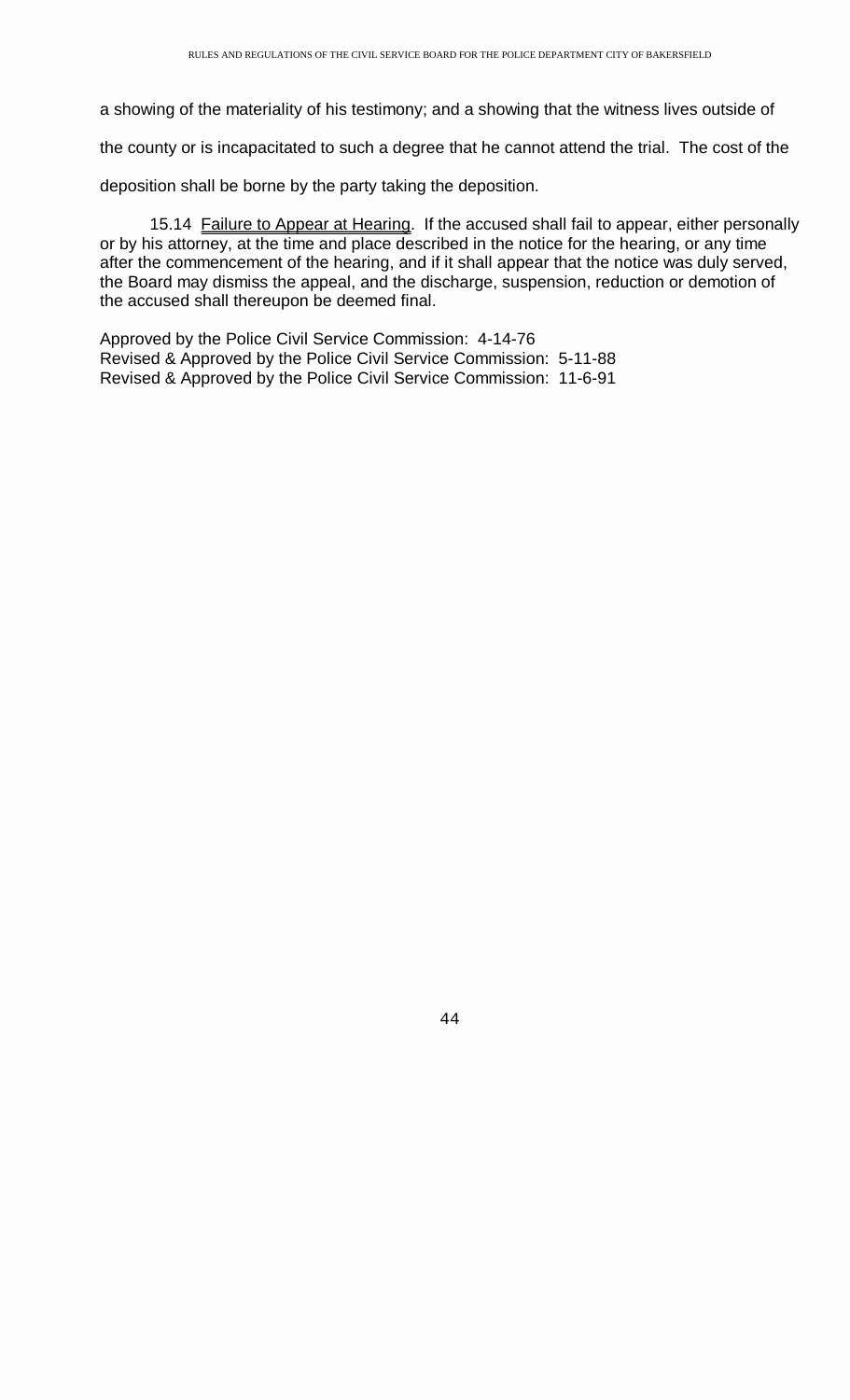# **CIVIL SERVICE BOARD AS TRIAL BOARD - CONDUCT OF HEARING**

<span id="page-45-0"></span> 16.01 Trial Board. For the purpose of hearing and determining the validity of the charges made against an officer or member of the Police Department, the Trial Board shall be the Civil Service Board. Such Board shall have the authority to make orders of continuance and consolidation or severance of hearing.

16.02 Hearing. Unless a public hearing is requested by the accused employee, it shall be discretionary with the Trial Board whether to hold a public hearing or a closed hearing.

16.03 Hearing Officer Optional. A Hearing Officer may be appointed by the Trial Board to preside over the proceedings and to rule on matters of procedure, including the admissibility of evidence. The Hearing Officer shall exercise such control over the proceedings as is reasonable and necessary. The Hearing Officer will not participate in deliberations on the charges. The Hearing Officer shall be a member of the State Bar of California.

16.04 Right of Accused. When the Civil Service Board is sitting as the Trial Board, the defendant shall attend, either personally or by his attorney, all sessions of the hearing unless excused by the Trial Board, and shall be entitled to:

 1. Be represented by counsel at all stages of the hearing at his own expense.

2. Subpoena witnesses in his behalf and examine such witnesses.

3. Cross-examine all witnesses adverse to him.

 4. Present such affidavits, documents, exhibits and other such evidence as the Trial Board or the Hearing Officer deem pertinent to the charges.

5. Argue his case, either personally or by his counsel.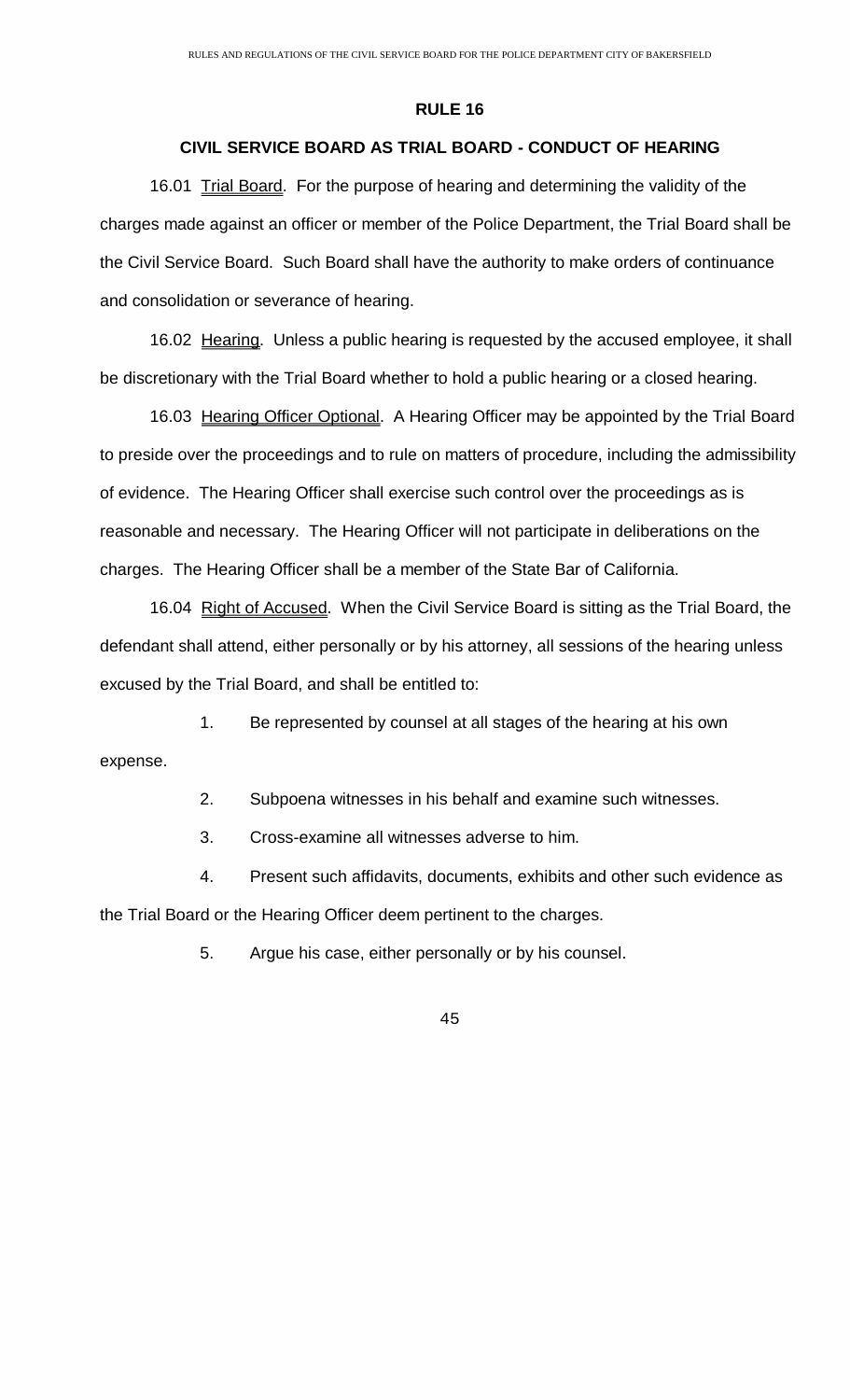6. If the defendant does not testify on his own behalf, he may be called and examined as if under cross-examination. Refusal of the defendant to submit to examination for the purpose of answering relevant questions shall be grounds for dismissing the appeal and finding the accused employee guilty as charged.

 16.05 Subpoenas. Before the hearing has commenced, the City Clerk shall issue subpoenas and subpoenas duces tecum at the request of any party for attendance or production of documents at the hearing. Subpoenas duces tecum shall be in compliance with the provisions of Section 1985 of the Code of Civil Procedure. After the hearing has commenced, the presiding officer of the Trial Board or the Hearing Officer, if one has been appointed, may issue subpoenas and subpoenas duces tecum.

 16.06 Evidence at the Hearing. The hearing need not be conducted according to technical rules of evidence. Any relevant evidence shall be admitted if it is the sort of evidence on which responsible persons are accustomed to rely in the conduct of serious affairs, regardless of the existence of any common law or statutory rule which might make improper the admission of such evidence over objection in a court. Oral testimony shall be given only under oath or affirmation. Copies of reports or records of any governmental agency, division or bureau shall be accepted as evidence in lieu of the original thereof.

16.07 Exclusion of Witnesses. The Civil Service Board, sitting as a Trial Board, may, in its discretion, exclude witnesses not under examination. Persons not to be excluded are: the defendant, his counsel, the complainant or his representative, and the City Attorney or his representative. When hearing testimony of scandalous, immoral or indecent conduct, the Trial Board may exclude all persons not having a direct interest in the hearing.

16.08 Burden of Proof. The burden of proof shall be on the complainant in all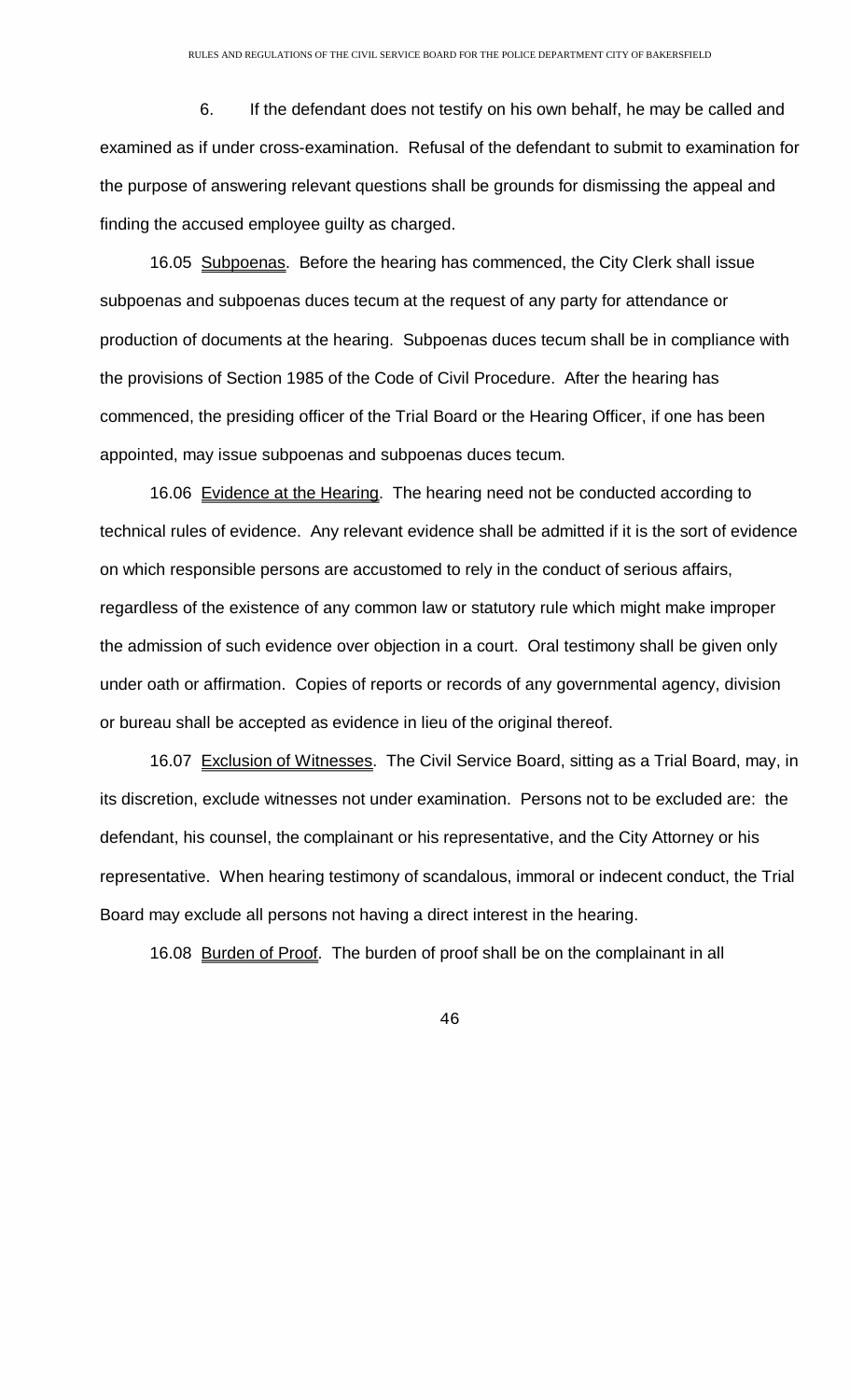disciplinary hearings.

16.09 Cross-Examination of Defendant. The defendant may be required to testify and answer any relevant questions, and may be cross-examined as to any matter relevant to the charge or charges if he takes the stand voluntarily.

16.10 Conduct of Hearing. The Trial Board or Hearing Officer shall regulate the conduct of hearings so that the same will not be unnecessarily prolonged, and may confine witnesses in their testimony to the material matters under consideration, may refuse to hear cumulative testimony, and will administer the oath or affirmation to witnesses.

16.11 Power of Contempt. If any person in proceedings before the Trial Board disobeys or resists any lawful order, or refuses to respond to a subpoena, or refuses to take the oath or affirmation as a witness or thereafter refuses to be examined, or is guilty of misconduct during a hearing or so near the place thereof as to obstruct the proceedings, the Board shall certify the facts to the Superior Court in and for the county where the proceedings are being held upon an order to show cause why he should not be punished for contempt. The order and a copy of the certified statement shall be served on the person. Thereafter, the court shall have jurisdiction of the contempt matter.

16.12 Reinstatement if Charges Not Sustained. If upon hearing of the charges it is the judgment of the Trial Board that the charges are not supported by the weight of evidence and by substantial evidence presented before such Board, the Board shall disapprove and reject the disciplinary action taken. In this event, the employee shall be reinstated and restored, and shall be entitled to receive compensation during the period of his suspension pending such hearing and reinstatement.

16.13 Authority of Trial Board if Charges Sustained. If upon such hearing it is the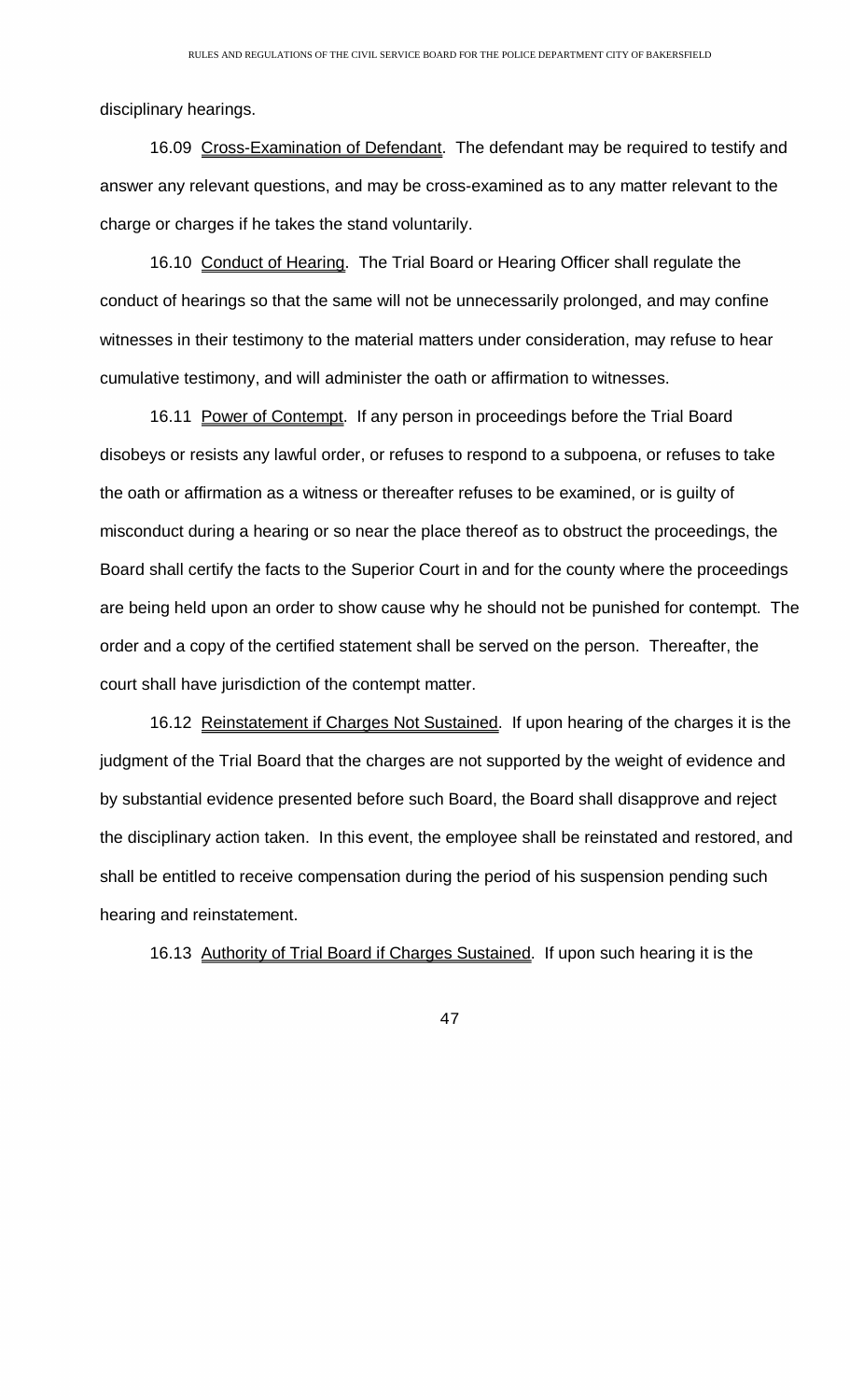judgment of the Trial Board that the charges are supported by the weight of evidence and by substantial evidence presented before such Board, the Board shall approve and sustain the disciplinary action or inflict such other disciplinary action upon such employee as in the judgment of the Board shall be suitable.

16.14 Findings and Decision.

 1. Written findings supporting the decision of the Trial Board are required. The Board may direct the City Attorney to prepare findings, which shall be signed by the Board. Findings may be waived by consent in writing filed with the Board, or by oral consent in open hearing, entered in the minutes, and shall be deemed waived by an accused employee by failure of the accused employee or his counsel to appear at the hearing. Where findings are required, they shall fairly disclose the Trial Board's determination of all issues of fact in the case.

 2. The decision of the Board shall be rendered within fifteen (15) working days from the date of closing of the hearing. The decision shall be mailed promptly to the accused, or delivered to him personally, and shall be delivered to the complainant without delay. The decision of the Trial Board shall be final, and shall forthwith be enforced by the appropriate City authorities.

16.15 Appeal and Transcript. Judicial review may be had by filing a petition for a writ of mandate in accordance with the provisions of the Code of Civil Procedure. Any such petition shall be filed within thirty (30) days after the preparation of the transcript and record. The petitioner must request preparation of the transcript and record, and must deposit the estimated fee with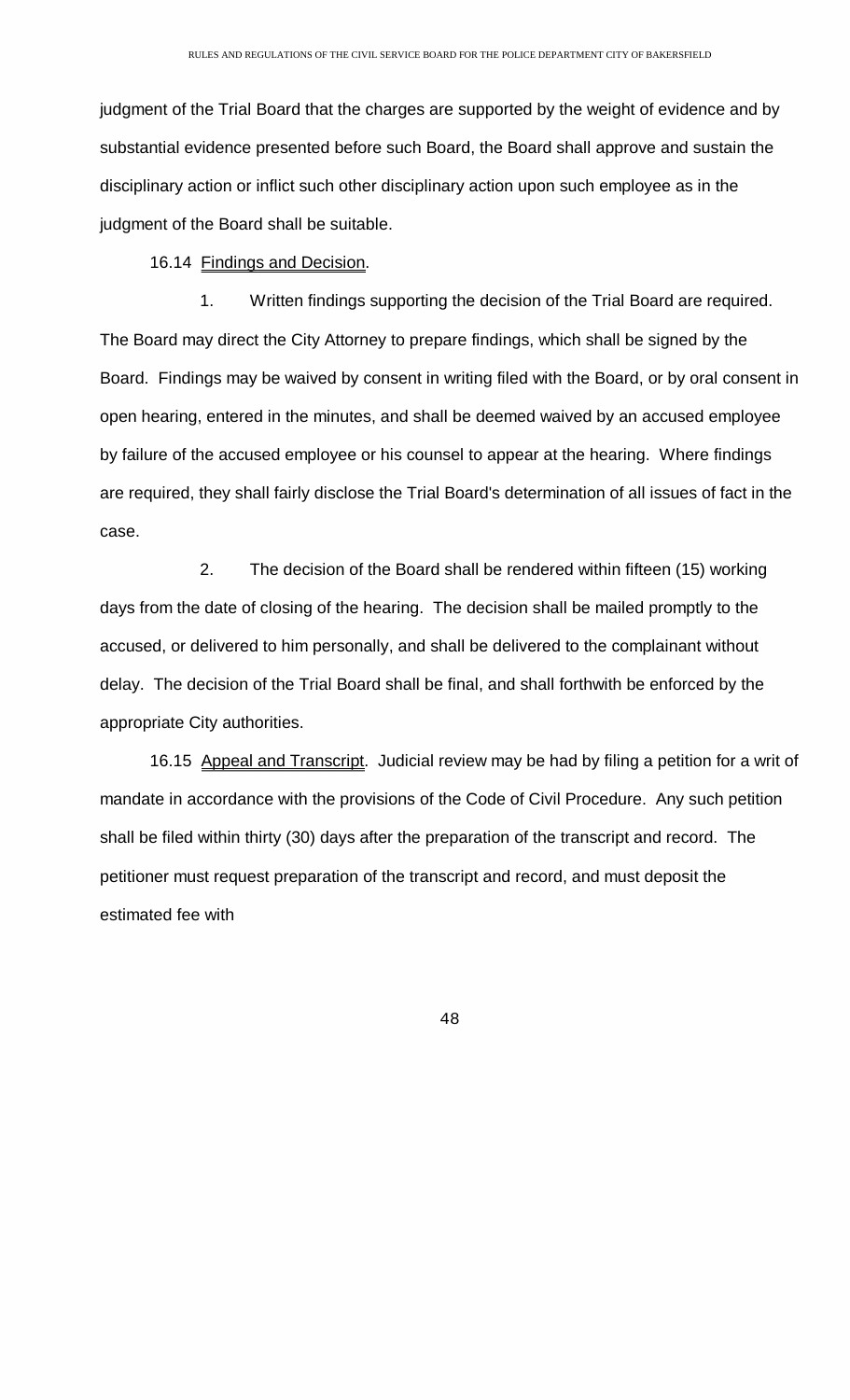the City for such preparation within thirty (30) days after notice of the decision by the Trial

Board. The petitioner shall pay the costs of the preparation of the transcript and record.

Approved by the Police Civil Service Commission: 4-14-76 Retyped & Approved by the Police Civil Service Commission: 11-6-91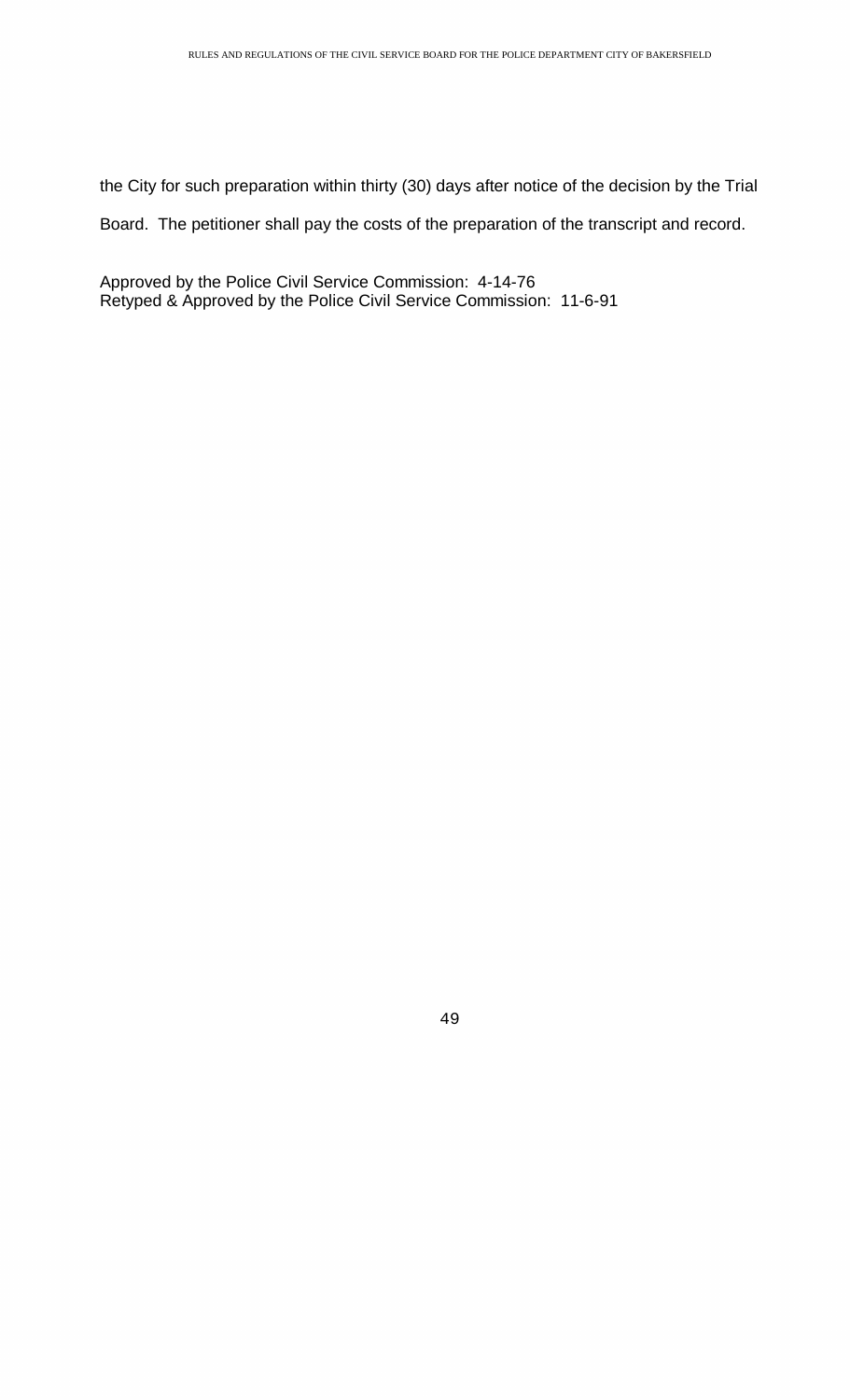### **ORGANIZATION AND ADMINISTRATION**

<span id="page-50-0"></span> 17.01 The Board. The Civil Service Board for the Police Department consists of three Civil Service Commissioners as prescribed in Section (221)1 of the City Charter. The Board shall have authority and responsibility to:

1. Interpret and enforce these rules and regulations.

 2. Have charge of all matters pertaining to the preparation and conduct of examinations, and with respect to such matters shall:

a. Determine the examination to be conducted.

b. Prepare and post bulletins announcing examinations.

 c. Make arrangements for supervision of the examinations, appointing such experts, special examiners and other persons as it may deem necessary.

 3. Make rules to carry out the provisions of the City Charter, and make rules for examinations, appointments, promotions and discharge, and amend such rules from time to time.

 4. Keep minutes of the proceedings, records of its examinations and such other records as desirable and necessary to administer the Civil Service System.

The Personnel Director shall assist the Board in performing the above provisions.

17.02 Election of Officers. At the first meeting of each calendar year, the Board shall elect one of its members as Chairman and another as Secretary, who shall hold office until a successor shall be elected. The Board may also appoint an Assistant Secretary at any time from among the secretarial staff of the City of Bakersfield to record the minutes and transcribe them for the Board.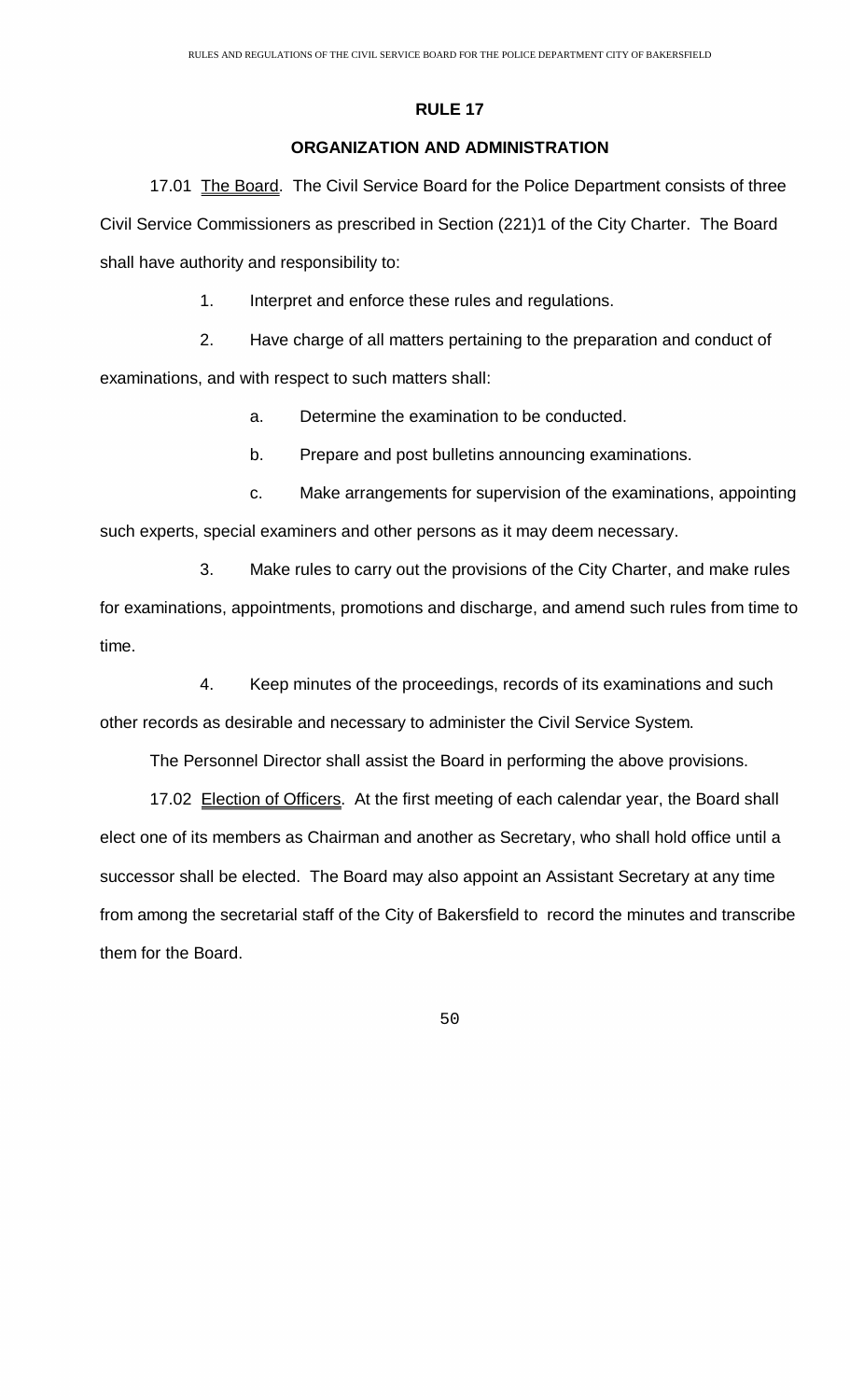1. The Chairman shall preside at all meetings of the Board and act as its spokesman.

 2. The Secretary shall keep the minutes, records and perform other duties as assigned by the Board. In the absence of the Chairman, the Secretary shall preside at Board meetings. In the absence of the Secretary, the Commission may appoint a Secretary Pro Tem to act as Secretary until the return of the Secretary.

17.03 Board Meetings.

1. Regular Meetings. Regular meetings of the Board shall be held on the first Wednesday of each month at 8:00 a.m., however, if the first Wednesday falls on a holiday, the meeting will be held at 8:00 a.m. on the second Wednesday of that month, in the Police Department building or at such other location as may be designated by the Chairman.

2. Adjourned Meetings. The Board may adjourn any regular or adjourned meeting to a time and place specified in the order of adjournment. When so adjourned, the adjourned meeting is a regular meeting.

3. Special Meetings. A special meeting may be called at any time by the Chairman of the Civil Service Board, or by a majority of the members of such Board, by delivering personally or by mail written notice to each member of the Board and to each local newspaper of general circulation, radio or television station requesting notice in writing. Such notice must be delivered personally or by mail at least 24 hours before the time of such meeting as specified in the notice. The call and notice shall specify the time and place of the special meeting and the business to be transacted. No other business shall be considered at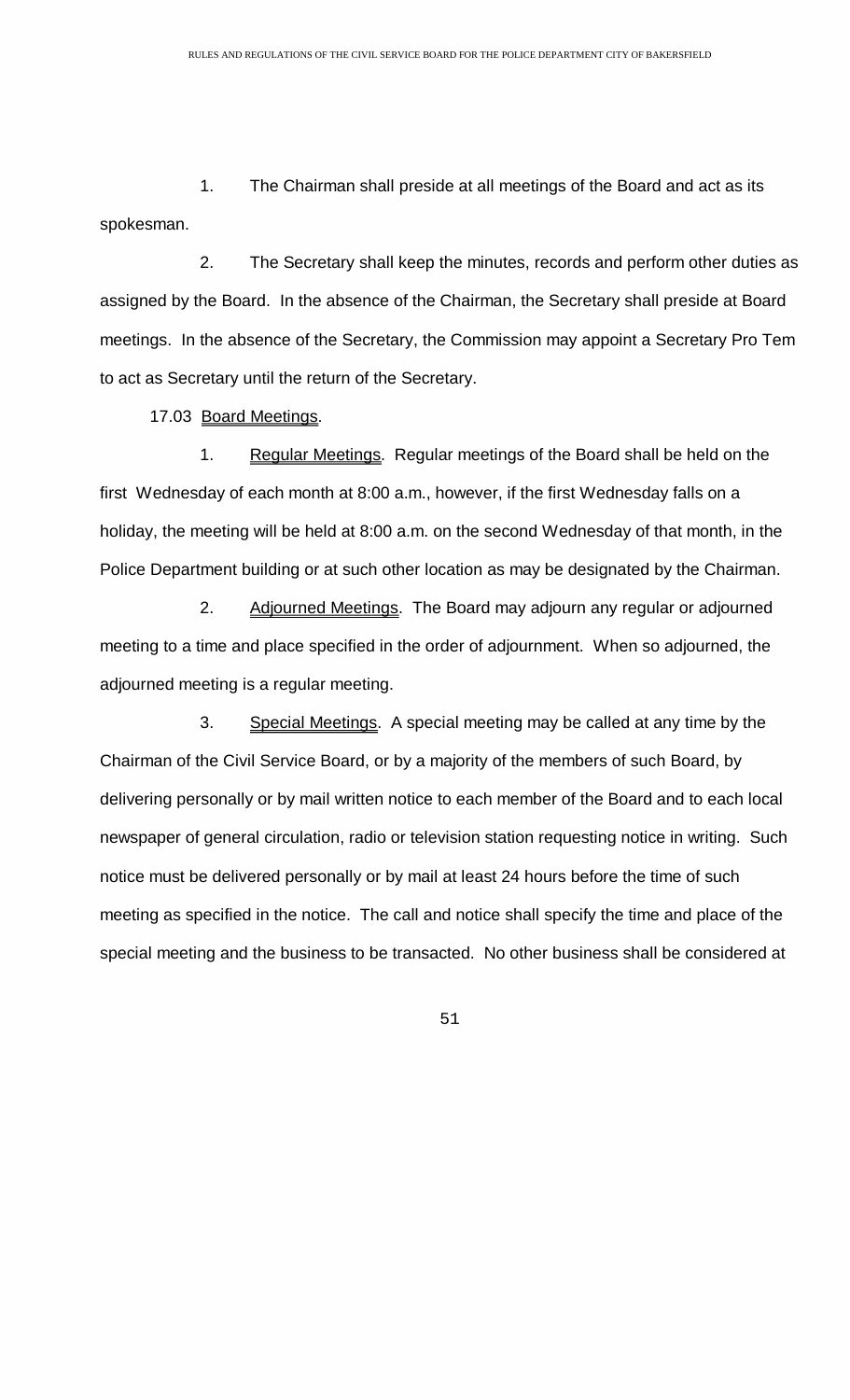such meetings by the Board.

4. Executive Session. The Board may hold executive session to consider individual personnel matters in accordance with the Brown Act and the City Charter.

5. Public Meetings. All meetings of the Board shall be open and public, except as otherwise provided in these Rules.

6. Rules of Order. Except as otherwise provided herein, Robert's Rules of Order shall guide the Board in its proceedings.

7. Quorum. Two members of the Board shall constitute a quorum for the transaction of business, including hearings before the Board.

17.04 Communications. All communications and requests to the Board shall be in writing, insofar as practicable, and shall be addressed to: Chairman of the Police Civil Service Board, 1601 Truxtun Avenue, Bakersfield, California 93301.

17.05 Minutes. The Board shall keep minutes of all Board meetings, records of its examinations, and such other records as desirable and necessary to administer the Civil Service System. The Secretary shall record in the minutes the time and place of each meeting, the names of the Board members present, all official acts of the Board, and the votes of the Board members except when the action is unanimous. When requested by him, a Board member's dissent or approval with his reason shall be recorded. The minutes shall be written and presented for approval at the next regular meeting. The minutes or a true copy thereof, certified by the Secretary, shall be open to public inspection, and copies will be made available to the public and such organizations as shall request the same.

17.06 Public Records. Minutes of the Board meetings and findings of the Trial Board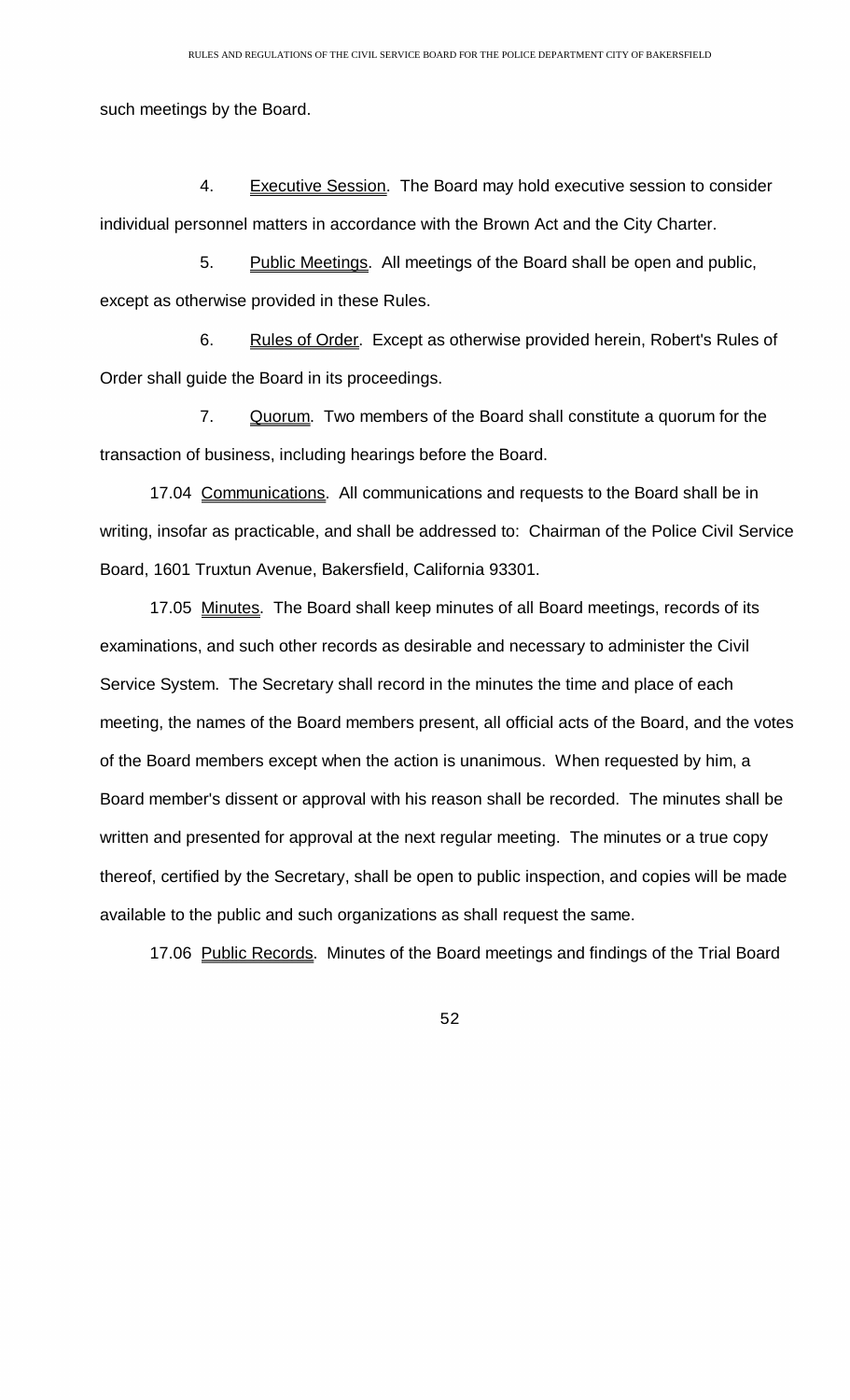shall be considered public records. Other records of the Board shall be confidential by reason of public policy except as otherwise provided in these Rules and Regulations. All records of the Board shall be in the custody of the Secretary, and disclosure to the public shall be at the discretion of the Board.

17.07 Annual Reports. The Board shall make an annual report to the City Council.

Approved by the Police Civil Service Commission: 4-14-76 Revised & Approved by the Police Civil Service Commission: 5-12-76 Revised & Approved by the Police Civil Service Commission: 2-8-88 Revised & Approved by the Police Civil Service Commission: 11-6-89 Revised & Approved by the Police Civil Service Commission: 11-6-91 Revised & Approved by the Police Civil Service Commission: 12-4-91 Revised & Approved by the Police Civil Service Commission: 3-2-92 Revised & Approved by the Police Civil Service Commission: 6-3-92 Revised & Approved by the Police Civil Service Commission: 4-6-94 Revised & Approved by the Police Civil Service Commission: 10-5-94 Revised & Approved by the Police Civil Service Commission: 2-6-95